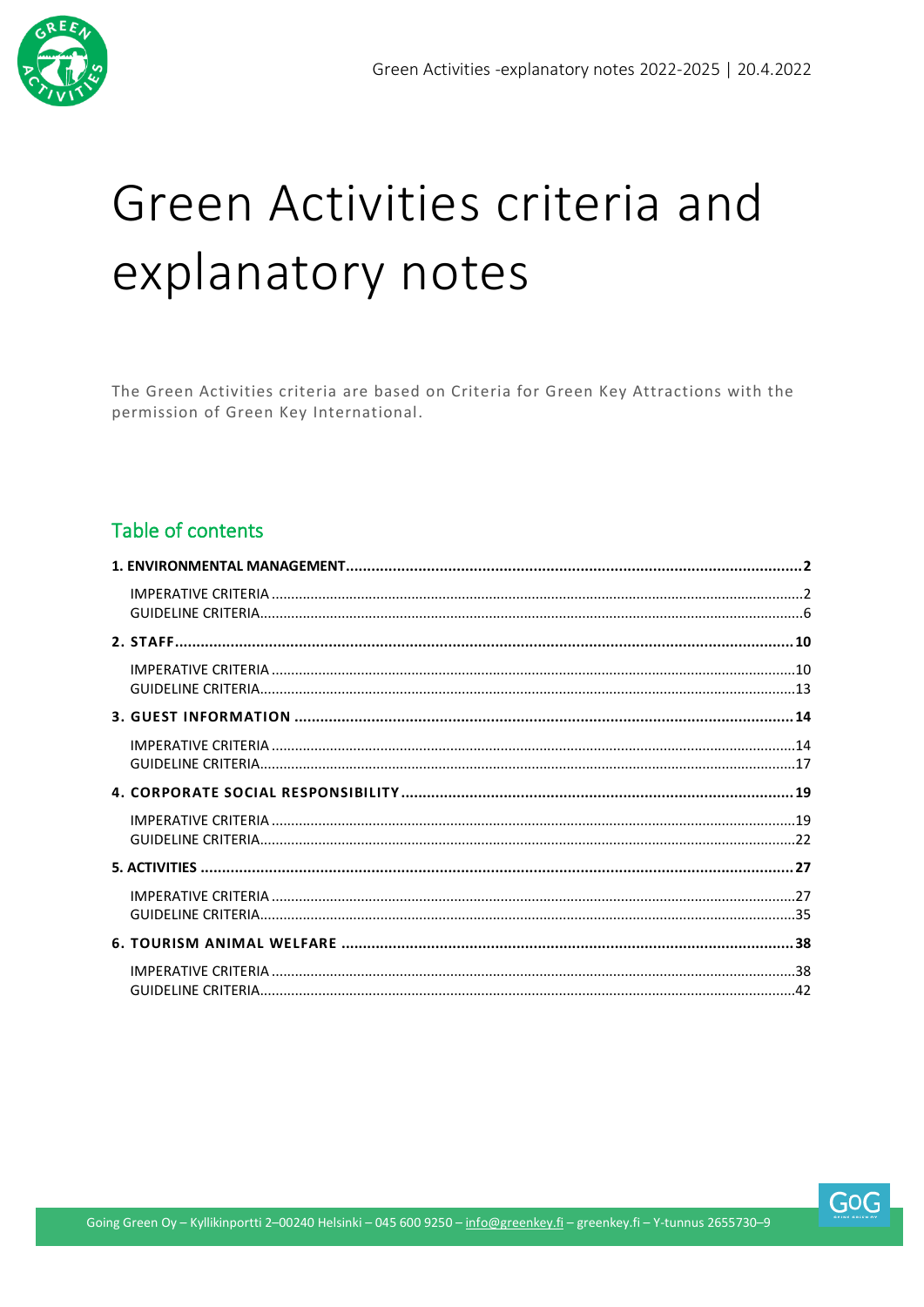

# <span id="page-1-0"></span>1. Environmental management

#### <span id="page-1-1"></span>**IMPERATIVE CRITERIA**

#### 1.1 The management is involved and has appointed an environmental manager from amongst the staff of the establishment.

To ensure that Green Activities is properly implemented and administered, the management of the establishment is in charge of appointing an environmental manager from the staff of the establishment.

Where relevant, it is strongly recommended to create a "green committee" with representatives from all departments. The "green committee" oversees the implementation of the environmental/sustainability initiatives in cooperation with the environmental manager, as well as keeping other staff members in the various parts of the establishment informed.

The appointed environmental manager fulfils, in most cases, a part-time function. It can be any staff member, but is most often the chief engineer, the person responsible for housekeeping, front desk, HR, or the general manager. The position of environmental manager should be mentioned in the person's job description.

The main functions of the environmental manager include:

- Being contact person for all environmental/sustainability matters to management, staff, suppliers, and Green Activities national/international representatives
- Being responsible for instructing and supporting other staff members on environmental/sustainability matters
- Being responsible for gathering, managing, and updating the environmental data on cleaning, waste, and the efficient use of gas, water, and electricity
- Being responsible for the development and implementation of the environmental policy and action plan of the establishment
- Being responsible for gathering and processing new sustainability ideas and initiatives from staff and guests.

The environmental manager oversees the communication with Green Activities in relation to the application or re-application for Green Activities. In the case of an establishment changing environmental manager, Green Activities is to be informed about the change.

During the audit, the environmental manager is normally present to answer questions and explain about the work done at the establishment with regards to environmental matters in general and Green Activities related criteria specifically.

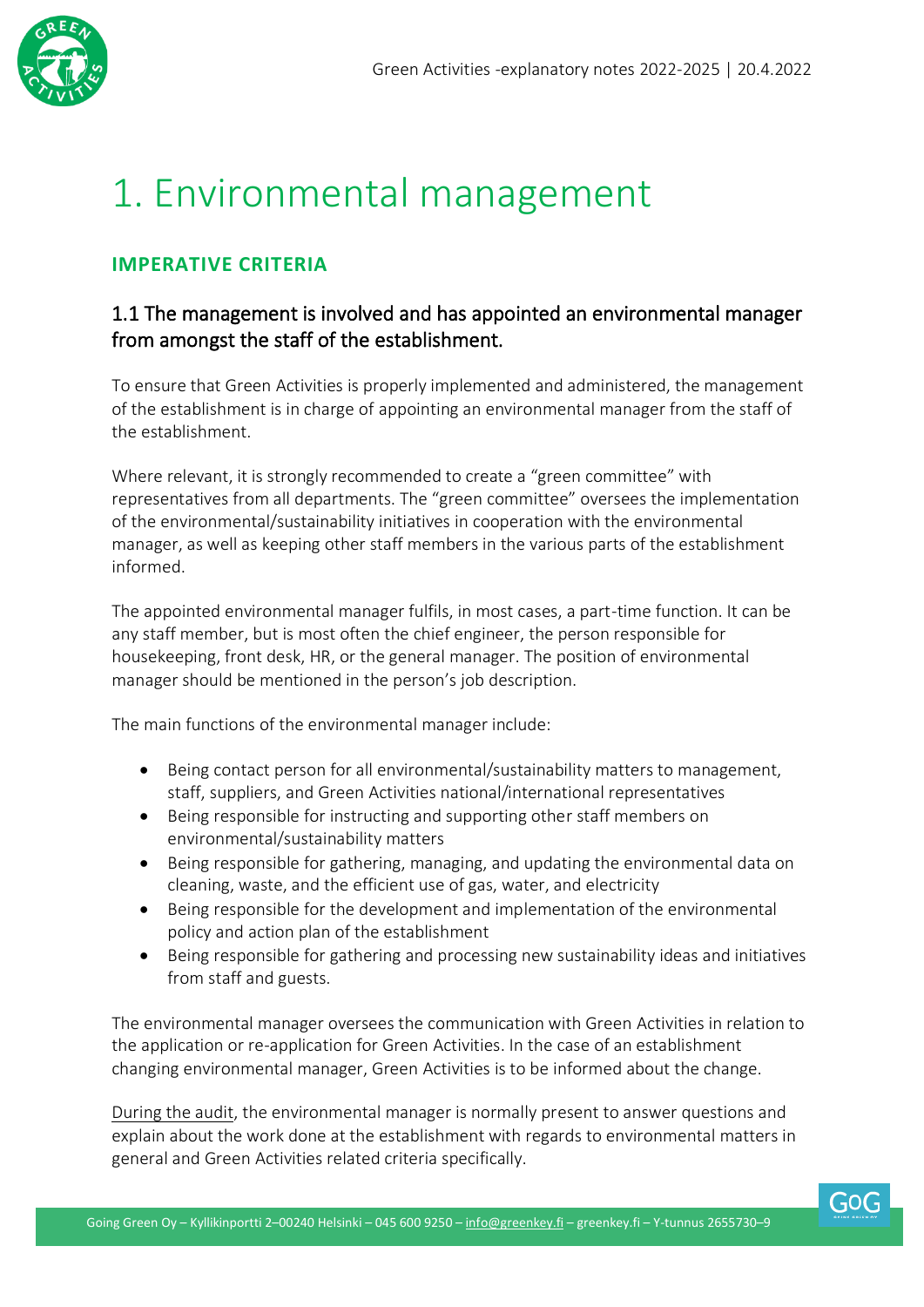

#### 1.2 The establishment has formulated a sustainability policy.

To ensure an overall framework for the sustainability work of the establishment, a sustainability policy, also called Corporate Social Responsibility (CSR) policy, is formulated. It describes the overall aims and ambitions in relation to the establishment's environmental, social, and economic impact. The sustainability policy is a general statement with a commitment for continuous improvements and monitoring, but it does not deal with specific issues or how to handle them. The sustainability policy should be more ambitious than merely complying with legislation and regulations. The sustainability policy of the establishment is to be reviewed every third year to allow for continuous improvement.

The sustainability policy must include a) presentation of the environmental commitment and goals of the establishment, and b) presentation of the social/cultural/economic/quality commitment and goals of the establishment.

The environmental commitment should include:

- consumption of resources (energy, water, etc.)
- commitment to apply the circular economy principles
- consumption and monitoring of environmental pollutants, for example chemical cleaning products, air pollutants and fertilizers/pesticides
- reducing the carbon footprint
- supporting the protection of local or international biodiversity

The social, cultural, and economic commitment should include:

- labour rights and equity (including prohibition on using child labour)
- safe and secure working environment
- risk and crisis management
- anti-corruption
- opposition to commercial, sexual or any other form of exploitation or harassment, particularly of children, adolescents, women, minorities, and other vulnerable groups
- support for the equal treatment and rights of people
- hiring staff in all positions including management (especially local residents/minorities), without discrimination on the grounds of age, race, gender, religion, disability, socio-economic status, etc.
- reference to training, information, and awareness-raising
- reference to the support of the local community
- support for the establishment's involvement in sustainable tourism planning and management locally

It is strongly encouraged that the sustainability policy is developed in cooperation with the staff and compiled in a way that includes contributions from both the management and the staff. The sustainability policy is normally signed by the general manager of the establishment. After development, the sustainability policy is available to all employees of the establishment.

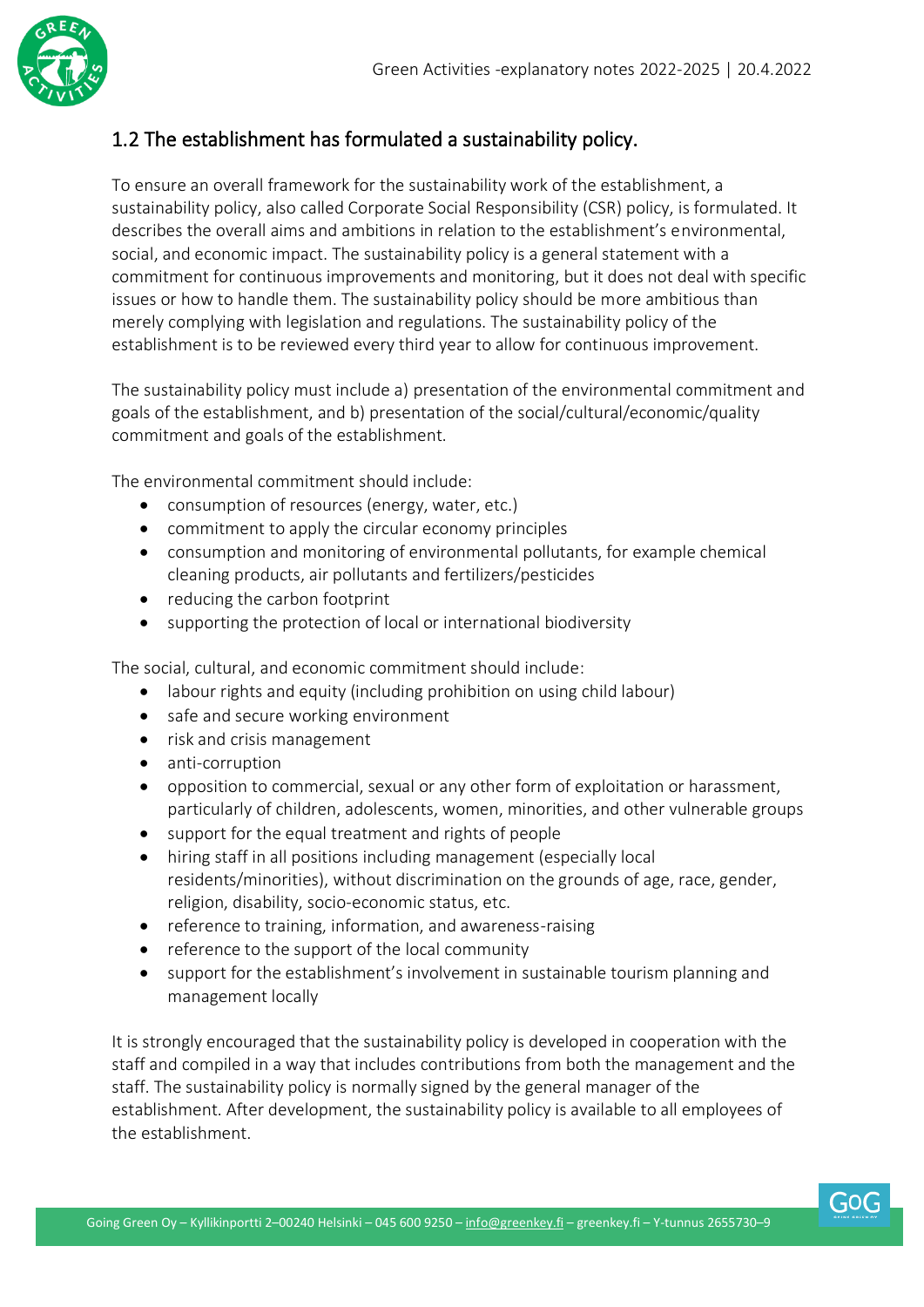

It is strongly encouraged that each establishment has its own sustainability policy, but if the establishment is part of an international or national chain, a common sustainability policy could be shared within the same chain.

During the audit, the establishment presents the sustainability policy document and verifies its availability to the staff of the establishment. A check will be conducted to ensure that that the sustainability policy is less than three years old and that it is a general document, including environmental issues as well as socio-cultural and economic issues.

#### 1.3 The establishment has formulated objectives and an annual action plan for continuous improvement.

To ensure a more concrete plan for the sustainability work of the establishment, objectives are set, and an annual action plan is formulated. The objectives and annual action plan reflect the concrete work towards fulfilling the sustainability policy and include specific objectives to be reached in the coming 1-3 years and specific actions for reaching the planned objectives in the coming year.

In order to define concrete objectives and actions for the long-term sustainability management system that is suitable to its size and scale, the establishment's objectives and action plan includes environmental issues as well as reference to social, cultural, economic, quality, human rights, health, risk, and crisis management issues.

It is strongly encouraged that the objectives and annual action plan document are developed in cooperation with the staff and compiled in a way that includes contributions from both the management and the staff.

It is expected that the establishment will formulate a minimum of three action points within different areas of its operation. When preparing the objectives and annual action plan, it is strongly encouraged to use the Green Activities criteria for inspiration, both regarding compliance with guideline criteria not yet implemented and to further improve engagement in already implemented imperative and guideline criteria. It should be noted that the establishment must ensure compliance with an increasing percentage of guideline criteria during consecutive years of holding the Green Activities award. Objectives and actions that are already fulfilled cannot be added to the objectives and annual action plan.

If the establishment is part of a larger chain, there can be an overlap between the objectives/actions formulated within the chain and the ones used in Green Activities.

During the audit, there is an administrative check on the presence and content of the objectives and annual action plan document for the coming year, and its availability for the staff of the establishment. It is checked that the document includes a minimum of three action points within different sustainability areas and different areas of operation. If the

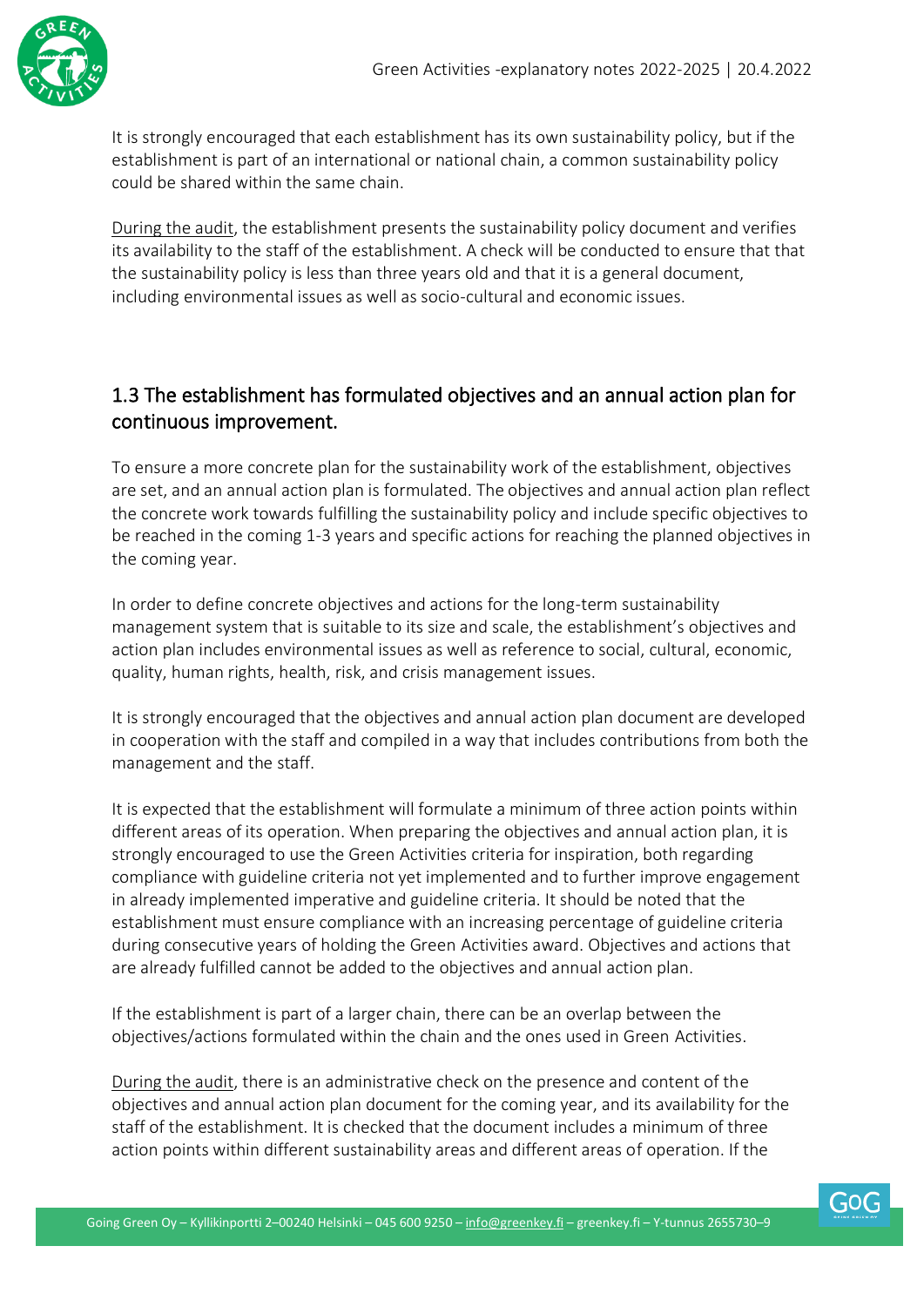

establishment has had the Green Activities for more than one year, there is also an evaluation of the work for the objectives and annual action plan in the previous year. Where some planned actions were not carried out, there is a discussion about why the applicant establishment was not able to carry out the planned actions during the past year with recommendation for remedial action.

#### 1.4 All documentation concerning Green Activities is kept and maintained in a binder ready for inspection.

To have all information easily accessible, the Green Activities binder is normally organised according to the Green Activities criteria sections and numbers and contains all the relevant and updated documents showing compliance with each criterion.

The Green Activities binder can be a physical binder with paper copies of the various documents, or it can be an electronic binder with the documents organised in folders (e.g. as part of the Intranet of the establishment). To save resources, it is recommended that the binder is electronic.

During the audit, the environmental manager presents the Green Activities binder for inspection and for proof of compliance with the various Green Activities criteria.

#### 1.5 The establishment establishes active collaboration with relevant local stakeholders.

The aim of this criterion is to enhance the active role the establishment plays in creating environmental awareness in the local area around it and promoting environmentally friendly practices to collaborating partners.

The criterion is mainly focusing on collaboration on environmental issues (e.g. protection of the local biodiversity), but it could also refer to social, cultural, educational, economic, quality, human rights, health, risk, and crisis management issues. Where appropriate, Green Activities encourages the establishment to cooperate with stakeholders involved in the protection and enhancement of local historical, archaeological, cultural, and spiritually significant sites and traditions.

The relevant stakeholders could be non-governmental organisations, local community groups, local authorities, residents, local schools, suppliers, management authorities of protected areas, etc.

Examples of local cooperation could include cooperation with local schools on educational and/or sustainability initiatives, supporting museums to promote local heritage, cooperation with local suppliers (other than the sole purchasing of local products), cooperation with local community groups/destination management organisations/authorities on sustainable

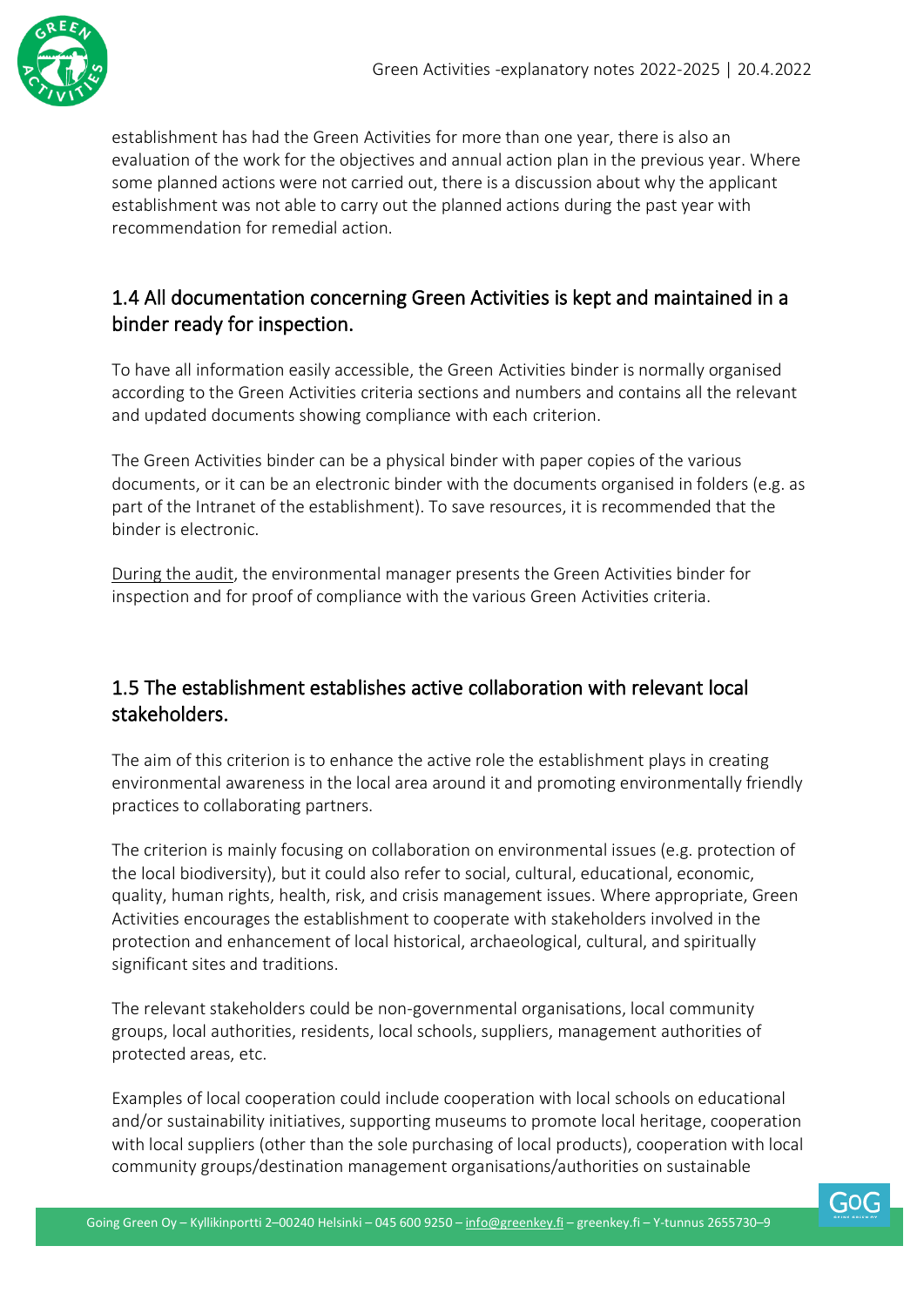

tourism planning and management in the destination, local infrastructure and social community development projects (e.g. sanitation).

Local cooperation, including cooperation on various biodiversity and environmental protection initiatives (e.g., tree-planting, rewilding and creating pollinator-friendly local areas and natural corridors, nature conservation, beach clean-up events, etc.), is strongly encouraged.

For the collaboration to be approved, it must be an active two-way collaboration between the establishment and the relevant stakeholders for the benefit of both parties.

Hotels, hostels, campsites, and holiday parks must have a minimum of two (2) active partnerships with local stakeholders. Small accommodations, conference centres, restaurants and attractions must have a minimum of one (1) active partnership with a local stakeholder.

During the audit, documentation showing active collaboration with the required number of local stakeholders will be checked.

#### <span id="page-5-0"></span>**GUIDELINE CRITERIA**

#### 1.6 The establishment calculates its carbon footprint using a carbon measurement tool.

With this criterion, the establishment identifies its sources of greenhouse gas (GHG) emissions and uses its measured annual energy consumption and other sources of GHG emissions to make an estimate of its total annual carbon footprint, as well as the carbon emissions per guest/room night or per guest using a carbon measurement tool. The calculation should be used to check the fluctuations in carbon emissions of the establishment at least once a year with the aim of reducing it.

The tool used must:

- be verified GHG protocol compliant
- have conversion factors publicly available and regularly updated as new information emerges
- include all scope 1 and 2 emissions, and preferably also the most significant scope 3 emissions
- have the possibility of presenting the results by scope in order to set reduction targets by scope

There are different carbon measurement tools available with different levels of accuracy. One of the tools for accommodations is the Hotel Carbon Management Initiative (HCMI) which provides the estimated carbon footprint of an accommodation sector establishment. The HCMI tool can be found on the international Green Activities website.

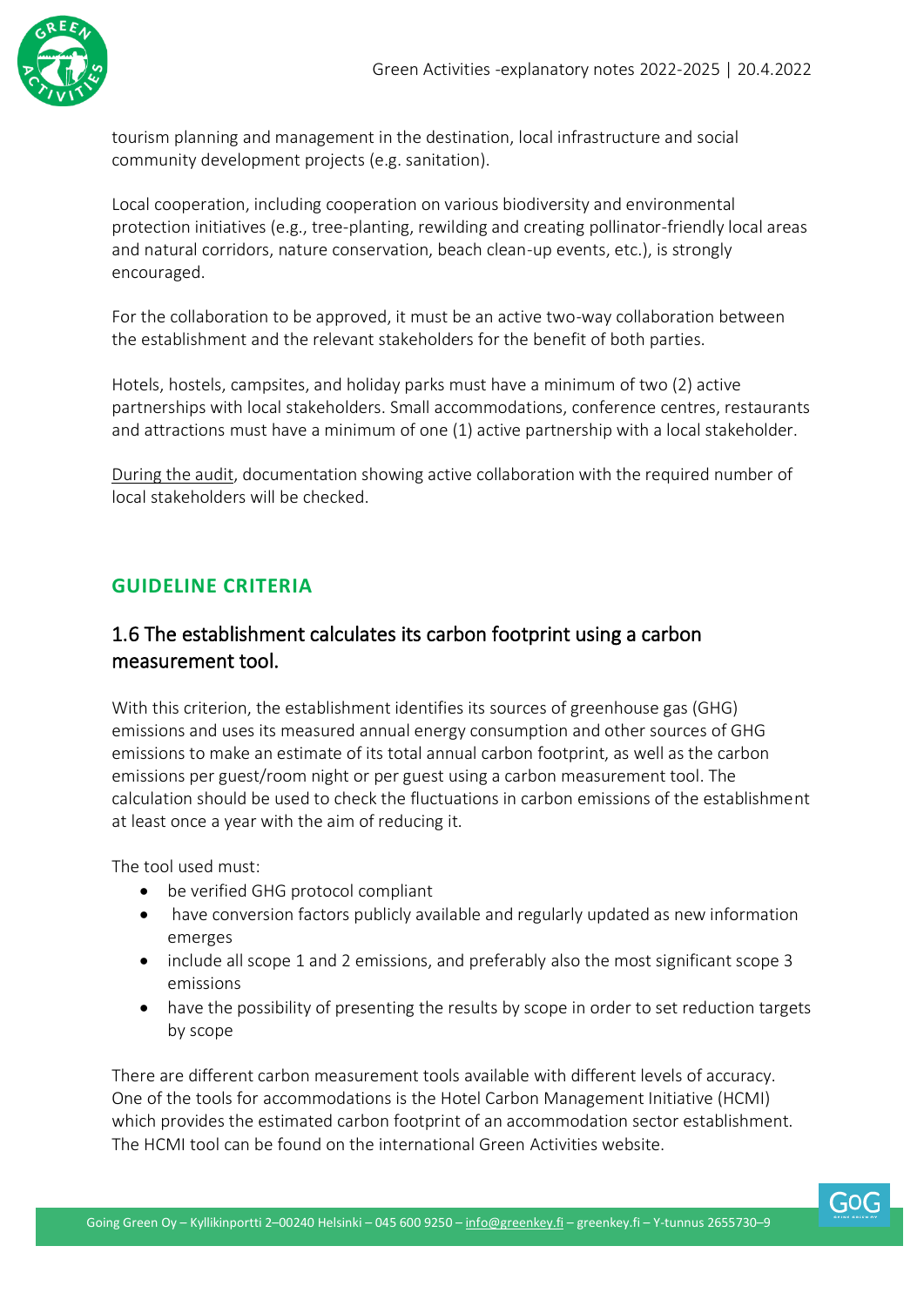

During the audit, the establishment presents the carbon measurement tool used and the calculated results for the past 12 months.

#### 1.7 The establishment sets a target to reduce its carbon footprint by at least 5% annually.

With this criterion, the establishment uses its calculated carbon footprint as a basis for formulating a target of at least 5% annual reduction to further reduce carbon emissions. The establishment also identifies the actions needed to reach the target, e.g., reduction in energy consumption, increasing efficiency measures and/or installing onsite renewable energy systems.

During the audit, the establishment presents the target and actions for reducing the carbon footprint. This can be included in the annual action plan (see criterion 1.3)

#### 1.8 The establishment has reached its target of at least 5% reduction in emissions in the past 12 months.

During the audit, the establishment presents the carbon measurement tool used, the previously set reduction target and the calculated reduction results for the previous 12 months. The reduction must be demonstrated using the same calculating tool as for the previous year

#### 1.9 The establishment offsets its greenhouse gas emissions with certified climate offsetting projects.

The establishment annually offsets its greenhouse gas emissions from scope 1 & 2 with a climate offsetting project that has international certification, e.g.:

- Verified Carbon Standard
- Gold Standard
- Plan Vivo

To comply with this criterion, the establishment ensures that:

- The greenhouse gas calculations include all direct and indirect emissions from scope 1 and scope 2
- All data and calculations are documented.
- The establishment has an emission monitoring and reduction strategy in place.
- All emissions of greenhouse gases are offset
- An independent third-party verifier/auditor reviews all the above documents

During the audit, the establishment presents

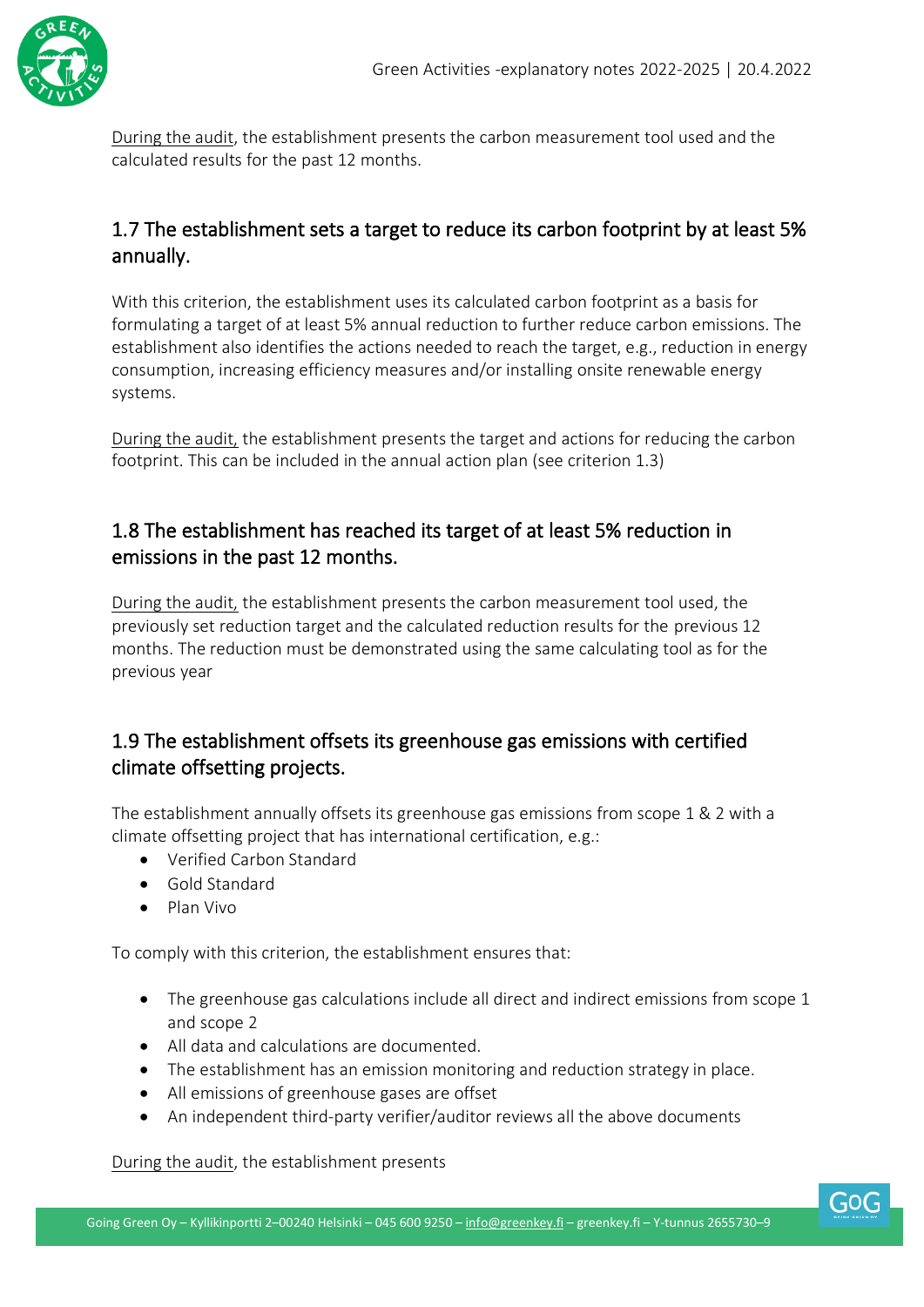

a) the greenhouse gas calculations including all direct and indirect emissions from scope 1 and scope 2

b) the updated carbon reduction strategy for the relevant year, and

c) documentation that proves implemented climate offsetting with purchased volume, choice of project and standard and

d) documentation proving that the offsetting project has been verified by an independent/ accredited auditor.

#### 1.10 The establishment is verified carbon neutral.

To comply with this criterion, the establishment ensures that:

- Its greenhouse gas calculations include all direct and indirect emissions from scope 1, scope 2 and scope 3.
- All data and calculations are documented.
- The establishment has an emission monitoring and reduction strategy in place.
- All emissions of greenhouse gases are offset
- An independent third-party verifier/auditor has reviewed all the above documents

During the audit, the establishment presents

a) the greenhouse gas calculations including all direct and indirect emissions from scope 1, scope 2 and scope 3.

b) the updated carbon reduction strategy for the relevant year, and

c) documentation that proves implemented climate offsetting with purchased volume, choice of project and standard and

d) proof that the offsetting project is verified by an independent/ accredited auditor.

#### 1.11 The establishment offers its guests a possibility to compensate the emissions caused by their visit through an internationally recognised carbon scheme.

With this criterion, the establishment offers its guests the possibility to compensate the carbon emissions generated during their visit and/or travel to the establishment.

After an establishment has calculated its average carbon emission per guest or per guest/room night (see criterion 1.6), the establishment offers its guests the opportunity to compensate the carbon emissions of their stay. In addition, the establishment can offer its guests the possibility to compensate the carbon emissions of their travel to and from the establishment.

The compensation should be done through a carbon compensation scheme, e.g. a scheme that holds an international certification, e.g. Gold Standard).

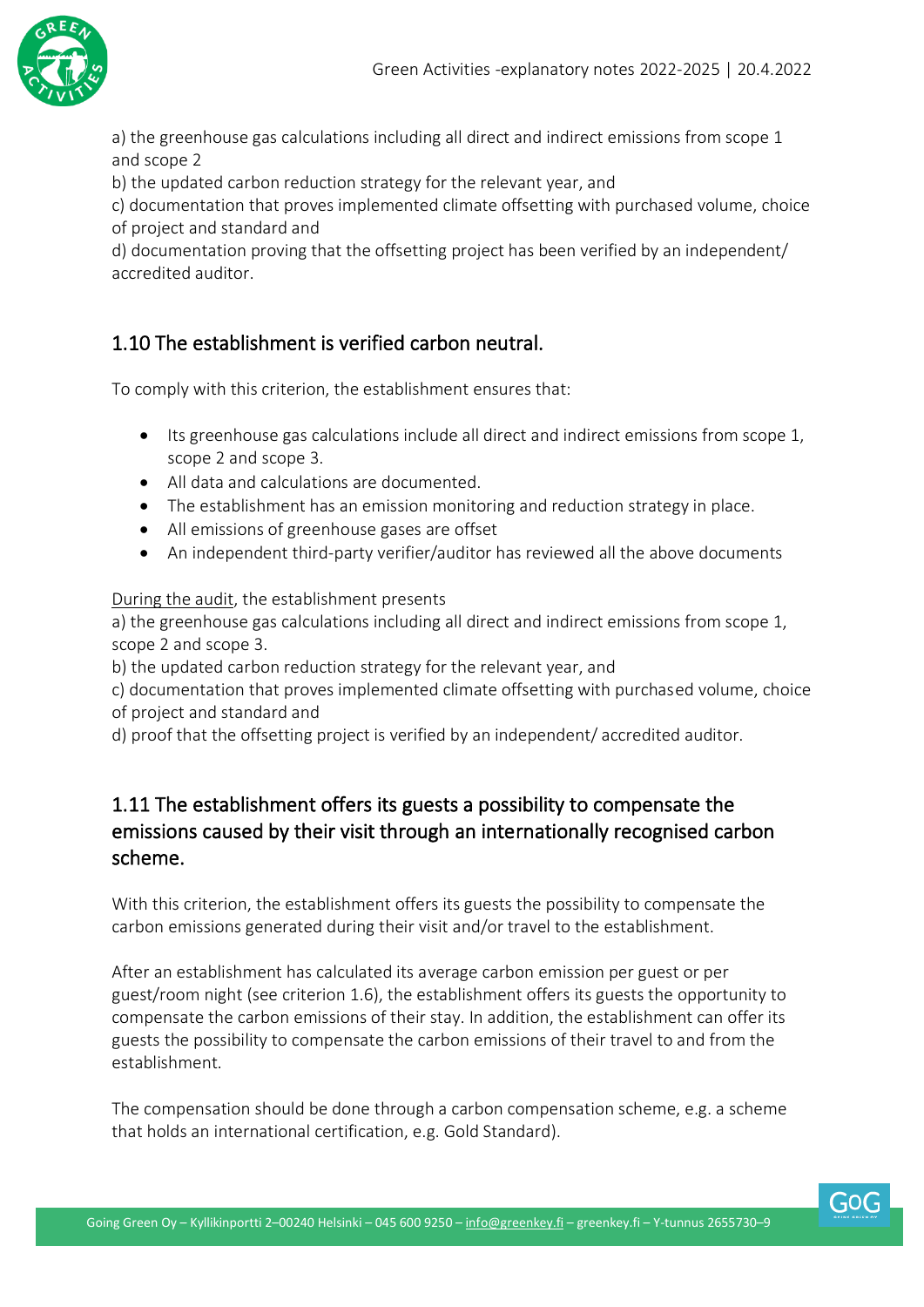

The establishment offers the carbon compensation by promoting a carbon compensation scheme to the guests and providing them with information about it and a link to the scheme. Alternatively, the establishment can also collect the funding from the carbon compensation of the guests and then send it to the carbon compensation scheme.

The establishment can choose to offer the carbon compensation to guests individually, or it can be offered to companies organising the guests' stay at the establishment (e.g. tour operators, group tour organisers, conference organisers, etc.).

During the audit, the establishment presents the information it supplies to its guests encouraging them to avail of carbon compensation to offset their stay and/or travel to and from the establishment.

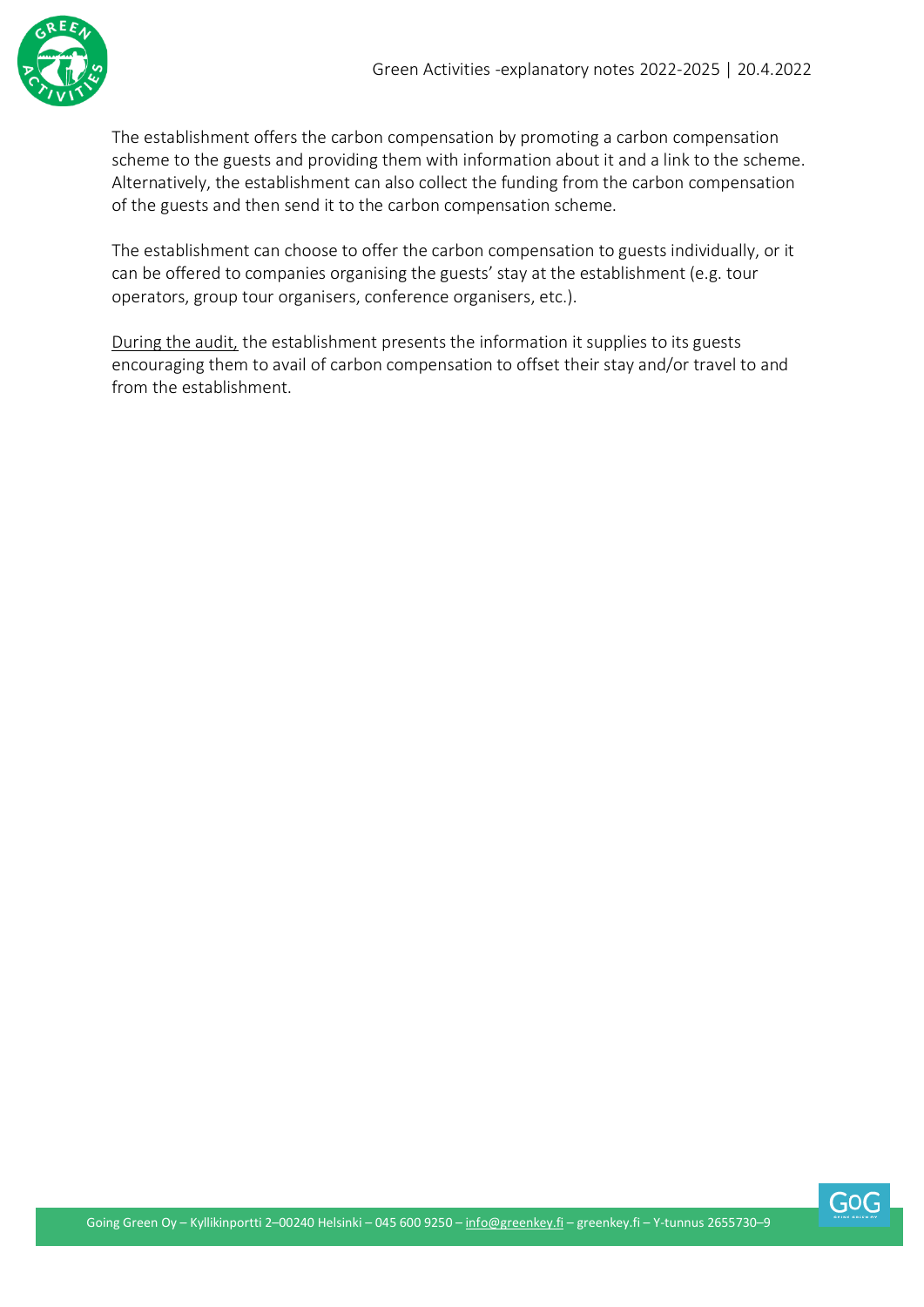

### <span id="page-9-0"></span>2. Staff

#### <span id="page-9-1"></span>**IMPERATIVE CRITERIA**

#### 2.1 The management holds periodic meetings with the staff to brief them on issues concerning existing and new environmental initiatives.

To raise the environmental/sustainability awareness at the establishment, it is important that the management, environmental manager and/or green committee ensure an information flow to the staff and engage the staff in the environmental/sustainability initiatives set by the establishment.

Keeping the staff updated about existing and new environmental/sustainability initiatives gives the staff a better understanding of their role in the work and the impact of their contribution, but also enables them to properly inform, and answer questions from guests on the matter. The staff is not only informed about the environmental/sustainability initiatives, but also can contribute ideas and suggestions.

The information includes issues of environmental management (e.g., water, energy, waste, cleaning, food and beverage, and the circular economy principles: reduce, reuse, recycle, etc.), and other sustainability issues (e.g. local biodiversity issues), but also issues of awareness-raising of guests, staff, suppliers and the surrounding community. Information about Green Activitiesmust also be provided to the staff.

The management of the establishment therefore normally organises at least 1-3 annual meetings. When planning the meetings, consideration is given to seasonal employees to ensure the broadest possible staff participation.

This criterion considers both internal staff hired by the establishment as well as staff contracted from an external company.

During the audit, minutes/notes/attendance lists from the meetings held between the management and staff are presented, showing the persons present and the environmental/sustainability issues discussed. If the establishment is applying for the first time, it presents the planned meetings. If the total number of staff members is below five, the information about the meetings held can be given orally. The auditor may also interview staff to ascertain their level of knowledge on environmental initiatives of the establishment.

2.2 The environmental manager participates in meetings with management for the purpose of presenting the environmental developments of the establishment.

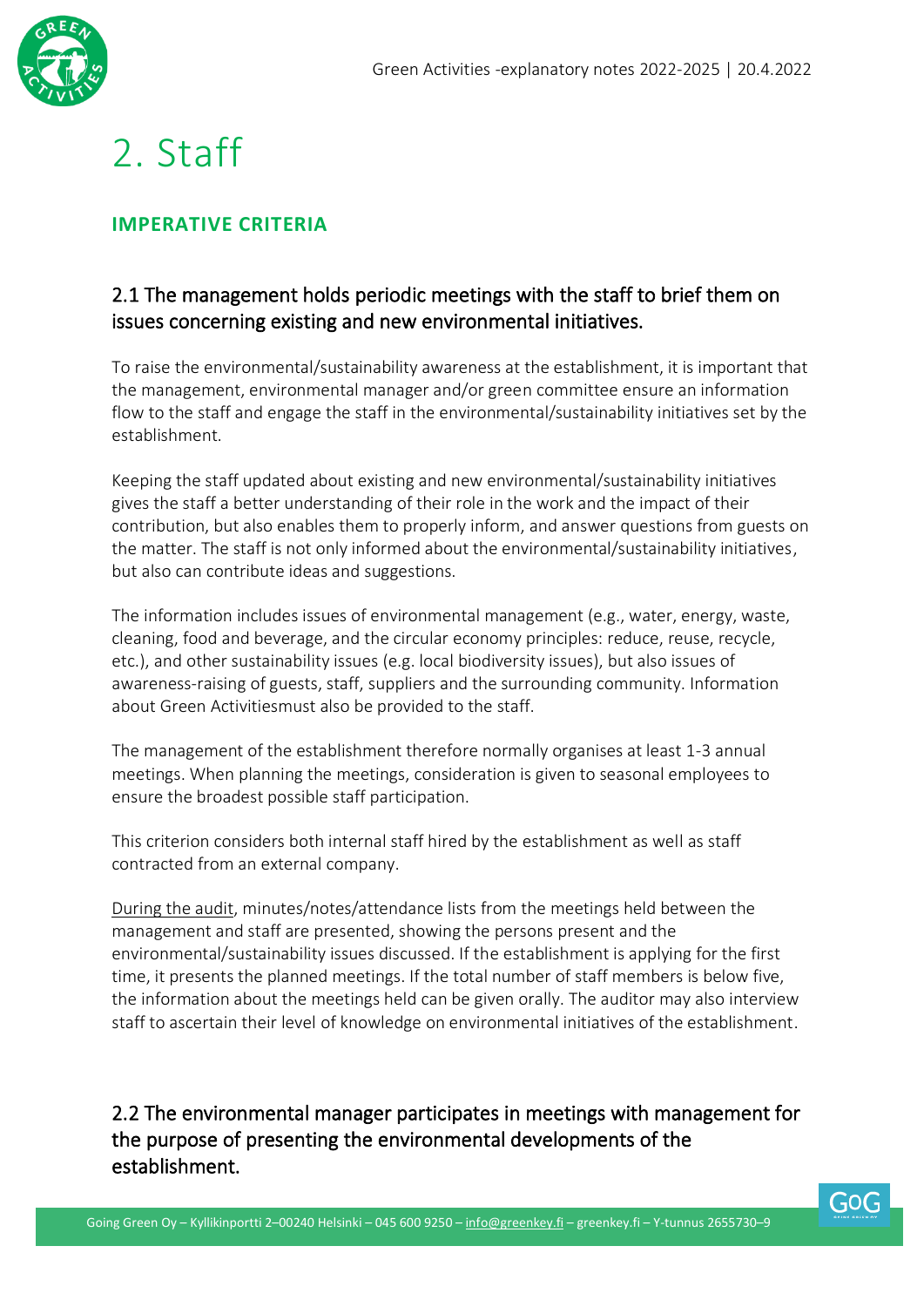

If the environmental manager is not part of the management of the establishment, he/she must be invited to meetings with the management. The meetings between the environmental manager (and the green committee, where applicable) and the management of the establishment are important to keep the management informed and involved in the environmental work of the establishment, as well as to ensure continued endorsement by the management of the work on environmental issues. In some smaller establishments the meetings between the staff and management, and between the environmental manager and management, can be held at the same time. It is expected that the establishment normally holds at least 1-3 annual meetings.

During the audit, minutes/notes from the meetings held between the management and environmental manager (and green committee) are presented, showing the persons present and the environmental/sustainability issues discussed. If the establishment is applying for the first time, it presents the planned meetings.

#### 2.3 All staff members receive yearly training on environmental and other sustainability issues relevant to their job description.

It is important that the environmental manager (and green committee), as well as other staff members, receive specific training on environmental and other sustainability issues, so that suitable and feasible solutions for the establishment can be determined and implemented.

The training includes issues of environmental management (water, energy, waste, hazardous chemicals, cleaning, food and beverage, air quality, environmentally friendly use of appliances, the circular economy principles: reduce, reuse, recycle, etc.), awareness-raising of guests, staff, suppliers and the surrounding community, as well as other sustainability issues, addressing climate change, local biodiversity, social, cultural, economic, quality, human rights, health, risk, and crisis management issues. Training should also include knowledge about Green Activitiesand could also be extended to add knowledge on other issues within or around the establishment (e.g., protection of biodiversity).

This criterion applies to employees who are employed for at least 4 consecutive weeks/year.

The training can be both external and internal. External training could be in the form of training courses by consultants, experts, guides or product suppliers, study trips, participation in seminars, webinars and other online courses and studies, networks, etc. In some countries, Green Activitiesseminars and webinars are organised to especially focus on trends and ideas in relation to compliance with Green Activitiescriteria, and these meetings can also be used as a networking platform between Green Activitiesawarded establishments. For establishments that are members of an international or national chain, there is often training conducted on environmental and other sustainability topics within the chain.

It is also important that internal courses and training are organised by the environmental manager (and green committee) for staff members on how to work towards achieving the

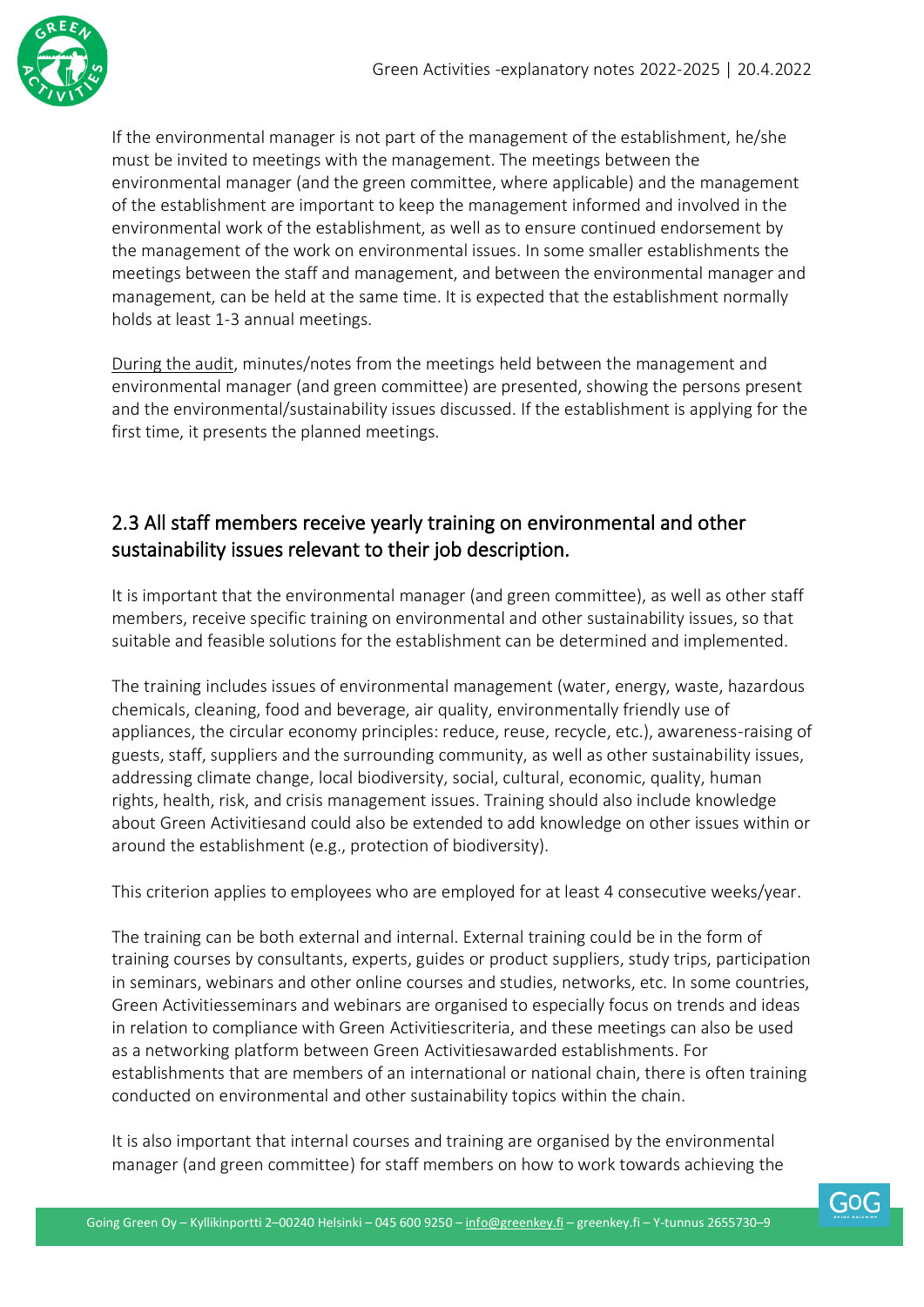

environmental objectives and actions planned within the establishment. The internal training can involve individual staff members or groups of staff members. In addition to the training, the establishment can offer engaging sustainability initiatives (e.g., competitions) and/or reward systems for the staff.

It is expected that each staff member in the establishment normally participates in at least 1- 3 annual training sessions organised by the establishment. New staff members should normally receive the training within the first four weeks of their employment.

For persons working in the establishment daily but not employed as staff by the establishment (e.g., persons working in housekeeping from an outsourced company), it is strongly encouraged that these persons also receive the same training on environmental and other sustainability issues.

During the audit, a document must be presented, showing the external/internal training sessions held in the past 12 months, with information about participating staff covering the areas of environmental management and awareness-raising, and other sustainability topics. If the establishment is applying for the first time, it presents the planned training. During the visual inspection, staff members might be interviewed to confirm that they have received training.

#### 2.4 Information is displayed in the staff area/ otherwise available to promote responsible behaviour.

To reduce both the environmental footprint and costs, signage/instructions are displayed in the staff area reminding the staff of the sustainability initiatives of the establishment.

The signage/instructions should encourage the staff to use resources wisely (e.g., switching off the light/taps, using less paper, etc.) recycle and help them to use devices and machines more efficiently (e.g. the dishwasher, laundry machines, vacuum cleaners, etc.) In addition, information could reference protection of the local biodiversity, etc. as well as social responsibility (e.g., how to report discrimination, etc.).

Raising awareness of the staff about the sustainability undertakings of the establishment can be achieved through staff notice boards, posters, stickers, leaflets, newsletters, digital information on screens/apps, etc. Depending on the type and form of awareness-raising activity, it could be aimed at individuals, groups or all staff members at the same time.

During the visual inspection, the signage and instructions are shown to the auditor.

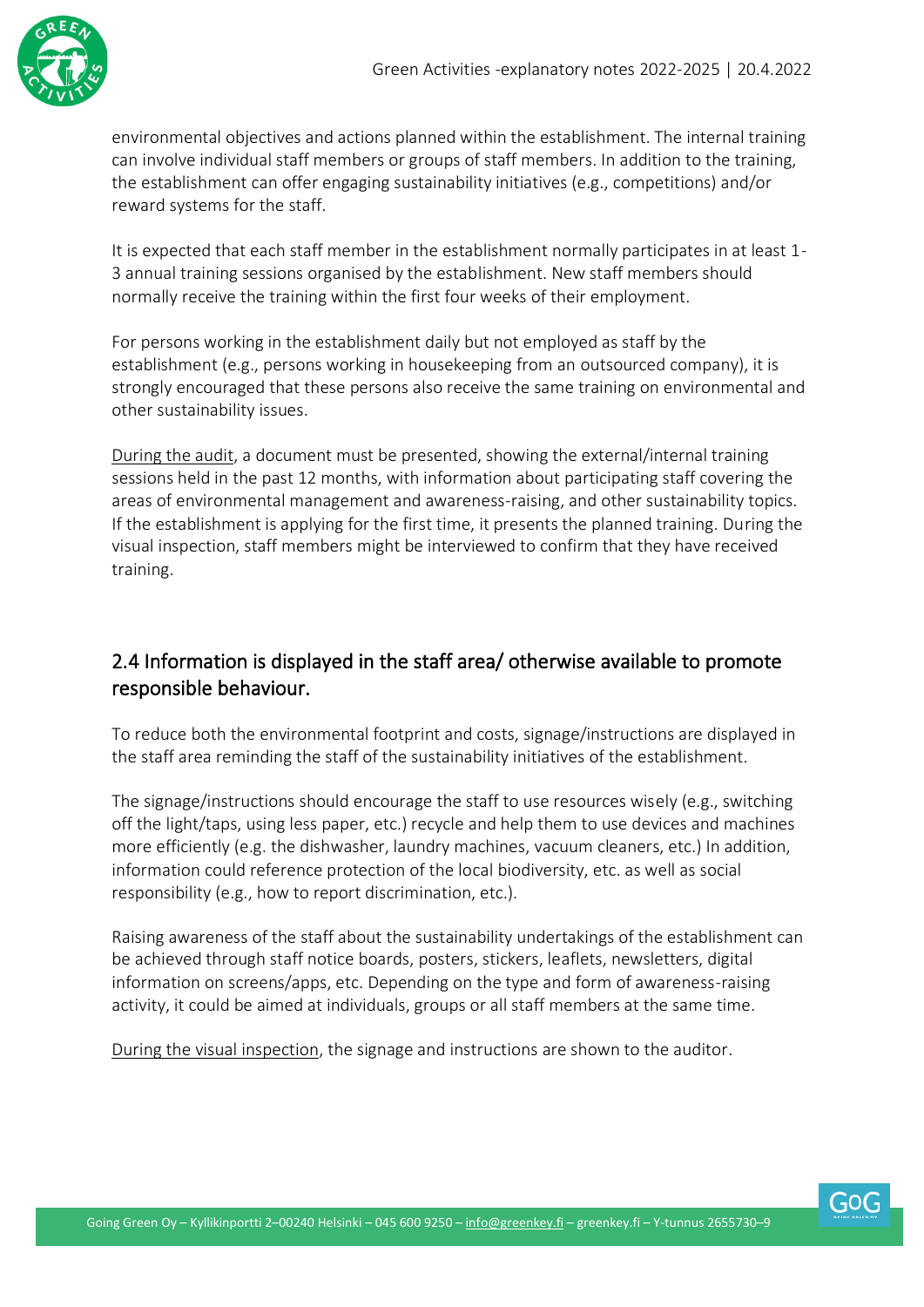

#### <span id="page-12-0"></span>**GUIDELINE CRITERIA**

#### 2.5 The establishment provides its staff with the opportunity to evaluate its environmental and/or socio-cultural performance.

To involve all staff members in the environmental and social initiatives of the establishment and to empower them to actively contribute to the sustainability work, the establishment provides a feedback mechanism whereby staff can evaluate the environmental and/or social performance of the establishment and make suggestions for improvement.

This can be done by conducting regular surveys on the matter, during feedback meetings or through a suggestion box that is managed by the environmental manager. The feedback can be given anonymously.

During the audit, the feedback mechanism is shown to the auditor.

#### 2.6 The establishment encourages its staff to use environmentally friendly means of transport when commuting to work.

The following transport forms are considered environmentally friendly in this context: nonmotorised methods, public transport (bus, train, tram, ferry etc), vehicles operated with 100% renewable fuels/electricity, rideshares and communal staff transport organised by the employer etc.

To fill the criterion, the establishment must encourage its staff to use the above-mentioned forms of transport and provide concrete support for choosing them. This could take the form of providing a safe place for storing bicycles and staff showers, a charging station for electric cars, subsidised tickets for public transport or parking places for electric cars etc.

In the audit the establishment presents the concrete measures it has taken

#### 2.7 The establishments offer its staff free/subsidised opportunities/spaces to exercise during/after working hours.

In order to increase the wellbeing and physical activity of its staff and to reduce sick leaves, the establishment encourages an active, mobile lifestyle. The encouragement may take the form of offering them free/subsidised exercise space/equipment/ activities. The activity may take place outside of working hours, but Green Activities encourages offering exercise possibilities also during them. The activity may take place either within our outside of the establishment's premises.

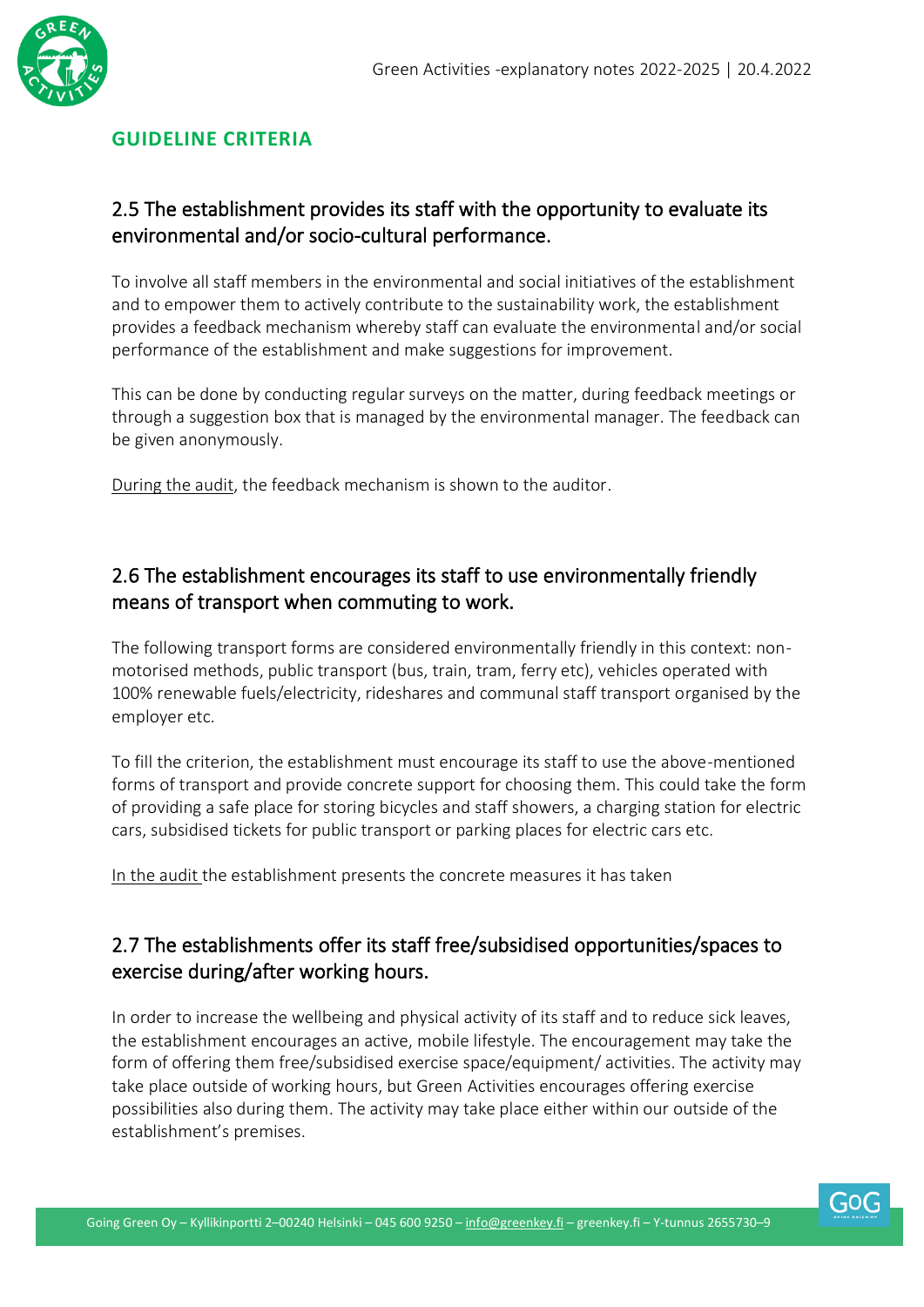

To fill this criterion, the establishment must have offered weekly subsidised/free exercise opportunities to all its permanent staff during for at least the past 6 months.

In the audit the establishment presents the concrete measures it has taken.

# <span id="page-13-0"></span>3. Guest information

#### <span id="page-13-1"></span>**IMPERATIVE CRITERIA**

#### 3.1 Green Activities certificate is displayed in a prominent place.

The establishment is required to display the standard Green Activities certificate by the front desk.

Additional copies of Green Activities certificate can be purchased and placed at other strategic locations (e.g. at the staff information board or canteen).

The display of the award is used by the establishment as a marketing tool presenting the achievement of the Green Activities award, but also to create visibility for the Green Activities label.

During the audit, it is checked that the standardised Green Activities certificate for the current period are displayed. If the establishment has not received the Green Activities award in the past, the proposed location for the display of the certificate is shown.

#### 3.2 Information about Green Activities is visible and accessible to guests.

The guests visiting the establishment must be able to find information about the requirements for achieving the Green Activities.

Information about Green Activities can be available in public areas if prominently placed, e.g. by an "environmental corner", on TV monitors in public areas, information at the front desk, etc. The information about Green Activities can also be available in the information folders, TV monitors in the guest/meeting rooms and/or guest apps. The Green Activities logo (in the correct format) is normally displayed as part of the information.

As part of joining the Green Activities programme, the establishment must in all material and communication provide accurate, clear and easily understandable information regarding the establishment and its products and services, including sustainability claims, and must not promise more than can be or is implemented by the establishment.

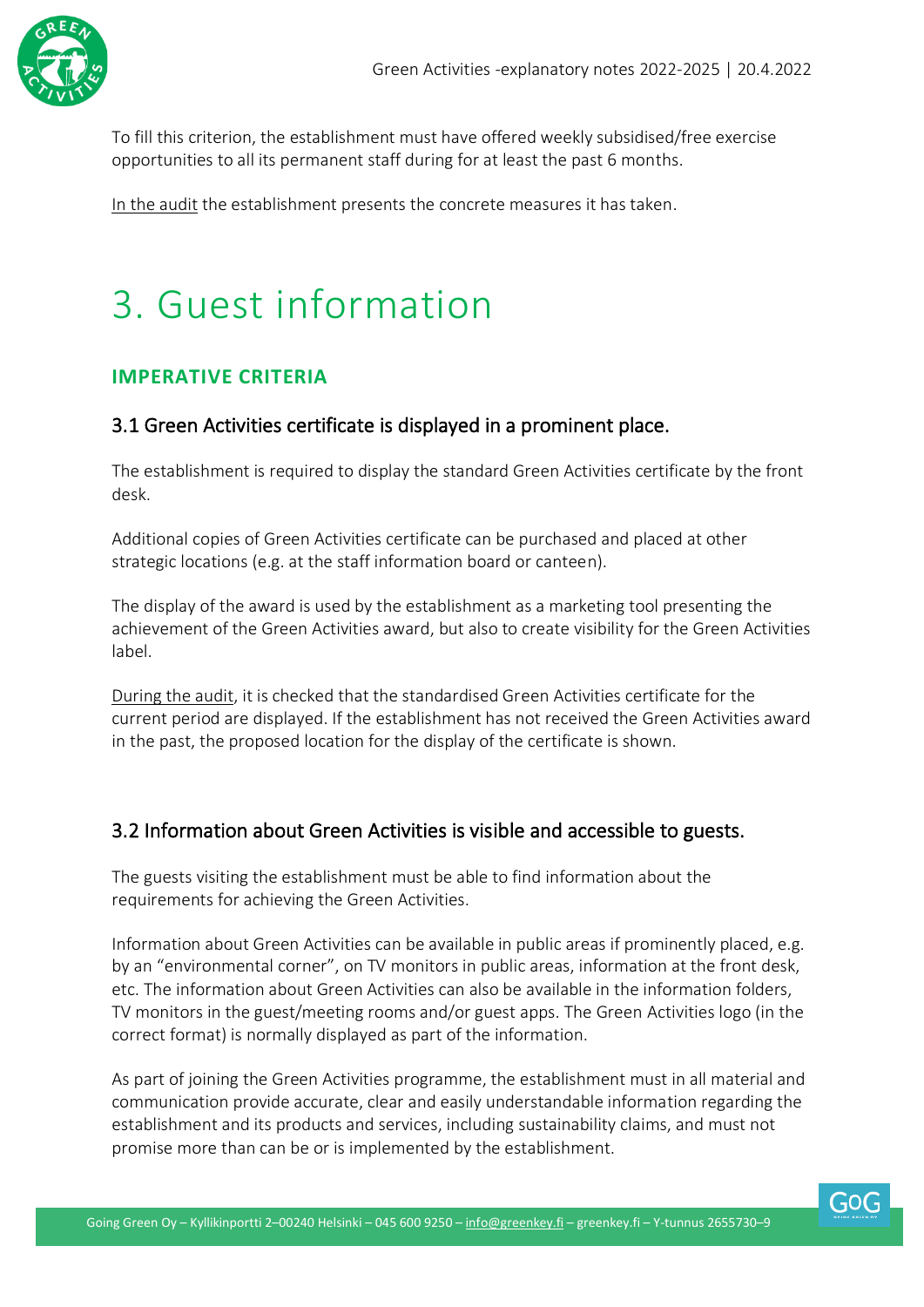

During the audit, it is checked that the informative material about Green Activities is visible and accessible in the public areas and/or guest/meeting rooms. If the establishment did not receive the Green Activities award in the past, the draft informative materials, and location(s) where it will be available are presented. It is checked that the information is accurate, clear, and easily understandable.

#### 3.3 Information about Green Activities and environmental information is available on the establishment's website, social media and other online communication channels.

The establishment's website must contain brief information about the Green Activities programme and the fact that the establishment has achieved the award. The links to the national Green Activities website are included. The Green Activities logo (in the correct format) must also be displayed. The website also displays brief information about the environmental undertakings of the establishment. The information is presented in accordance with the establishment's own branding guidelines.

In addition to the information on the website of the establishment, it is also encouraged that the establishment provides information about Green Activities in its social media.

As part of joining the Green Activities programme, the establishment must in all material and communication provide accurate, clear and easily understandable information regarding the establishment and its products and services, including sustainability claims, and must not promise more than can be or is implemented by the establishment.

During the audit, the information about Green Activities and environmental information on the website is shown. If the establishment has not received the Green Activities award in the past, the draft information for the website is presented. It is checked that the information is accurate, clear and easily understandable.

#### 3.4 The establishment keeps guests informed about and involved in its environmental work and encourages them to participate in environmental initiatives.

It is important that the establishment informs its guests about the environmental undertakings of the establishment through information material or TV monitors in public areas, guest/meeting rooms, and/or guest apps.

Besides the information about the environmental undertakings, it is also important that the establishment adds information about how the guests can be involved and actively participate in the environmental initiatives of the establishment. The active participation can

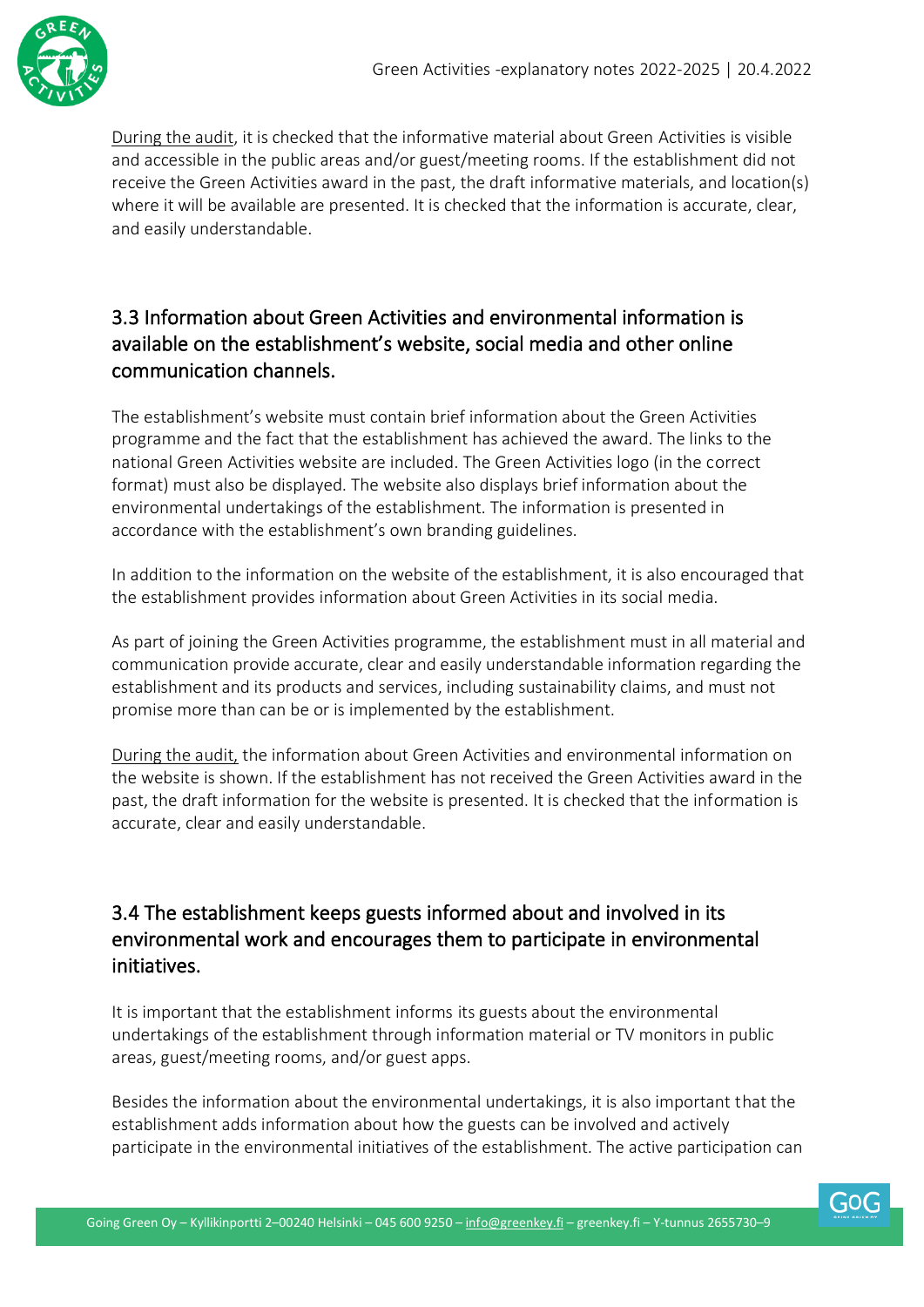

involve environmental management (e.g., water saving, energy saving, waste saving/recycling, food waste reduction, etc.), but can also focus on other sustainability issues (e.g. local biodiversity protection, support to social charities, etc.).

As part of joining the Green Activities programme, the establishment must in all material and communication provide accurate, clear and easily understandable information regarding the establishment and its products and services, including sustainability claims, and must not promise more than can be or is implemented by the establishment.

During the audit, the information about environmental/sustainability undertakings provided for guests is presented, including the encouragement for guests to participate in the work. If the establishment has not received the Green Activities award in the past, the draft information for the guests is presented. It is checked that the information is accurate, clear, and easily understandable

#### 3.5 Staff members are able to inform the guests about Green Activities and the establishment's current environmental/sustainability initiatives.

With the Green Activities award (plaque and certificate) being displayed by the entrance of the establishment, and information about Green Activities and environmental/sustainability undertakings displayed in the public areas, guest/meeting rooms and on the website of the establishment, guests might be interested in learning more about Green Activities. In this case, guests might approach the staff in charge of welcoming them (e.g., reception staff, ticket office staff) and it is therefore important that these persons are able to inform guests about Green Activities and the most important environmental/sustainability initiatives of the establishment.

As part of joining the Green Activities programme, the establishment must in all material and communication provide accurate, clear and easily understandable information regarding the establishment and its products and services, including sustainability claims, and must not promise more than can be or is implemented by the establishment.

During the audit, the staff in charge of welcoming guests are asked to provide basic information about Green Activities and the most important environmental/sustainability initiatives of the establishment. It is checked that the information is accurate, clear, and easily understandable.

3.6 The establishment informs and encourages guests to use sustainable transportation alternatives.

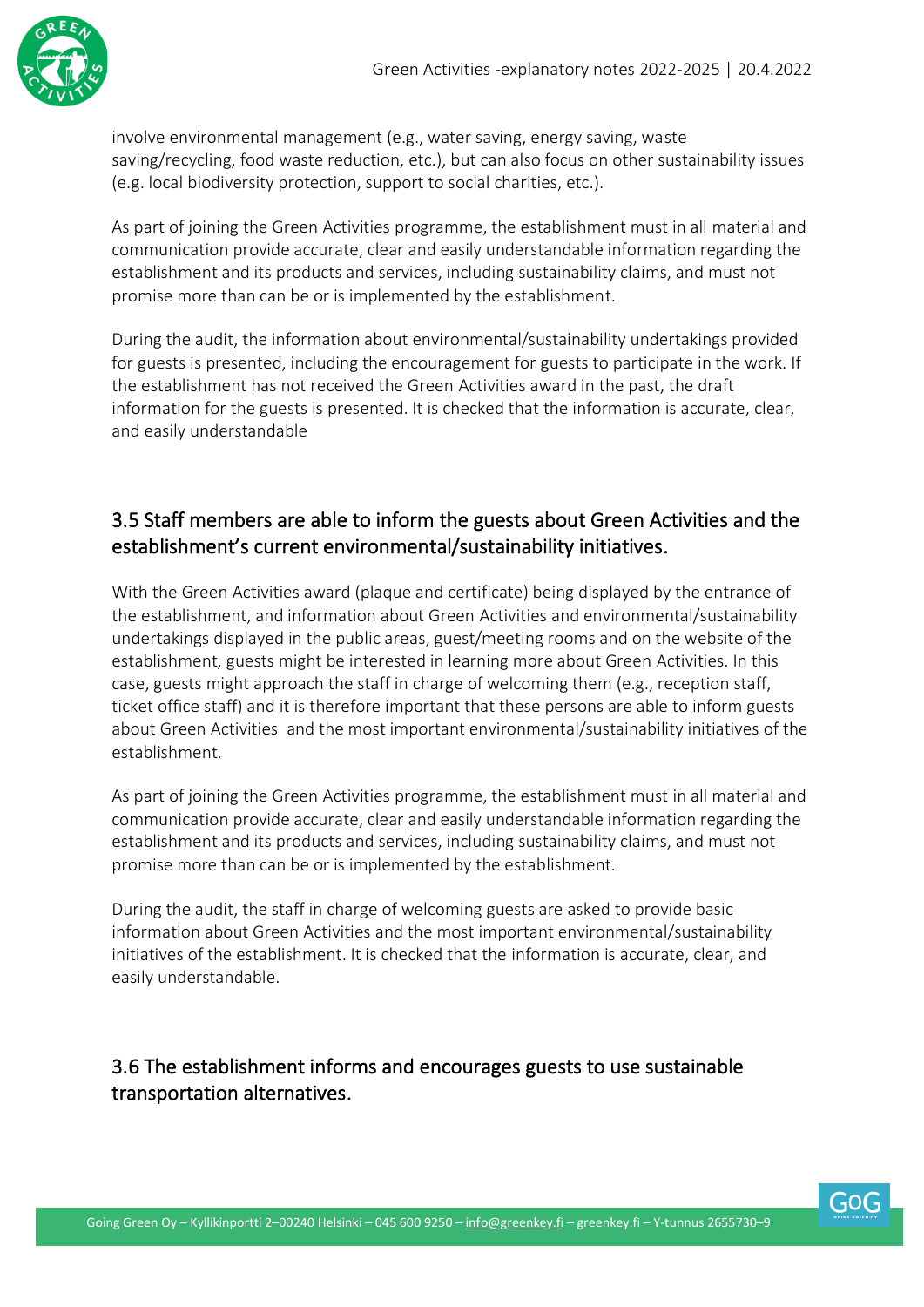

To encourage guests staying at the establishment to use means of transportation other than cars and taxis, where feasible and safe, the establishment must be able to inform guests about these alternatives.

The alternative means of transportation includes:

- Local public/private transportation systems (bus, train, metro, tram, boat, etc.)
- Shared taxis/minibus systems
- Taxis from companies that have an environmental policy, e.g., using electric cars, biofuel petrol, etc.
- Shuttle buses provided by the establishment
- Other means of transportation including bicycling opportunities and walking alternatives

For guests using electric cars, the establishment could have a smart electric vehicle charging station or inform about the nearby locations for charging electric cars.

The information about local transportation systems and other transportation alternatives is provided by the persons welcoming guests, front desk staff, the concierge and/or through information material available in the public areas or guest/meeting rooms.

As part of joining the Green Activities programme, the establishment must in all material and communication provide accurate, clear and easily understandable information regarding the establishment and its products and services, including sustainability claims, and must not promise more than can be or is implemented by the establishment.

During the audit, the information provided by the establishment about local transportation systems and other transportation alternatives is presented. It is checked that the information is accurate, clear, and easily understandable.

#### <span id="page-16-0"></span>**GUIDELINE CRITERIA**

#### 3.7 The establishment provides its guests with the opportunity to evaluate its performance, including sustainability performance.

A feedback questionnaire can provide an indication of the guests' satisfaction in relation to the performance of an establishment. Besides covering more general issues (such as quality, price, service, etc.), it must also include questions related to the sustainability performance of the establishment.

If the guest feedback in the evaluation requires corrective action, this must be done by the establishment, where possible.

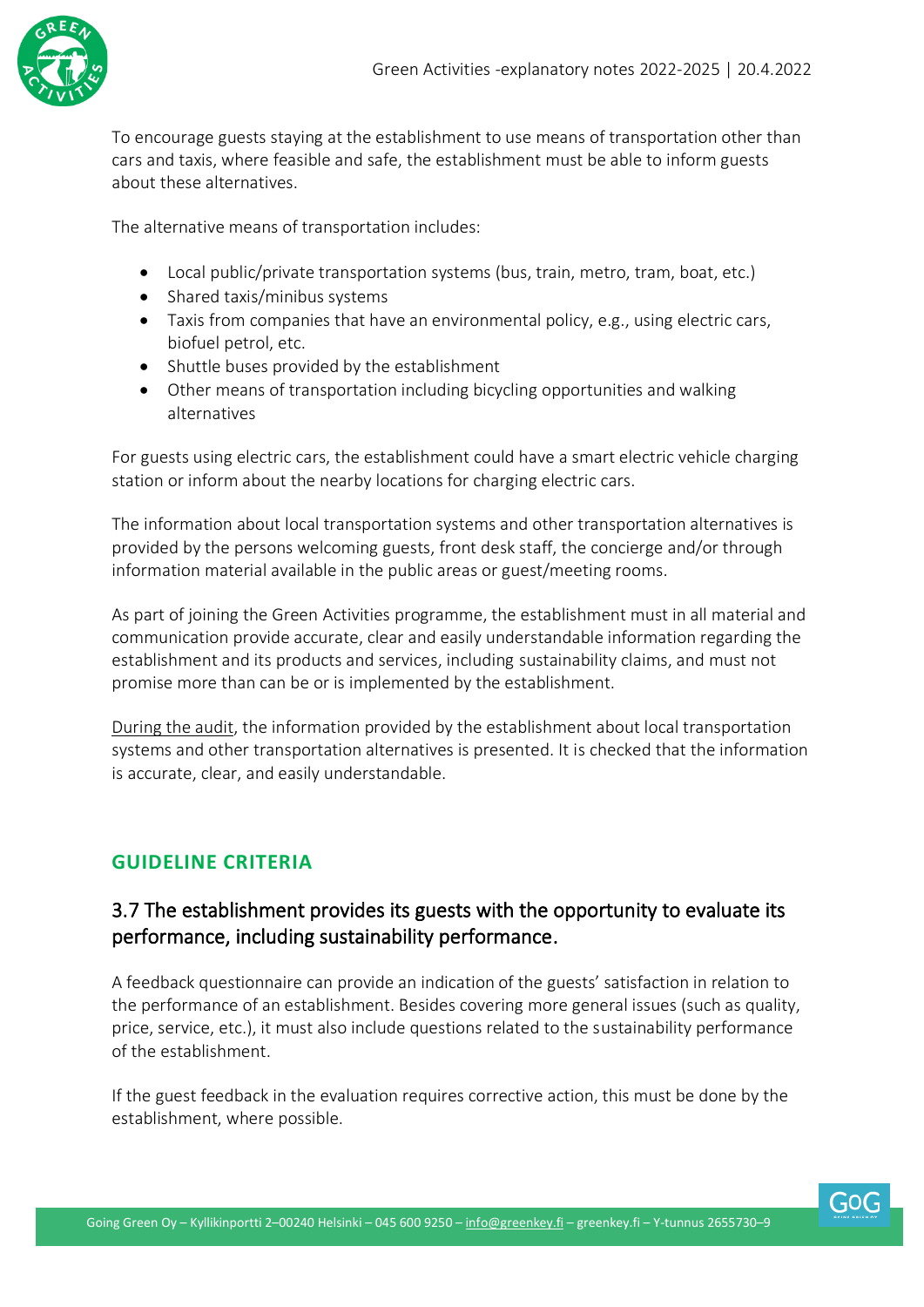

During the audit, the establishment shows the evaluation questions relating to sustainability performance, as well as providing examples of how the guest feedback is monitored and used in corrective actions.

#### 3.8 The establishment has made a marketing/awareness raising campaign about the environment within the past 12 months.

The campaign may be aimed at customers, suppliers or other external stakeholders. In order to qualify, the campaign must have been visible to the target group, last for at least 2 weeks, and involve actions beyond the everyday routines of the establishment.

In the audit, the establishment presents the campaign material.

#### 3.9 Communication about environmental issues is included in the company's annual communications plan where various target groups are included.

Sustainability work is an integral part of the company's business and communications. In order to raise the environmental awareness of its customers and stakeholders and to involve them in sustainability work, the target must plan its sustainability communications in advance and designate its main target groups.

Different target groups may include meeting guests, leisure travellers, business travellers, families with children, regulars, etc. Once the target groups have been identified, communication can be better designed to meet the needs and preferences of the target group.

In the audit, the establishment presents its communication plan or part of it that deals with environmental communications. The plan shall address communication channels, target groups of communications, timing of communication activities and a Activitiesmessage of environmental communication.

#### 3.10 The establishment rewards its customers for environmental actions taken during their visit.

A good way to encourage customers to make environmentally friendly choices is to reward them with a product, service, discount etc. Such choices can include, for example, bike lending or rental, arrival by public transport, choosing vegetarian food or requesting not to clean the room during a stay of several nights. In order to meet the criterion, the establishment must reward environmentally friendly actions. The reward could be e.g. a gift

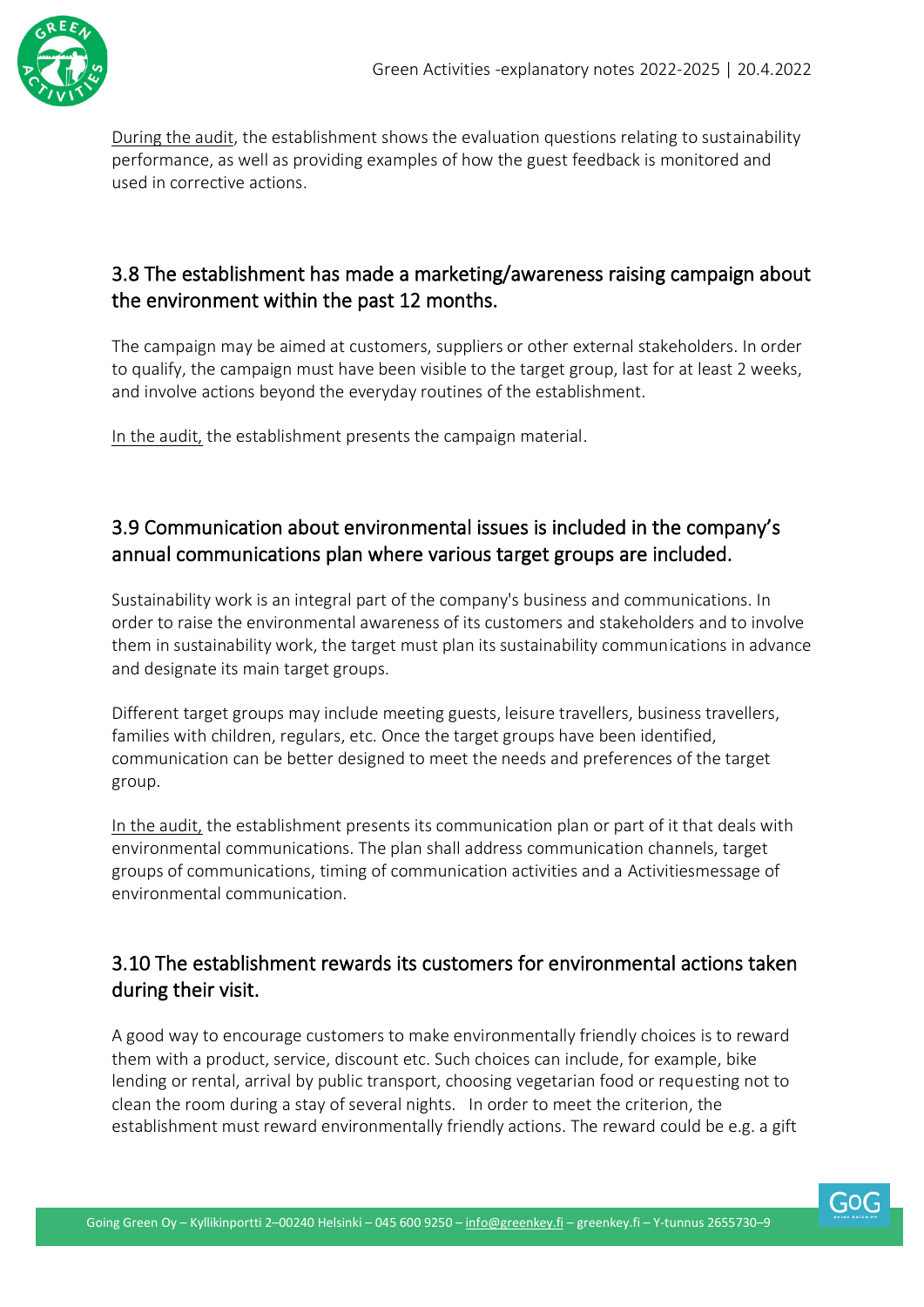

card/discount voucher to a customer who foregoes room cleaning a free coffee for a customer who has chosen vegetarian food etc.

In the audit, the establishment presents the method used for rewarding customers for environmental actions.

### <span id="page-18-0"></span>4. CORPORATE SOCIAL RESPONSIBILITY

#### <span id="page-18-1"></span>**IMPERATIVE CRITERIA**

#### 4.1 The establishment confirms that it follows all relevant international, national, and local regulations, regarding environment, health, safety, and labour.

The establishment confirms that it has legally acquired property, land and water rights complying with local, communal, and indigenous rights (including their free, prior and informed consent). The establishment confirms that all its function and activities (including the areas of environment, labour, health, and safety) take place in compliance with international, national, and local legislation/regulations. The establishment also confirms that it respects local surrounding community rights and standards.

Regarding compliance with environmental requirements, the following conditions must, as minimum, be met:

- Ensuring that activities in connection with the management of the establishment do not have significant negative effects on natural ecosystems and wildlife. Any disturbance of natural ecosystems is minimised, rehabilitated and a compensatory contribution made to conservation management. This is always done according to national/local legislation. This also includes practices to reduce pollution from noise and light, runoff, erosion, ozone-depleting compounds, and air, water, and soil contaminants.
- If the establishment is in or near a sensitive or protected area, it knows and respects the legislation and regulations regarding tourism activities within the sensitive or protected area.

Regarding compliance with labour requirements, the following conditions must, at the minimum, be met:

- All employees receive information in writing (contract) stating the employment terms and conditions, including information about working hours and salary.
- All employees are paid at least a living wage.
- No employees receive money or pay deposits before starting work, and all employees receive owed money when terminating the work.

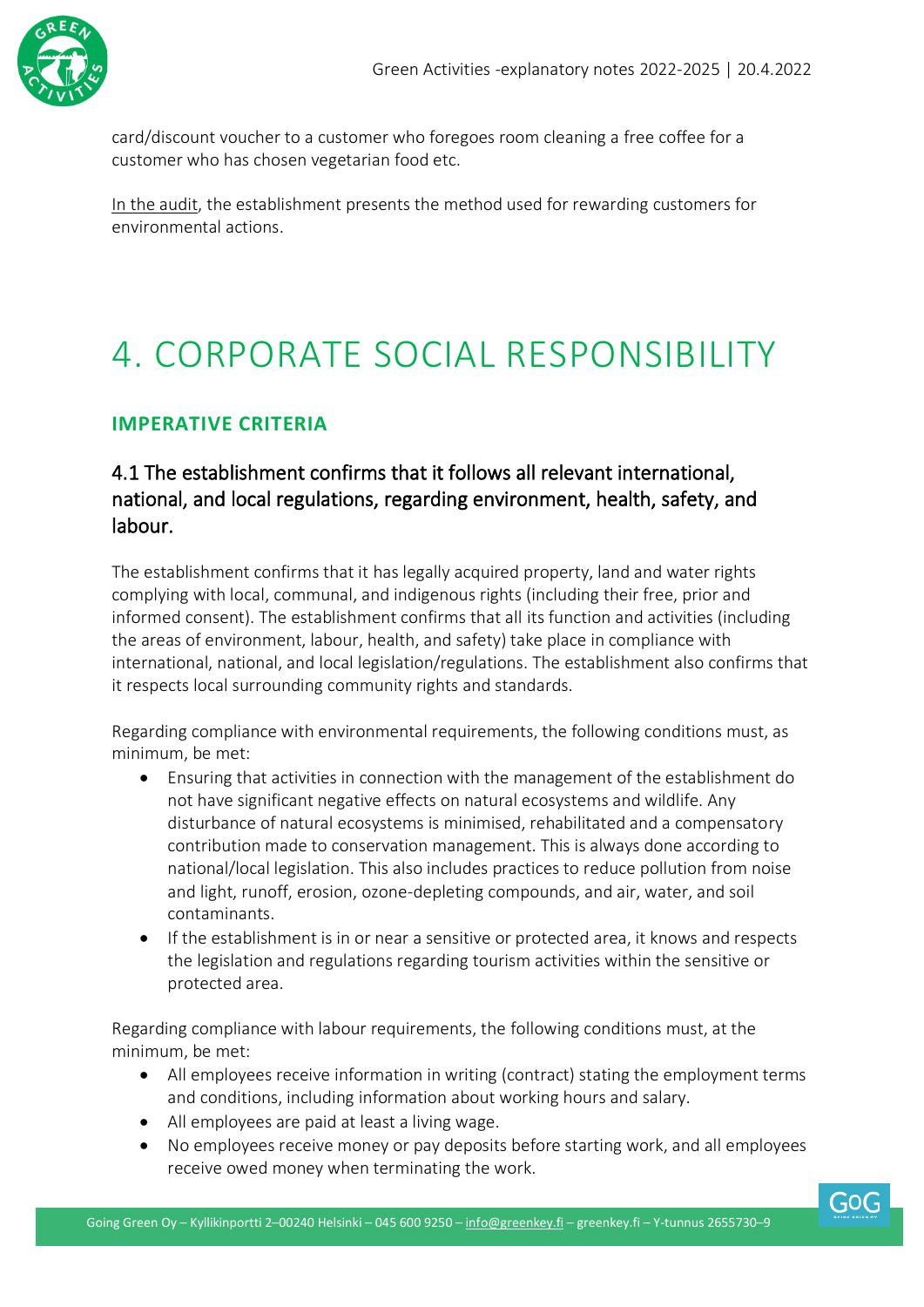

- All employees receive information in writing about the working code of conduct/policies of the establishment, and the written procedure for raising concerns/complaints.
- For all employees under the age of 18, national regulations as well as the United Nations Convention of the Rights of the Child and ILO (International Labour Organization) Conventions 138/182 are followed.
- All employees receive fair treatment without discrimination (in connection with recruitment, general employment, training, promotion).
- All employees work in a safe and secure working environment.
- All employees are offered regular training, experience, and opportunities for advancement.
- All employees can give feedback on their work conditions (e.g., through appraisals, staff satisfaction survey, etc.).
- The employer keeps a copy of all pay slips and a record of number of working hours and overtime.

Regarding compliance with health and safety requirements, the following conditions must, as minimum, be met:

- All employees receive information and training about the health and safety requirements
- All employees have access to the written health and safety policies and plans
- All guests have access to written information about safety in the establishment

Regarding compliance with local surrounding community rights and standards, the following conditions must, for example, be met:

- The activities do not adversely affect local access to livelihoods, land and aquatic resource use, rights-of-way, transport, and housing (including involuntary resettlement of inhabitants).
- The activities do not jeopardise the provision of basic food, water and energy services as well as health and sanitation services to neighbouring communities.
- The establishment does not prevent access by residents to local historical, archaeological, or culturally and spiritually important properties and sites.
- The siting, land use, capacity, design, construction, operation and demolition of buildings and infrastructure comply with local zoning and protected or heritage area requirements. It takes account of the capacity and integrity of the natural and cultural heritage surroundings in siting, design, impact assessment and land rights and acquisition.
- The establishment identifies and follows the local development codes and architectural management guidelines.

During the audit, the establishment presents its sustainability policy confirming compliance with relevant international, national, and local legislation, including the areas of environment, health, safety, and labour, as well as confirming its respect for local surrounding community rights and standards. The observations during the visual inspection confirm compliance with the requirements.

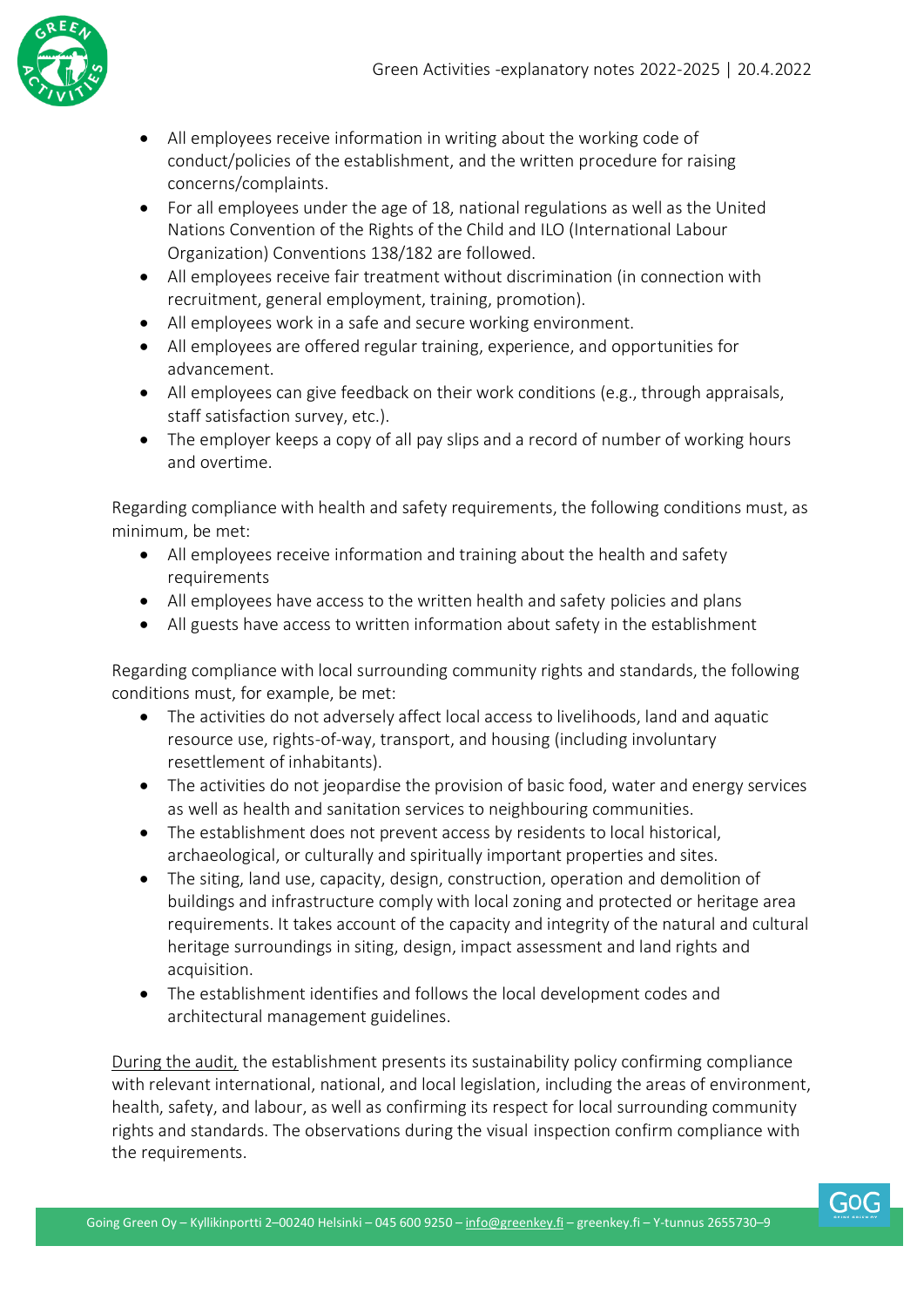

#### 4.2 The establishment ensures that all its employees, trainees and volunteers are covered by insurance against injury at work.

The commitment must be mentioned in the sustainability policy. In the audit, the establishment presents its sustainability policy.

In the audit, the establishment presents its sustainability policy that ensures that the criterion is met.

#### 4.3 Plants and animals, as well as historical and archaeological artefacts, are not sold, traded, or displayed, except those which are permitted by law.

To create awareness about the establishment's corporate social responsibility and support of environmental sustainability through the protection of species of plants and animals, e.g. endangered species as listed in the CITES (Convention on International Trade in Endangered Species) agreement, the establishment does not harvest, sell, trade or display these plant or animal species in the establishment.

Species of wild animals are not acquired, bred, or held captive, except for properly regulated activities, and when kept by those authorised and suitably equipped to house and care for them. Housing, care, and handling of all wild and domestic animals must meet the highest standards of animal welfare. Interactions with free roaming wildlife organised by the establishment are non-invasive and responsibly managed to avoid adverse effects on the animals concerned, and on the viability and behaviour of populations in the wild (taking the cumulative impact into account).

To protect historical and archaeological artefacts, such items are also not sold, traded, or displayed by the establishment.

The establishment only sells, trades, or displays plants and animals and/or historical and archaeological artefacts if local, national, and international legislation permits it.

During the audit, the establishment presents documentation (for example, mentioned in the sustainability policy) showing how it works to ensure that no endangered species of animals and plants and no historical or archaeological artefacts are sold, traded, or displayed in the establishment. If the establishment is selling related products, it provides a statement from the national authorities permitting it to sell, trade or display the products. During the visual inspection, a spot check for sold, traded, or displayed species of plants/animals or historical/archaeological artefacts is carried out.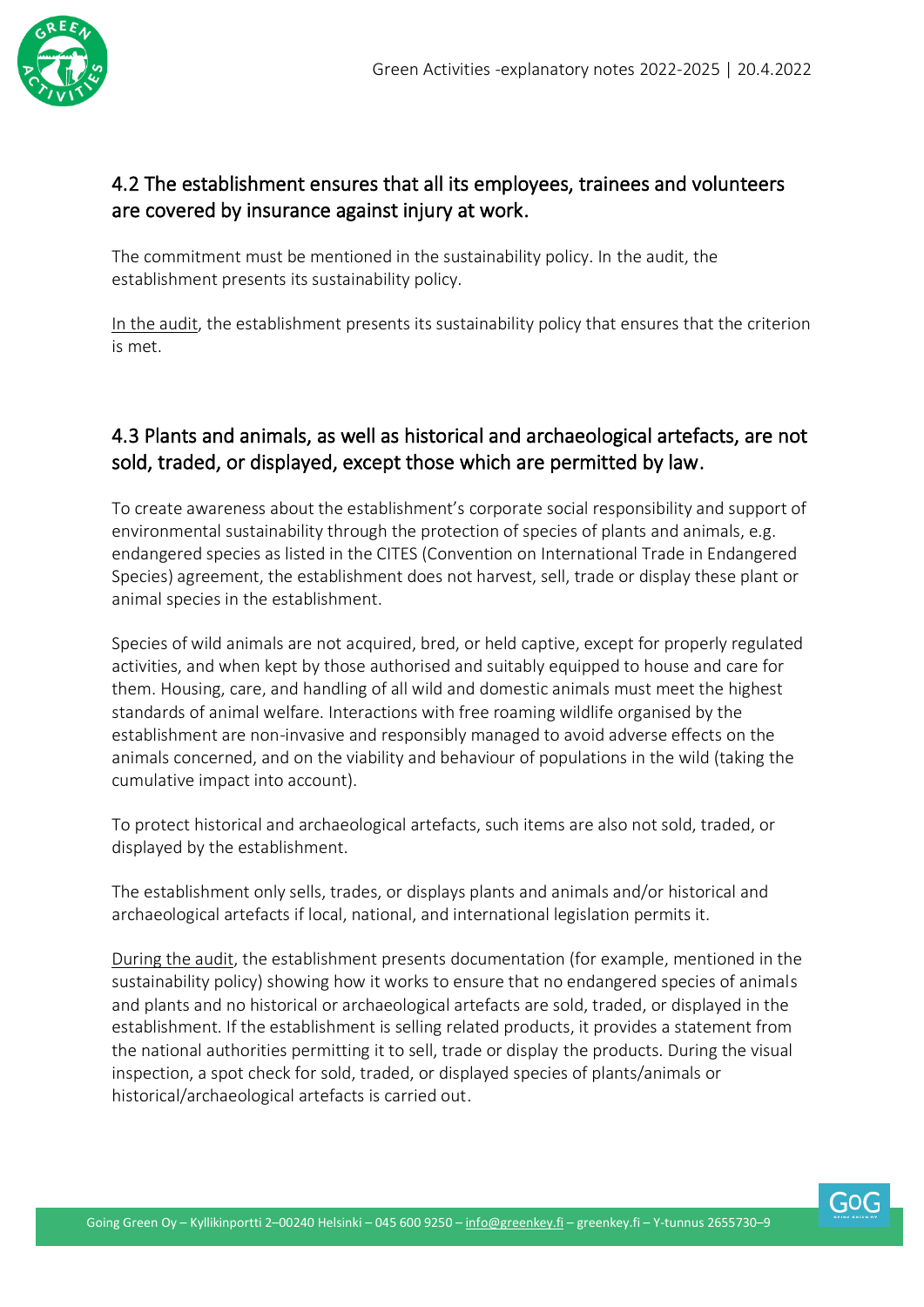

#### 4.4 The establishment requires that its subcontractors comply with regulations regarding labour rights.

The establishment pays attention to the working hours, overtime pay, rest and vacation days, sick pay etc arrangements of its subcontractors that have employees working on-site. The establishment ensures in its contracts with subcontractors as well as in practice that relevant legislation is adhered to.

In the audit, the establishment presents its sustainability policy as well as how these commitments are monitored.

#### <span id="page-21-0"></span>**GUIDELINE CRITERIA**

#### 4.5 The staff has received training about inclusivity within the past 12 months.

To increase awareness of inclusivity of tourism services, members of staff should receive training. The training should reach all staff members that are working with customer service, marketing and product/service design. The aim of the training should be to improve consideration for inclusivity in the establishment both in terms of accessibility and usability. For example, the training may focus on equal treatment of all guests.

In the audit, the establishment presents what training on inclusivity the staff has received during the past 12 months, as well as how inclusivity has been taken into consideration in its sustainability policy and practice.

#### 4.6 The establishment offers accessible services and information related to accessibility for people with physical disabilities.

To provide access for people with additional needs and to create awareness about the establishment's corporate social responsibility, it must provide access for people with additional needs. The access relates to guests as well as staff and other users of the establishment.

Examples of people with additional needs include people with certain physical disabilities (persons in wheelchairs) and people with specific health concerns.

This criterion includes access to the public areas: entrance and reception area, conference facilities, restaurant, public sanitary facilities, swimming pools, etc. It is recommended that the establishment also provides access to equipped guest rooms, including the bathrooms in the guest rooms. It is strongly recommended that the facilities are approved by a national/local disability association.

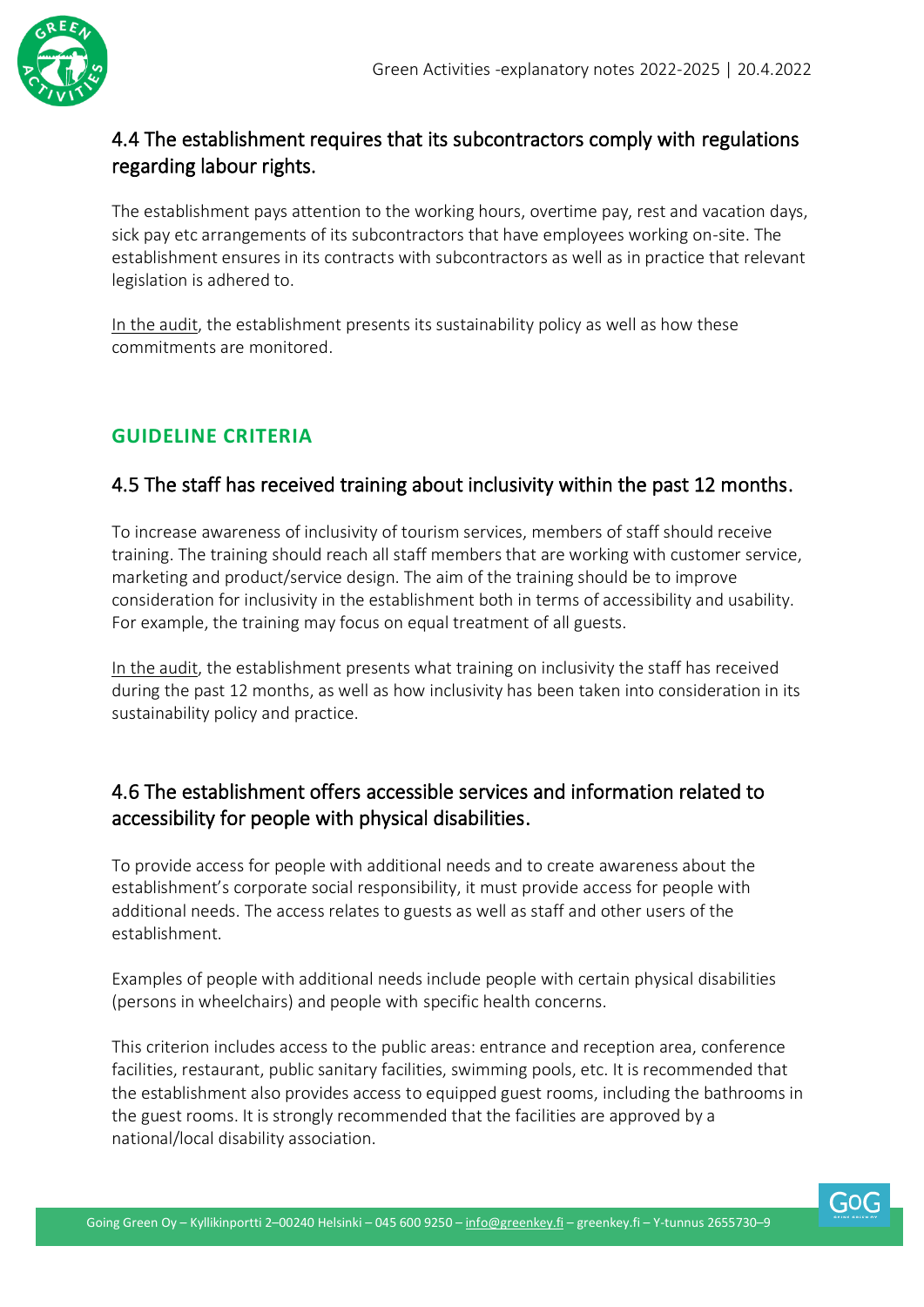

In some special cases, the establishment may have received a dispensation from the authorities regarding certain types of access for people with additional needs, e.g., wheelchair access to old/historical buildings, and in these cases this criterion is not applicable.

The level of access for people with additional needs offered by the establishment is clearly communicated to the guests, staff, and other users. When information regarding access is present, users will have reasonable expectations, and it will also avoid unnecessary transportation.

As part of joining the Green Activities programme, the establishment must in all material and communication provide accurate, clear, and easily understandable information about its facilities, products, and services. The establishment must not promise more than can be provided.

During the audit, the establishment demonstrates access and procedures for people with physical disabilities, as well as the information provided on its website/premises about access for people with additional needs.

#### 4.7 The establishment has taken into consideration sensory disabilities/limitations in designing its premises/products/services.

To qualify for this criterion, the establishment must have made adjustments in the design of its premises/products /services to accommodate the needs of people with sensory limitations/disabilities.

For example, this could mean:

- a sensory map of the premises available on the website
- a menu card with illustrations of all available dishes

In the audit, the establishment presents the measures it has taken to comply with the criterion

#### 4.8 The establishment is equitable in hiring women and local minorities, including in management positions.

To support the equal treatment and rights of people and create awareness about the establishment's corporate social responsibility, it hires staff, in all positions, without discrimination by age, race, gender, religion, disability, socio-economic status, etc. It is strongly recommended that the establishment adds this obligation to its sustainability (CSR) policy.

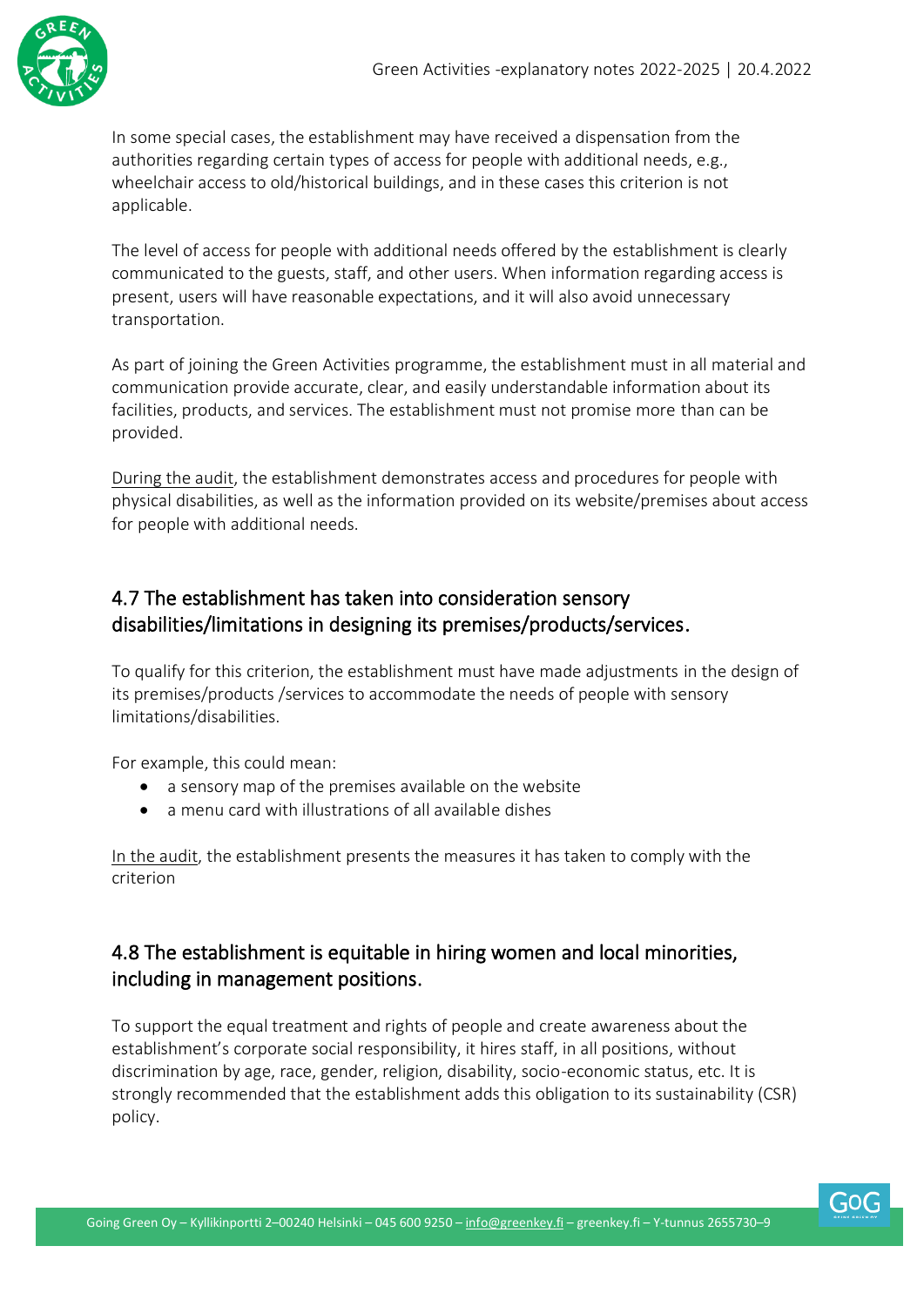

To support the community near the establishment, it is important that residents (and especially local minorities) are given equality of opportunity to be employed as staff in the establishment, in all positions including in management positions, and that training is offered as well as advancement when possible. It is strongly recommended that the establishment also adds this obligation to its CSR policy.

During the audit, the establishment presents documentation (e.g. its CSR policy) showing how it ensures that it is equitable in hiring women and local minorities, including in management positions. Observations made during the visual inspection confirm compliance with the requirements.

#### 4.9 The establishment provides traineeships and part-time/ flexible terms employment for long term unemployed or people of limited employability.

To qualify for this guideline criterion, the establishment must have provided traineeships or employment to long-term unemployed or people with limited employability for at least 3 months in the past 12 months.

#### 4.10 The establishment actively supports at least two environmental or social community development activities.

To support the environmental, economic and socio-cultural sustainable development and to create awareness about the establishment's corporate social responsibility, it is active in supporting green actions or social community development activities (including education, health, sanitation, infrastructure, etc.).

It is encouraged that the support is focused on the area surrounding the establishment, but it could also be support of projects in other geographical areas. Examples of active support by the establishment could include:

- Tree-planting activities
- Planting and restoration of green areas
- Projects addressing the preservation of biodiversity with reference to aquatic/marine zone areas or projects supporting natural corridors and "rewilding" of open areas
- Protection of natural and culturally sensitive areas
- Projects addressing the impacts of climate change
- Outdoor actions (establishment of environmentally friendly boat mooring places, nature trails) that can also be used by the public
- Activities with schools or communities working with environmental or educational initiatives
- Activities with people with additional needs (vulnerable and/or less-resourced groups)
- Activities promoting social justice and equal rights

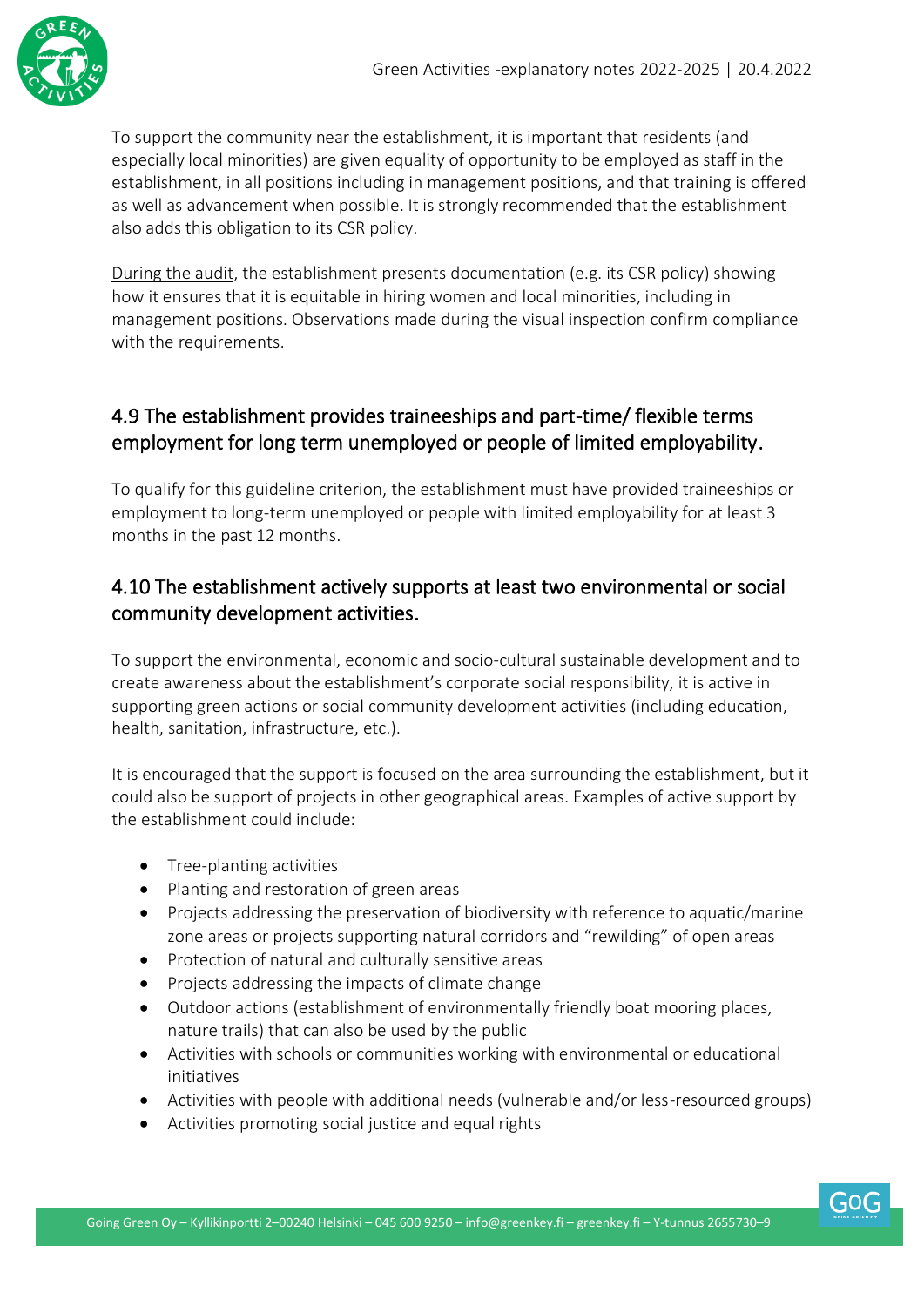

- Provision of basic food, water, energy services, as well as health and sanitation services in communities
- Provision of space for meetings and events for local community groups, e.g., schools or NGOs, at no or reduced costs
- Support to infrastructure challenges (e.g., water supply), etc.

Actions/initiatives on various biodiversity and environmental protection initiatives (e.g., treeplanting, planting and restoration of green areas, natural corridor and rewilding projects, etc.) are strongly encouraged.

It is encouraged that the establishment gives its employees the opportunity to volunteer their time and services for these actions/initiatives during regular working hours, and that the establishment keeps a record of the hours that the employees have spent on volunteering.

To comply with this criterion, the establishment is actively supporting at least two actions/initiatives.

During the audit, the establishment presents documentation showing the active support of at least two environmental or social community development actions. Furthermore, the establishment shows its record of the hours spent by employees on volunteering.

#### 4.11 The establishment offers the means for local small entrepreneurs to sell sustainable products that are based on the area's nature, history, and culture.

To promote a sustainable local socio-cultural and economic development, and to create awareness about the establishment's corporate social responsibility, it offers the means for small local entrepreneurs to produce and sell sustainable products and services based on the nature, history and culture of the local area in the establishment.

This can be in the form of a small shop or stand within the premises of the establishment. Alternatively, the establishment can purchase and offer the local products concerned to its guests.

The products are produced locally and in a sustainable manner and based on the area's nature, history, and culture. The availability of products will depend on the business concept of the establishment.

During the audit, the establishment presents all agreements with small local entrepreneurs that sell products and services in/to the establishment. During the visual inspection, the auditor confirms that small local entrepreneurs can sell products and services in/to the establishment.

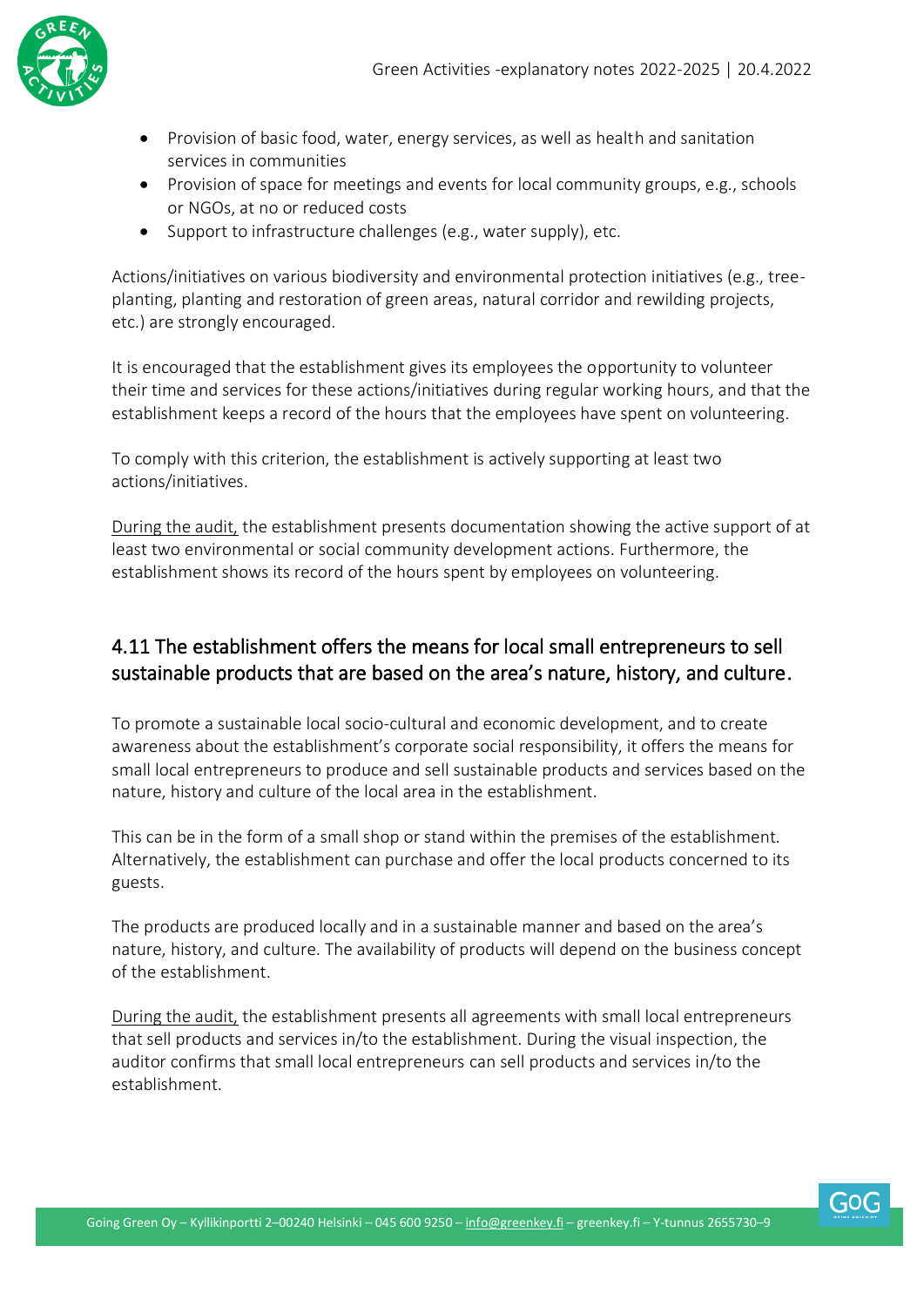

#### 4.12 The establishment has formulated a sustainable purchasing policy.

The establishment formulates and adopts a sustainable purchasing policy including the whole purchasing chain to favour environmentally and socially sustainable suppliers and products, but also to reduce unnecessary use of resources, waste and transportation.

The sustainable purchasing policy covers capital goods, food/beverages, building materials and consumables as well as services.

The sustainable purchasing policy aims to ensure a common understanding of sustainable purchasing and outlines the general requirements for sustainable purchasing to be followed by the staff of the establishment for all product purchases done through suppliers and directly by the establishment. The sustainable purchasing policy should include both environmental and social sustainability aspects.

The sustainable purchasing policy of the establishment is normally reviewed at least every third year. If the establishment is part of an international or national chain, a common sustainable purchasing policy can be formulated by the chain and shared for establishments within the same chain.

After the sustainable purchasing policy is developed, all relevant staff is informed about the policy.

During the audit, the establishment presents its sustainable purchasing policy document, and it is checked that the policy is less than three years old. The establishment should also present how the staff is informed about the policy.

#### 4.13 Discarded material/supplies are reused or collected and donated to charitable organisations.

To reduce the environmental footprint through reuse and to create awareness about the establishment's corporate social responsibility, it collects and donates materials and supplies that can still be used but that are no longer needed by the establishment to charitable organisations (e.g., organisations supporting persons in need, etc.) in order for these charities to reuse or re-sell the material/supplies.

To comply with this criterion, discarded material/supplies should have been reused, donated to charitable organisations within the previous 12-month period.

During the audit, the establishment presents documentation showing that redundant material/supplies have been donated to charitable organisations within the last 12 months

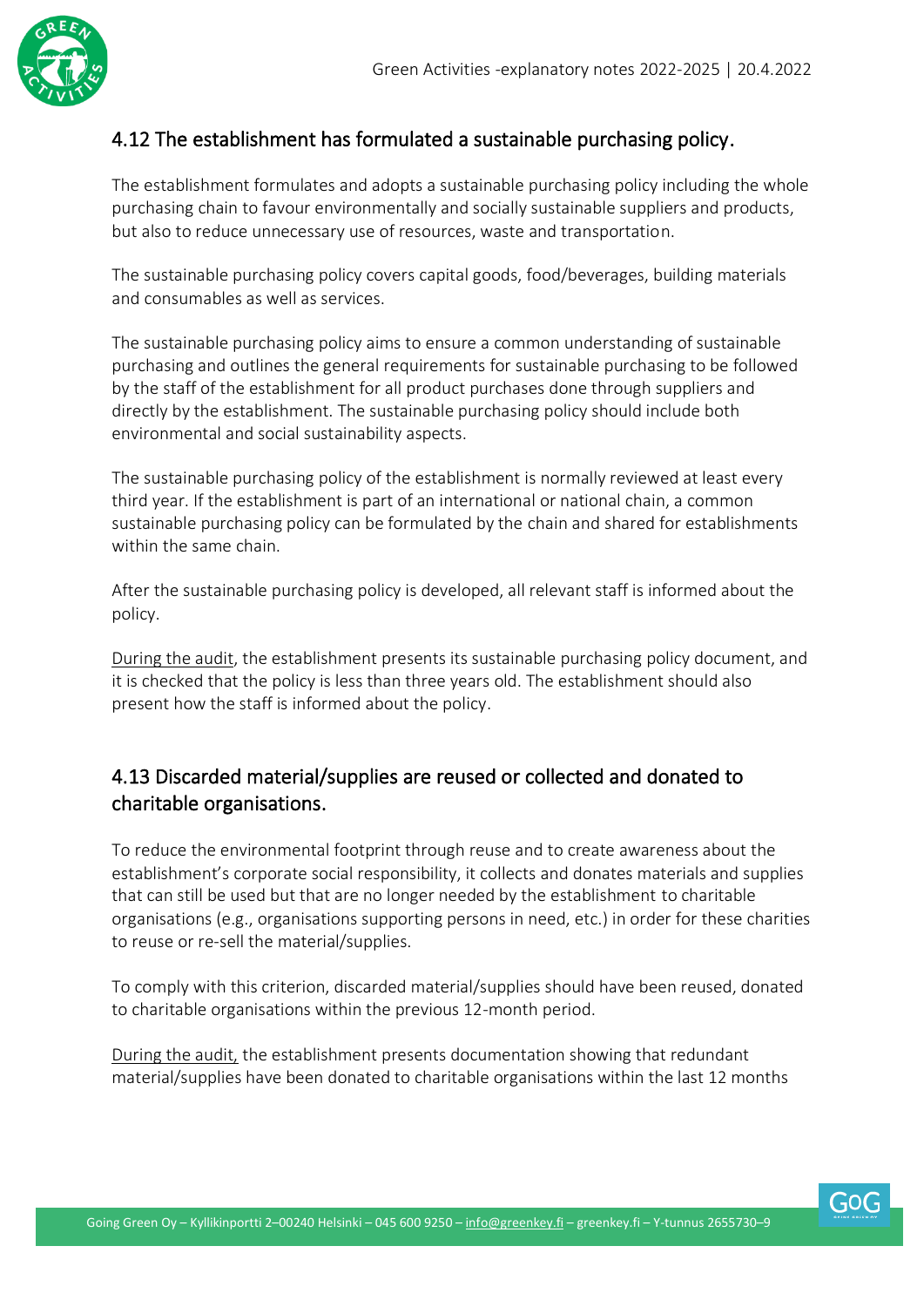

# <span id="page-26-0"></span>5. Activities

#### <span id="page-26-1"></span>**IMPERATIVE CRITERIA**

#### 5.1 The establishment is committed to the principles of sustainable tourism. The commitment is mentioned in the establishment's Environmental Policy.

The establishment is committed to a set of principles of sustainable tourism. Suitable principles are, for example, Metsähallitus' principles for sustainable tourism, Visit Finland's principles for sustainable tourism and/or the UN Sustainable Development Goals. When organising activities in protected areas, the establishment must always comply with the rules of protected areas.

The establishment may choose a suitable set of principles to follow according to its activities. Metsähallitus' sustainable tourism principles are suitable for operators with nature-based activities. If UN Sustainable Development Goals are adopted, the establishment should select at least three goals which are particularly relevant to its own activities.

The commitment should be applied to all staff, including subcontractors. The commitment should be mentioned in the establishment's Environmental Policy.

The set of principles the establishment is committed to and how they are reflected in the establishment's operations will be discussed during the audit.

More information:

[https://www.businessfinland.fi/suomalaisille-asiakkaille/palvelut/matkailun](https://www.businessfinland.fi/suomalaisille-asiakkaille/palvelut/matkailun-edistaminen/vastuullisuus/kestavan-matkailun-periaatteet)[edistaminen/vastuullisuus/kestavan-matkailun-periaatteet](https://www.businessfinland.fi/suomalaisille-asiakkaille/palvelut/matkailun-edistaminen/vastuullisuus/kestavan-matkailun-periaatteet) <https://julkaisut.metsa.fi/assets/pdf/lp/Muut/kestavamatkailu.pdf,> <https://julkaisut.metsa.fi/assets/pdf/lp/Esitteet/kestavan-matkailun-periaatteet.pdf>

#### 5.2 The establishment is committed to complying with the regulations concerning activities in nature, and clearly communicates this commitment to its customers. The commitment is mentioned in the establishment's Environmental Policy.

The establishment must be familiar with the legislation and ordinances relevant to its operations concerning activities in nature on both national and regional levels which are, e.g. the Nature Conservation Act, the Everyman's Rights, and regulations concerning protected areas. In addition, the establishment should commit to recommendations that apply to their activities, such as tour etiquette, litter-free camping, zero-waste mindset, ec. The

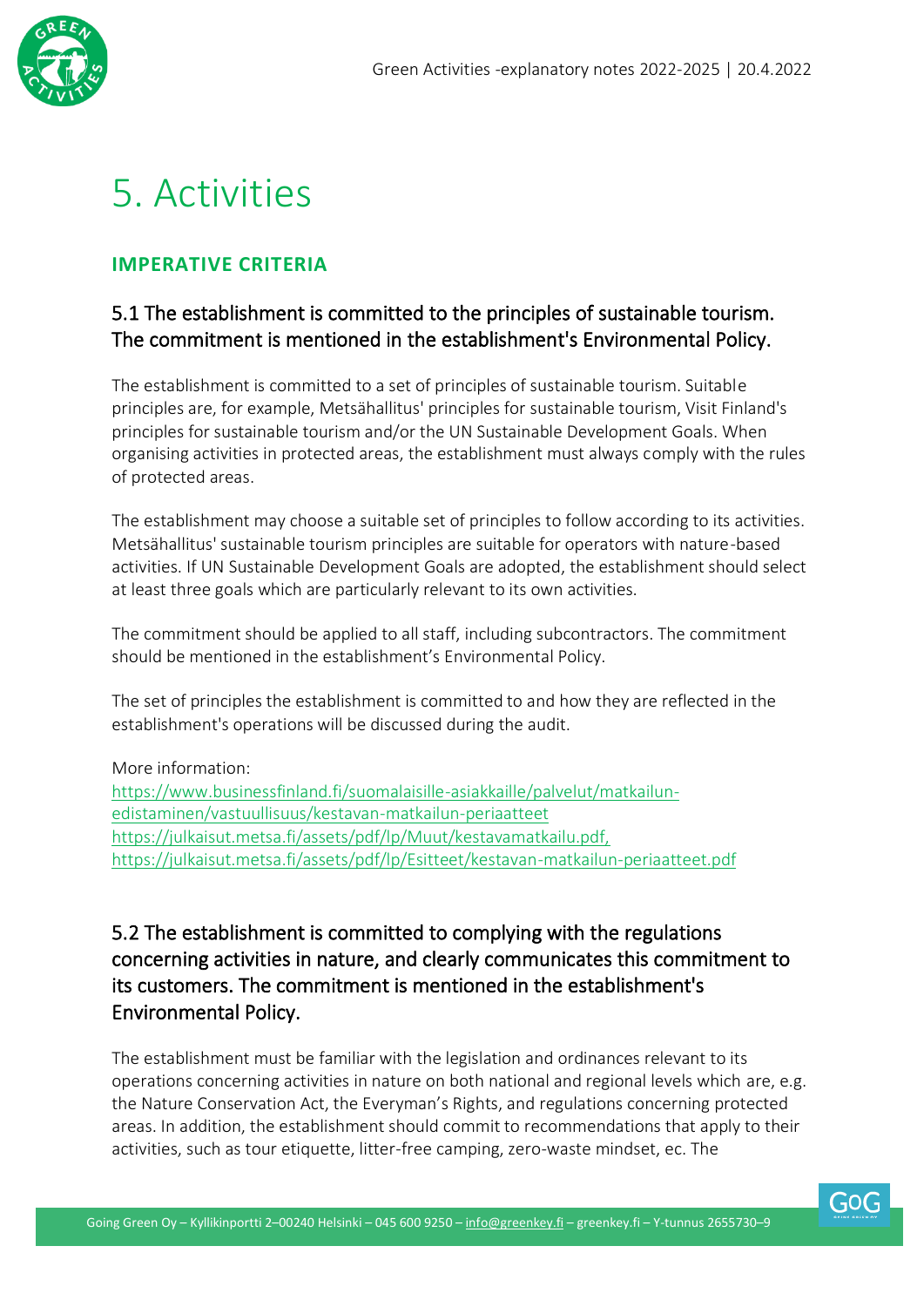

commitment applies to all staff, including subcontractors. The commitment must be mentioned in Environmental Policy.

The establishment must instruct its customers before, during and/or after the trip on how to act responsibly in nature. The instructions can be delivered in oral, written, or pictorial form, choosing the most appropriate way for each activity.

Attach a list of relevant laws and regulations, and a plan on how are included in staff induction. During the audit, the auditor will discuss how the establishment is committed to the regulations, how the regulations are communicated to customers and taken into account in staff induction.

Attachment, also documentation in the Green Activities folder.

#### 5.3 The establishment has developed a safety plan including risk assessment for all the itineraries it offers. Customers must be informed about the major GPS coordinates of the routes (start/end point, refreshment points, turning points), mobile phone coverage and emergency numbers.

The establishment must develop safety plans with risk assessment for all its itineraries. The risk assessment must include the types of risks, their causes, preventions, proactive measures in the event of an accident, as well as other aspects relevant to safety concerns. The safety plan is prepared in compliance with the legislation and takes into account the particular features of the itinerary itself. The safety plan should also indicate which third party will be informed about the route prior to excursions. Pictures/maps and the major GPS coordinates of the route should be included in the route planning.

For application, at least one (1) safety plan for the summer season and one (1) safety plan for the winter season including route description with GPS coordinates must be submitted.

The auditor will discuss how safety is considered as part of the itineraries, how it is communicated to customers and how customers are instructed to act in the event of an emergency.

2 safety plans attached to the application.

#### 5.4 The establishment describes the routes of its outdoor activities and gives clear indication of their level of difficulty in advance. Customers are informed about essential equipment for participating in the activity safely.

The route and difficulty level of each itinerary (e.g. accessible, easy, moderate, challenging etc.) must be described verbally or with the use of symbols. The information must be

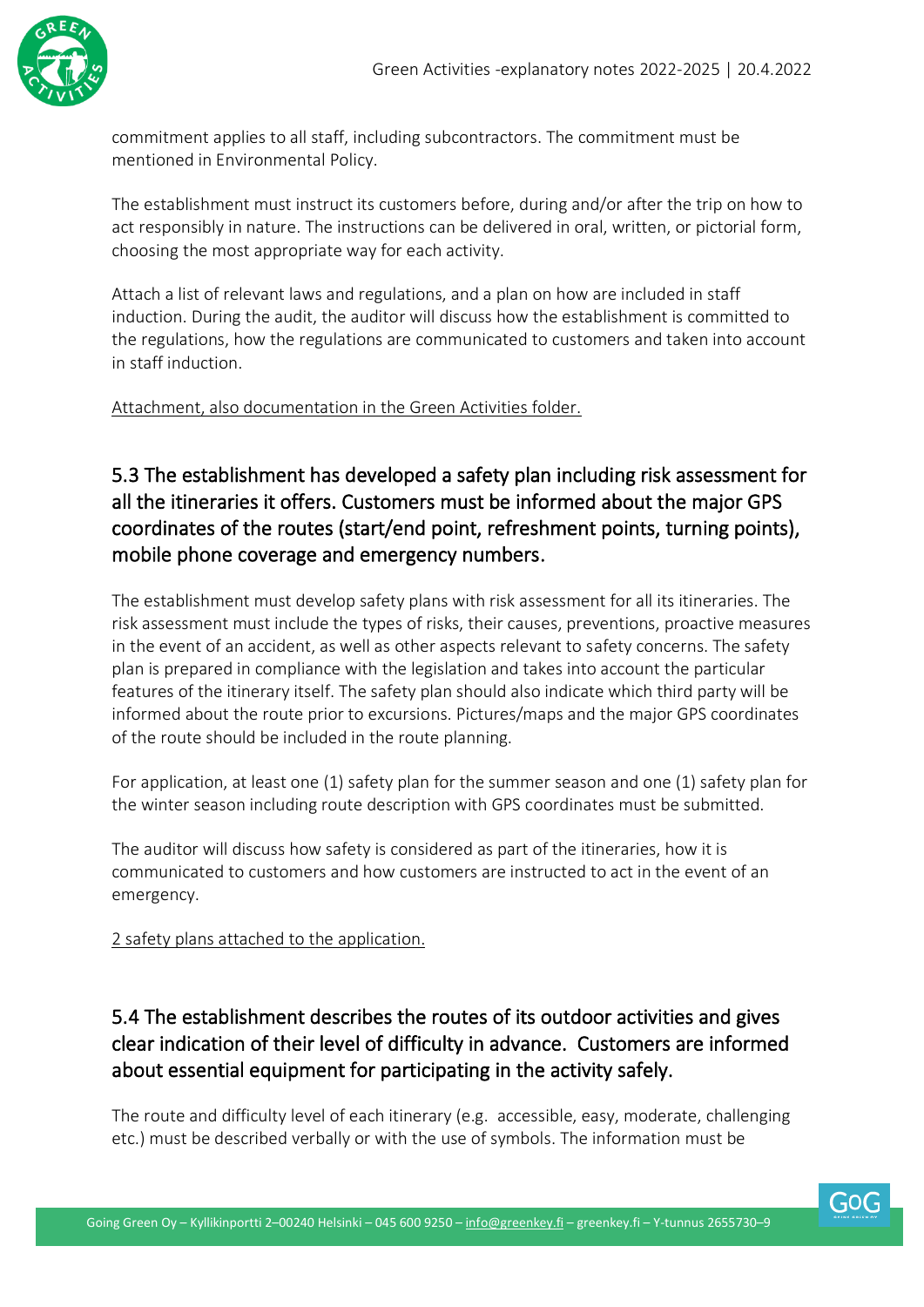

displayed and accessible to customers before making a purchase decision. For customised itineraries, this information should be communicated during the quotation stage.

The establishment may for example make use of the route classification system of The Outdoor Association of Finland (Suomen Latu) and/or the guidelines for accessible nature of The Finnish Association of People with Physical Disabilities (Invalidiliitto).

The essential gear included/excluded in the tour price must be communicated to customers before the trip. The information must be available in languages understood by customers.

Provide a link to the itinerary description. It should contain a description of the trip, its difficulty level and essential gear included /excluded.

More information on route classification (in Finnish): https://www.suomenlatu.fi/vaikuta/sina-voit-vaikuttaa/vinkkeja-ulkoilupaikkojensuunnitteluun/reittiluokitus.html

#### 5.5 The establishment ensures that the staff are well acquainted with the area as well as local customs, traditions, and conditions. The establishment works closely with local stakeholders.

When planning activities, indigenous culture, local traditions, and local residents' privacy must be respected. Relevant information and conditions of the activity area should be familiar to the staff. The staff induction plan should include a section on the activity area, local conditions, and local/indigenous culture. The plan should also cover the roles and responsibilities of local stakeholders.

The establishment must establish whom to report to and what to do if shortcomings/ signs of deterioration or danger are encountered in the area. These may be, for example, deficiencies in picnic areas, unauthorized campfires, broken structures etc. The reporting methods could be, for example, contacting the nature centres, site administrators or authorities or the local guide group. The staff should be aware of the communication procedure, and up-to-date contact numbers should be saved in the guide's phone during activities.

The staff induction plan should be kept in the Green Activities folder. The plan should ensure the staff's knowledge of local conditions and activities offered.

In the audit, the inclusion of local conditions as well as cultural aspects in the staff induction plan will be discussed.

Documentation in the Green Activities folder.

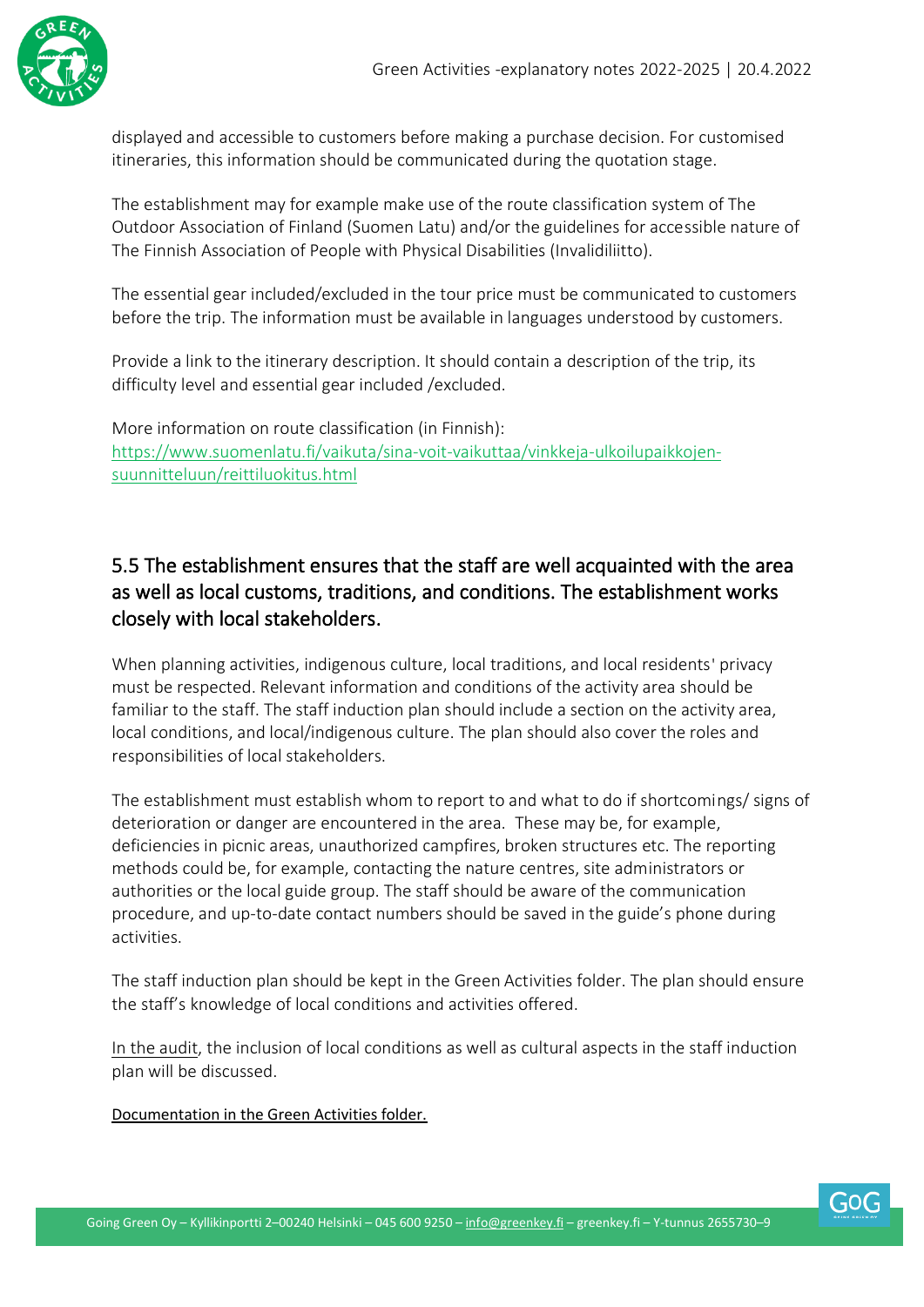

#### 5.6 The establishment encourages its customers to extend their stay and make use of other facilities and activities offered in the area by providing additional information on the destination, its attractions and activities in advance.

Additional information on the area, its cultural activities or local attractions should be available on the establishment's website, booking or confirmation page. At least a link directing to the website of the nearest tourist area or municipality should be available.

The fulfilment of the criterion will be discussed during the audit and the availability of information will be checked in the establishment website.

#### 5.7 The guides have appropriate professional training or equivalent working experience and knowledge of activities offered. All guides have up-to-date first aid skills.

The establishment must keep up-to-date records of the training and/or working experience of each guide in the Green Activities folder or HR folder. Suitable training includes but is not limited to wilderness or nature guide training and urban or cultural guide training. Professional training can be replaced by relevant working experience or skills derived from hobbies. The level of staff competence may vary according to their roles and tasks, but the establishment must ensure that every task is handled by staff with sufficient experience and qualifications. It is also recommended that the experience and/ or professional training of guides are mentioned on the establishment website, itinerary descriptions, or the establishment's Sustainability Policy.

Each member of guiding staff must have a valid first aid certificate (at least EA1 or similar). Depending on the activity offered as well as the conditions, EA2 level first aid certificate may also be recommended.

Relevant documents related to staff training should be kept in the Green Activities or HR folder. They include the names and qualifications of guides as well as their first aid certificates.

In the audit, the list of staff and their qualifications in the Green Activities folder/ HR folder will be reviewed and discussed.

Documentation in the Green Activities folder.

#### 5.8 Everyman's rights and responsibilities are communicated to customers.

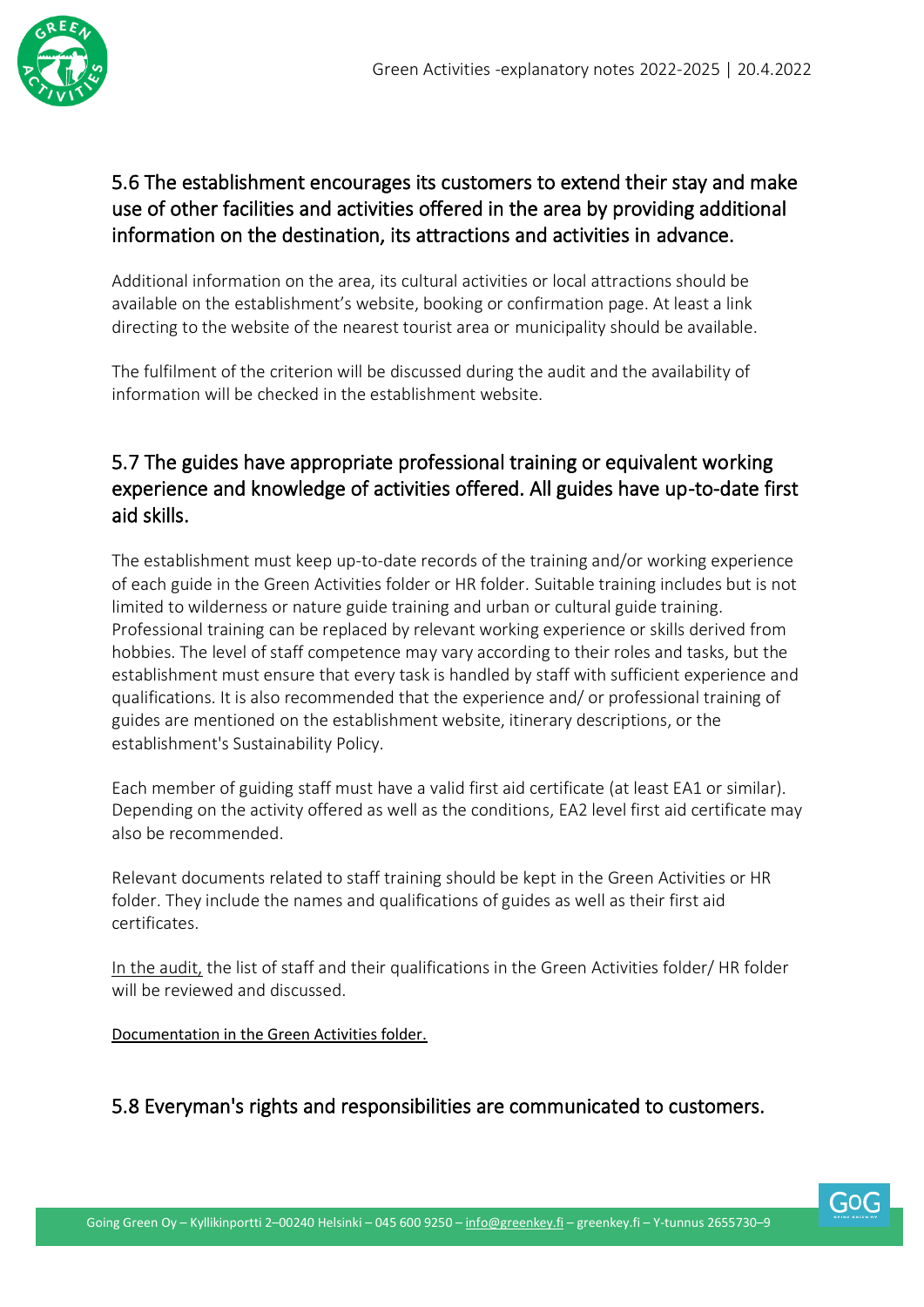

Everyman's Rights and responsibilities are explained to the guests during activities, or a link to Everyman's Rights is shown on the establishment website, [https://www.luontoon.fi/retkietiketti.](https://www.luontoon.fi/retkietiketti) They can also be explained during breaks, in huts, in changing room, at rental shops, on booking confirmation pages or on rental gears.

When conducting activities in the urban environment, communication about everyman's rights may be replaced by other environmental-friendly and sustainable practices, e.g. adopting environmentally friendly/ ecological practices and materials, or using sustainable products.

The means of communication may be chosen based on the establishment's operations, but it may be e.g. through printed materials, QR codes, websites, oral communications at the beginning of the event.

During the audit, the criterion will be discussed and reviewed.

#### 5.9 The establishment is committed to protecting and enhancing biodiversity in its area of operation. Establishment staff understand the importance of biodiversity and are able to explain it to customers.

The establishment must be clearly committed to maintaining and supporting biodiversity through communication as well as concrete actions. In all its activities, the establishment must take biodiversity into account, communicating this to its customers as clearly as possible. All staff must understand the importance of biodiversity and be able to explain the values and special features of nature as well as the critical linkage between biodiversity and the activity area to the guests.

Supporting biodiversity may be achieved through environmental practices or environmental management actions such as setting up and maintaining birdhouses, eradicating alien species or participating in small-scale restoration works of streams, meadows or other sensitive natural areas.

The establishment must inform its customers about the importance of biodiversity protection,

and encourage them to get involved in maintaining and increasing it. Information may be shared with customers as part of itineraries, during rest breaks, or through the establishment's website or social media accounts.

In the audit, the implementation of the criterion will be discussed.

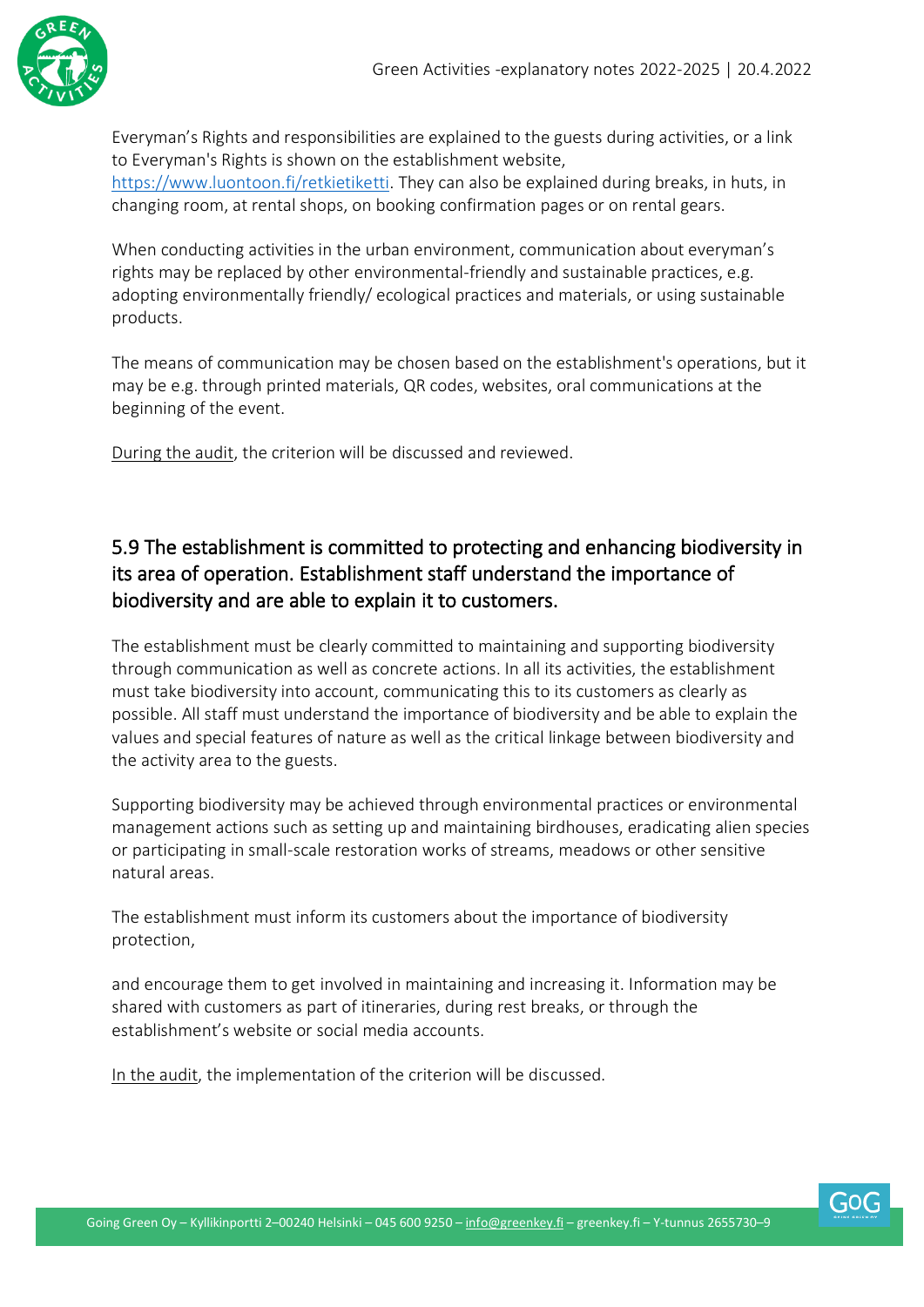

#### 5.10 The establishment must follow all regulations and instructions related to making fires in compliance with Everyman's Rights and Forest Fire Warnings. In all its activities, the establishment must strive to prevent forest fires.

If campfires are lit as part of the activity, Forest Fire Warnings must always be checked in advance and complied with.

Prior to self-guided trips, customers must be informed about Forest Fire Warning and instructed to comply with the restrictions. Fire prevention information should also be displayed in rental shops, using appropriate channels such as verbal instructions, posters, or leaflets.

Instructions on checking and adhering to Forest Fire Warnings should be included in the staff induction plan. They should include where to check the Forest Fire Warning information, who is responsible for checking, what is the contingency plan for starting a fire if a warning is in effect, and how this shall be communicated to customers. These instructions can be, for example, a note in the briefing folder.

The implementation documents should be kept in the Green Activities folder. During the audit, the criterion will be discussed and the guidance in the Green Activities folder reviewed.

Documentation in the Green Activities folder.

#### 5.11 The establishment regularly monitors the impacts of its activities on the natural environment. If necessary, observed negative impacts are reported to the authorities and routes are changed.

The establishment has a clear procedure for monitoring the negative impacts of its activities on the natural environment. Such impacts may include for example trail degradation, soil erosion, littering, water pollution, disturbing wildlife, illegal plant picking).

Monitoring must take place regularly, annually/ seasonally according to activity.

Monitoring may be carried out by staff observation during regular activities or through area surveys. The establishment must establish a channel for directly reporting the observed environmental impacts to the managing/ supervising authorities/landowners. The establishment must be prepared to alter the routes used even in the middle of the season if negative environmental impacts are considered severe.

During the audit, the implementation of the criterion will be discussed.

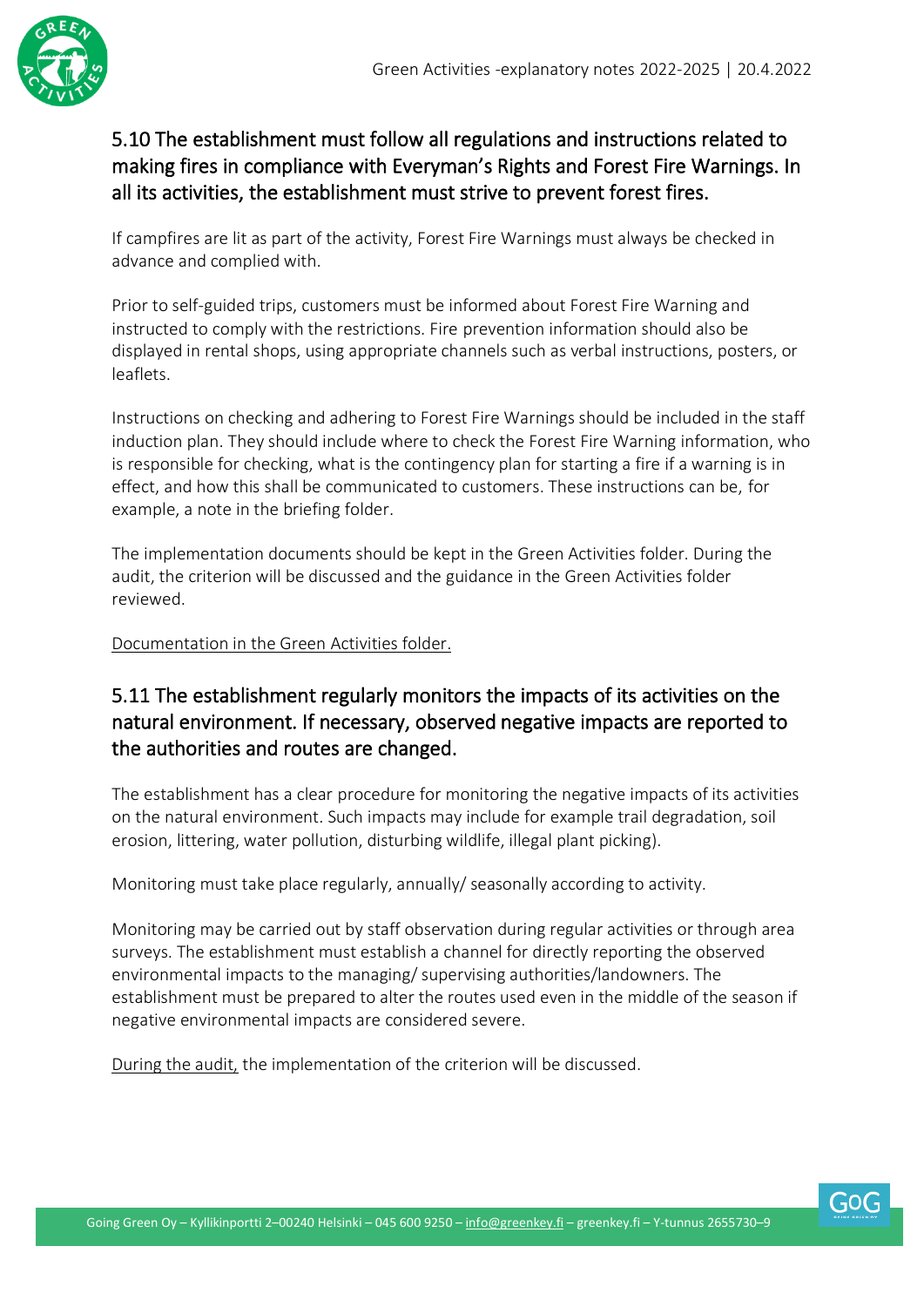

#### 5.12 The establishment uses reusable tableware.

When catering for guests or staff, reusable tableware must be used. Single-use tableware may only be used in exceptional circumstances such as large events, but in those cases, the establishment must choose biodegradable products. The establishment must also ensure that the resulting waste is separated and recycled appropriately.

The audit will review the tableware used. If necessary, the disposable products will be checked to ensure compliance.

#### 5.13 The establishment must use eco-labelled detergents as well as tissue papers. Detergents must be used in an environmentally friendly way.

All detergents as well as tissue papers for customer and staff use must be eco-labelled. Detergents include hand soap, shampoo, dishwashing liquids and general cleaning detergents, e.g. sanitary detergents or surface cleaning substances. Tissue papers include toilet papers and kitchen rolls.

Napkins, wet wipes, personal hygiene products as well as disinfectants used in accordance with regulations are excluded from this criterion. However, it is recommended that ecolabelled and/ or biodegradable products are used if available.

The establishment must ensure proper dosage and usage of detergents, especially when used in the nature.

Attach to the application a list of detergents and tissue papers in use, as well as their ecolabels. The eco-label must be awarded by a third party, such as The Nordic Swan (Joutsenmerkki) or the EU-Ecolabel (EU-kukka).

#### Attached in the application.

#### 5.14 The establishment aims to minimise all waste generated by its activities, as well as sorting and recycling it in accordance with the Municipal Waste Regulations. The establishment instructs its customers on handling and sorting waste properly, as well as advising on the location of toilets in nature.

The establishment must sort and recycle the waste generated by its activities in accordance with the Municipal Waste Regulations. To avoid overloading recycling points in national parks/ remote areas, it is recommended that the produced waste is transported to recycling points as close as possible to urban or municipal centres.

At rental shops, customers are instructed to recycle their waste at the rental shop's own recycling point or the nearest municipal facility. If the activity takes place indoors, the

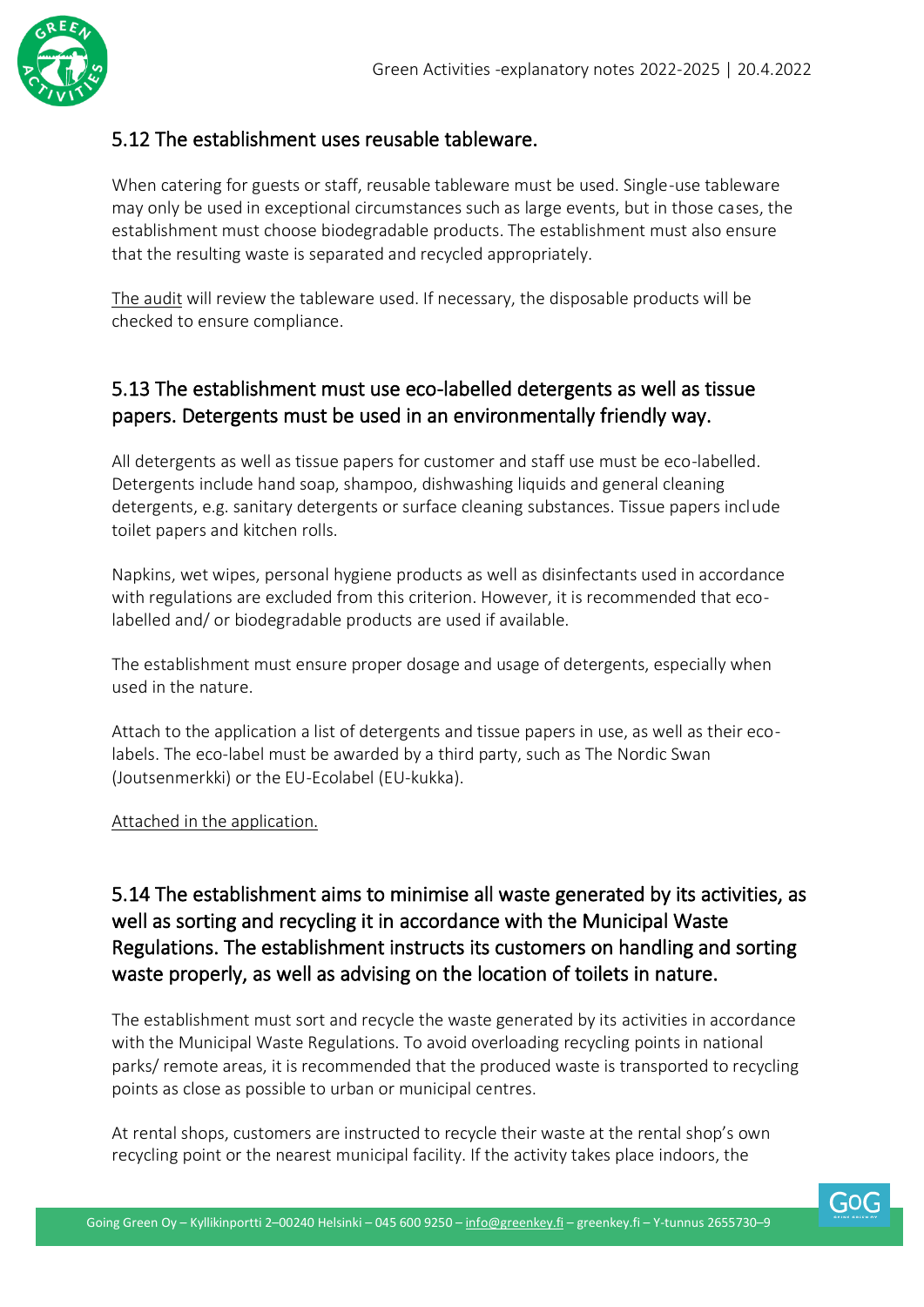

establishment can make use of the existing property recycling points. If recycling facilities in the activity area are limited, waste recycling must be carried out in other ways.

Attach documents to the application, for example, photos of the recycling points/ sorting instructions in use/ photos showing how waste recycling will be implemented in different itineraries. You can refer to the Outdoor Etiquette Guidelines for Litter-free hiking (https://www.nationalparks.fi/hikinginfinland/visitorguidelines/litter) or sorting instructions from your own municipality.

Attached in the application.

#### 5.15 Motorised vehicles must be quiet and produce low emissions. Motorised activities must be conducted along marked trails.

The establishment must use environmentally friendly vehicles in all the activities it offers to its customers. Environmentally friendly vehicles include electric snowmobiles and four-stroke snowmobiles, electric ATVs, electric kickboards, electric outboard motors, four-stroke outboard motors of maximum 20 hp, and low-emission electric/hybrid boats. In the coming years, new types of environmentally friendly motor vehicles may become available along with technological advances.

All motorised activities must take place along marked trails. These include public and private roads, snowmobile trails and (in some cases) bike paths.

This criterion does not apply to electric bicycles. Similarly, essential transfers and service transport are excluded from this restriction. However, the need for motorised transfers should always be considered carefully, and they should be carried out as environmentally friendly as possible. Low-noise and low-emission motor vehicles are also recommended for transfers and service runs. If motor vehicles are used mainly for transfers, the motor vehicles must not be emphasised in the marketing materials, itinerary description or name.

Report the number of motor vehicles used as well as their power source (electric/ petrol/diesel) in the report template.

During the audit, the fulfilment of the criterion will be discussed.

Attached in the application.

#### 5.16 Motorized activities constitute maximum 50% of all itineraries offered during any given season.

The total number of activities using motor vehicles accounts for a maximum of 50% of total number of itineraries offered for the season. The calculation is based on the availability of

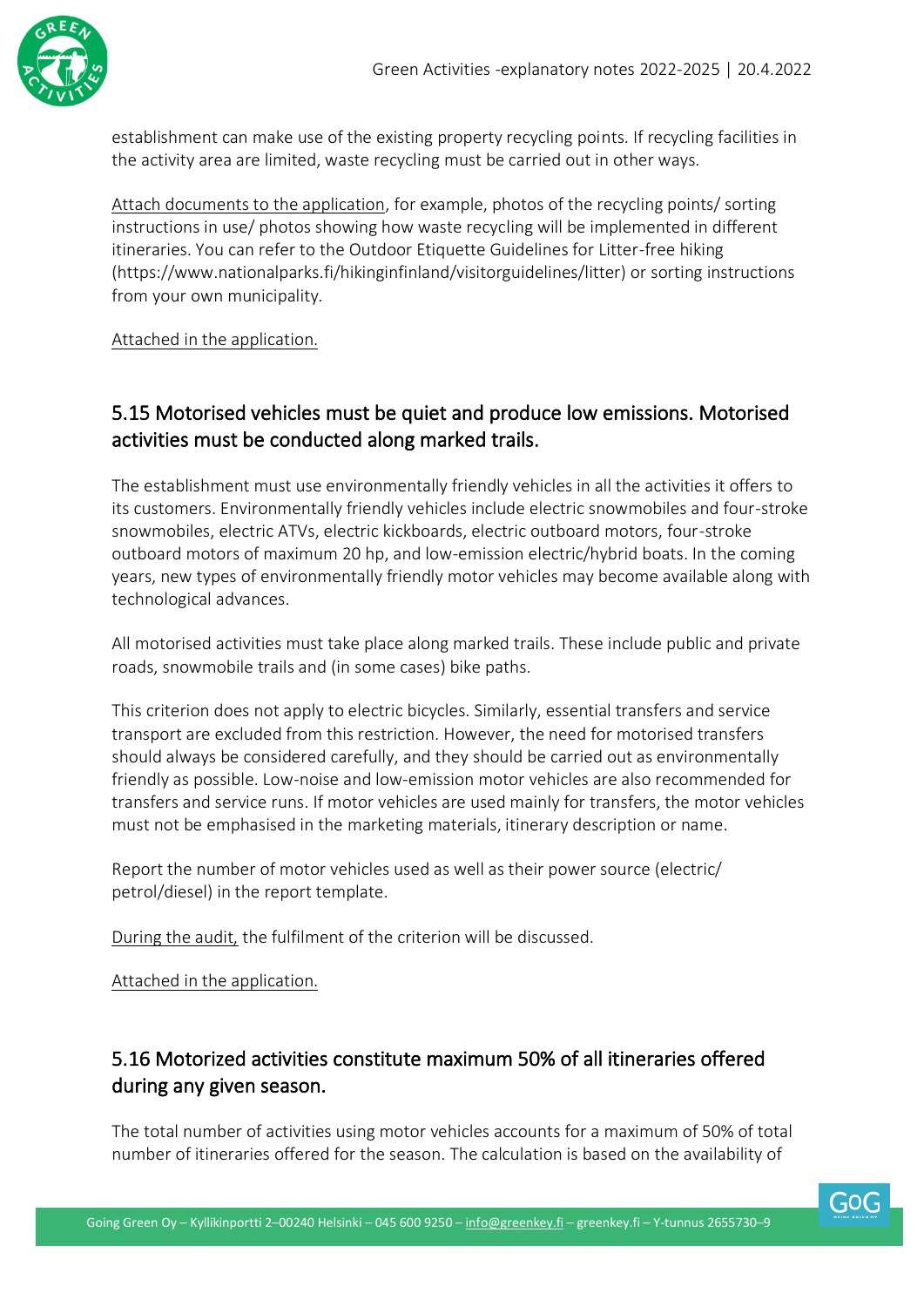

itineraries in different seasons on the establishment website, however, the assessment also considers the volume of each itinerary and how the establishment markets the itineraries to their customers.

This restriction does not apply to fully electric vehicles powered by 100% renewable energy.

Approved motor vehicles for other uses, e.g. for essential transfers or service transports, have been specified in criterion 4.15.

Please report the percentage of motorized activities of all activities offered for the season and add a link to the activity webpage. When necessary, a certificate of renewable energy in use should also be attached to the application.

During the audit, the criterion will be discussed, and the activities offered on the establishment website will be checked.

#### 5.17 The establishment does not offer activities that aim to attract wild animals for photography and/or observation by playing sounds, feeding, or otherwise interfering with their natural movement.

Non-disruptive wildlife watching activities include, for example, birdwatching and photographing wildlife in its natural habitat. In any wildlife watching activity, Nature Conservation Act and industry best practices must always be adhered to. Special attention should be paid to not disturbing birds during the nesting season.

Birdlife Finland's guidelines for birdwatching: [https://www.birdlife.fi/lintuharrastus/havainnoi-huomaavisesti/](https://www.birdlife.fi/lintuharrastus/havainnoi-huomaavaisesti/)

This criterion does not apply to activities using semi-domesticated reindeer.

During the audit, activities that include wildlife watching or photography will be discussed.

#### <span id="page-34-0"></span>**GUIDELINE CRITERIA**

5.18 The establishment does not offer any motorized activities.

5.19 The establishment encourages its guests to travel to the area using environmentally friendly means.

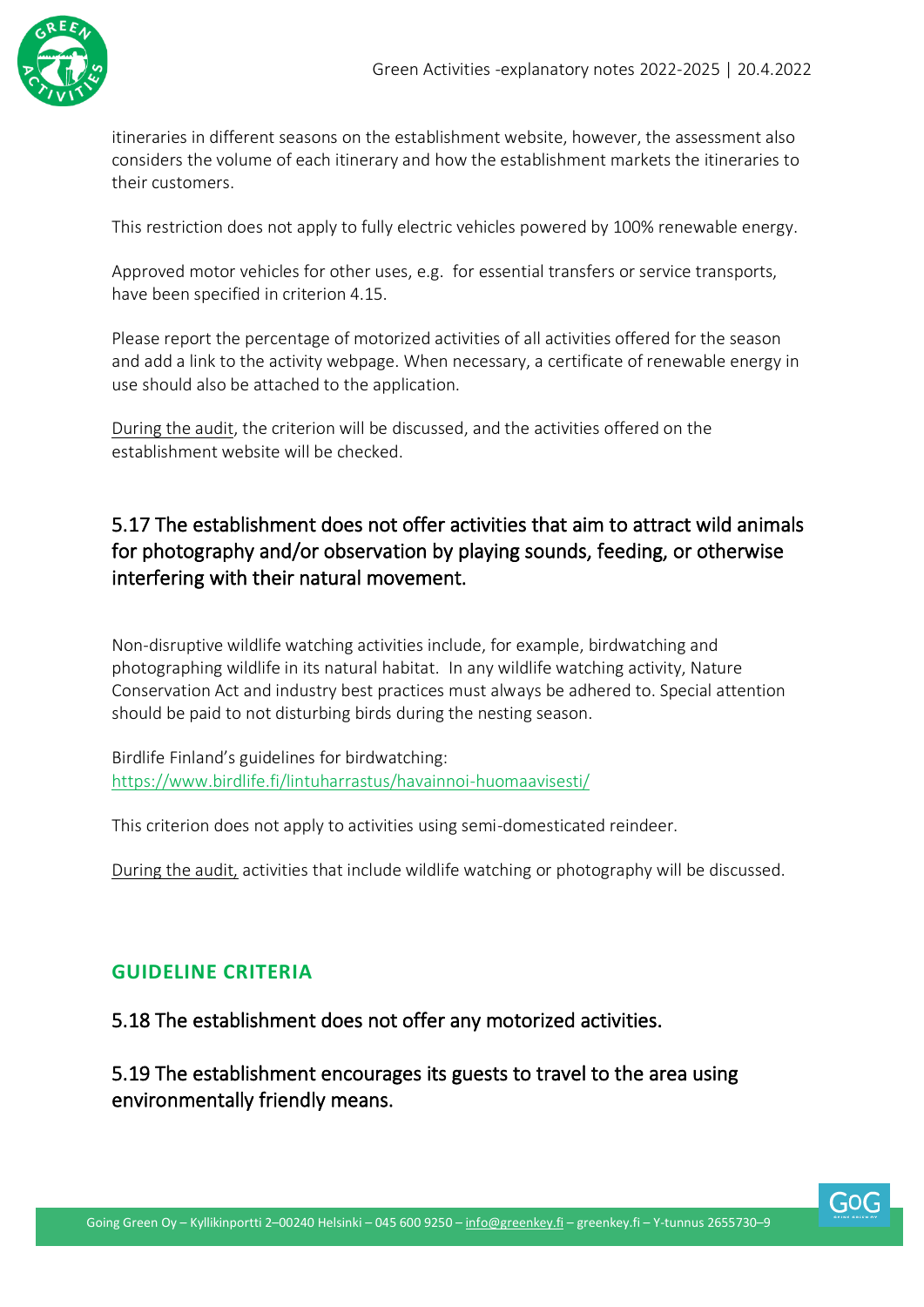

5.20 The establishment monitors the total number of visitors to the area. The establishment is committed to informing relevant authorities if it notices signs of overcrowding and negative impacts of tourism on local environment or culture.

5.21 The establishment works in collaboration with local communities and offers local inhabitants and visitors opportunities to contribute to the maintenance and development of the area. Feedback from the local community is actively collected.

5.22 The establishment encourages its guests to use eco-labelled products and services.

5.23 The establishment does not use any single-use tableware.

5.24 Locally produced/organic foodstuffs and ingredients are regularly used in catering offered to the guests.

5.25 Guests are encouraged with concrete actions to pick up trash during the tour or after it.

5.26 When designing new tours and choosing their meet-up/finishing points, the timetables and routes of public transport are considered.

5.27 The establishment is committed to the principles of responsible and ethical Sámi tourism and communicates this in its responsibility policy and/or website.

5.28 The establishment has a charging station for electric cars.

5.29 Member(s) of staff have received the voluntary tourism safety training provided by the Finnish National Rescue Association (SPEK).

5.30 Member(s) of staff are trained as /are training to become wilderness guides.

5.31 Member(s) of staff are trained as /are training to become registered National Park guides.

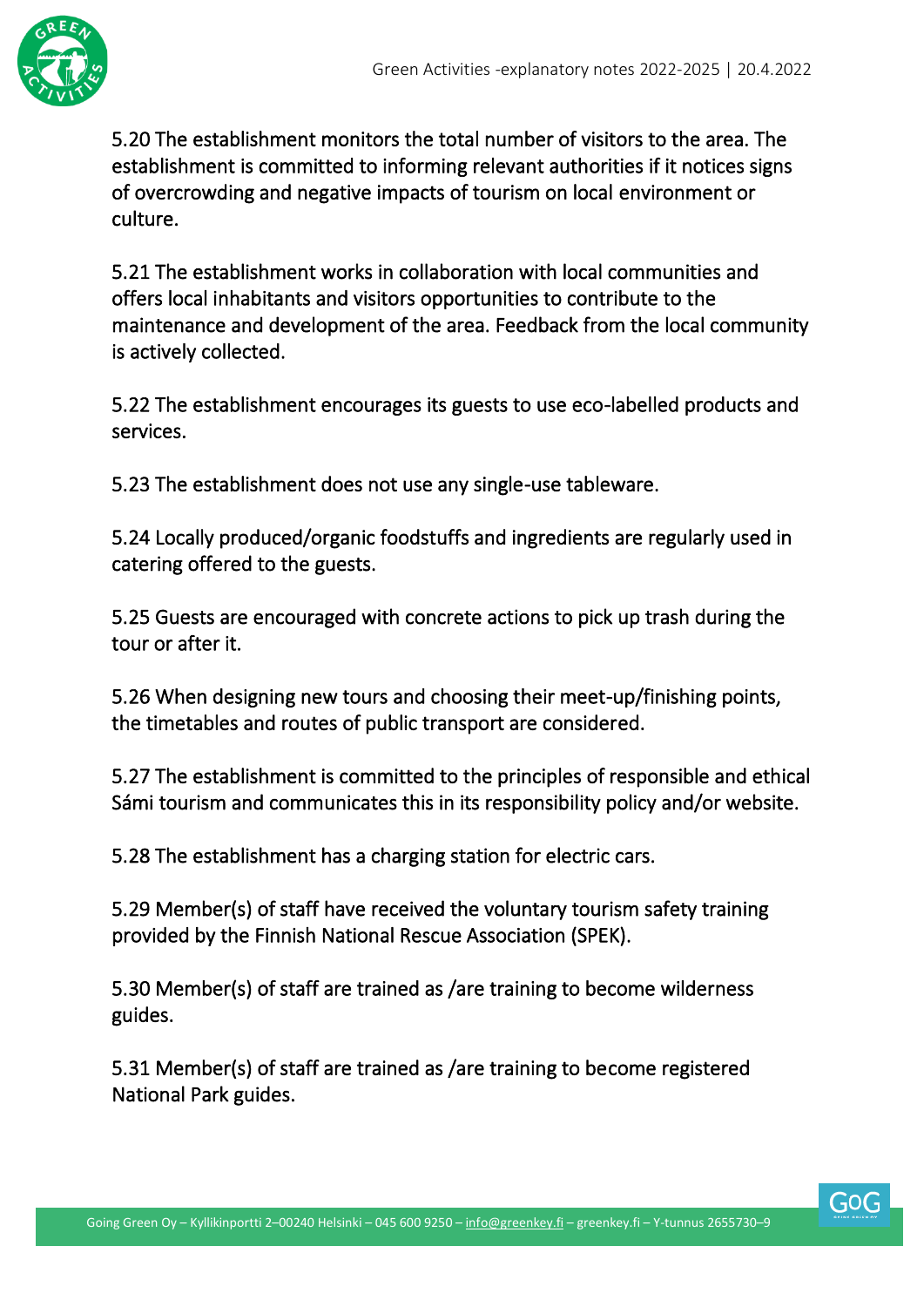

5.32 When promoting activities, the carbon footprint of each tour is presented. The calculation tool and method (included/excluded emission sources) are clearly communicated.

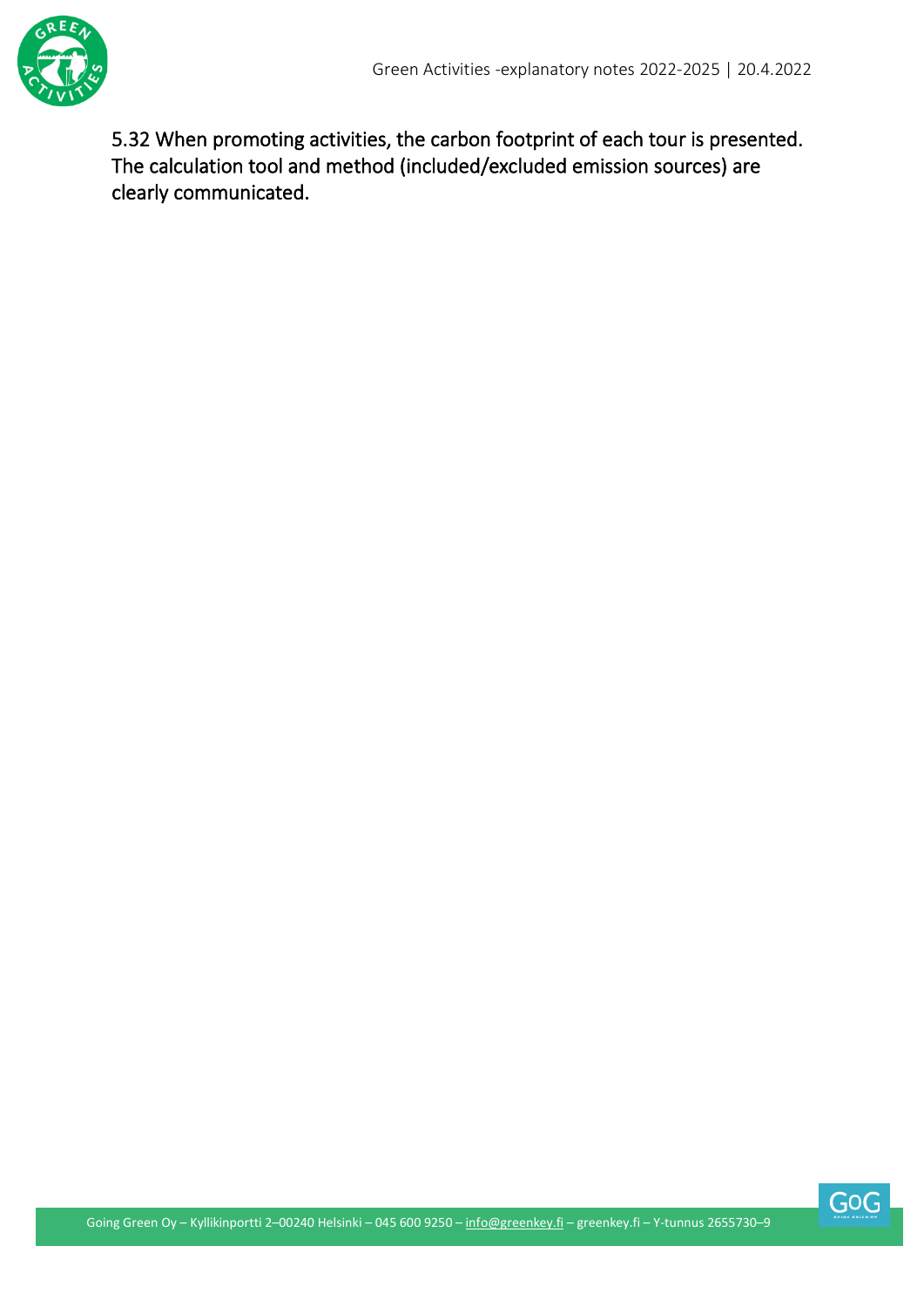

### <span id="page-37-0"></span>6. Tourism animal welfare

#### **SLED DOGS**

#### <span id="page-37-1"></span>**IMPERATIVE CRITERIA**

6.1 Each dog has a safe doghouse that provides adequate warmth and aeration. The doghouse floor must be elevated and insulated against cold, and it mustn't become submerged during snow melting time. Doghouses must be equipped with sufficient bedding, especially in the winter. The doghouses must be regularly cleaned and disinfected annually.

6.2 The enclosures are cleaned at least once a day.

6.3 The dogs are kept in a safe enclosure. The grouping of dogs is planned keeping in mind the specific needs of each individual. The maximum number of adult dogs kept in the same enclosure is 4.

6.4 The kennel is under 24/7 surveillance. In the premises of the kennel or in its immediate surroundings, there must always be at least one person who can get to the site within 20 minutes if necessary.

6.5 Dog faeces are collected to a site where their environmental impact can be managed, e.g. an area with a compacted bottom or a transportable container. There is a management plan for the final treatment and disposal of the faeces that prevents leakage of seepage water into groundwater.

6.6 The harnesses are clean, intact and fitting. Tuglines must be covered (not made of bare wire). When necessary, additional equipment is used, e.g. booties and coats. Coats must be wind-proof and lined. On overnight trips, dogs should have lined coats for sleeping outdoors.

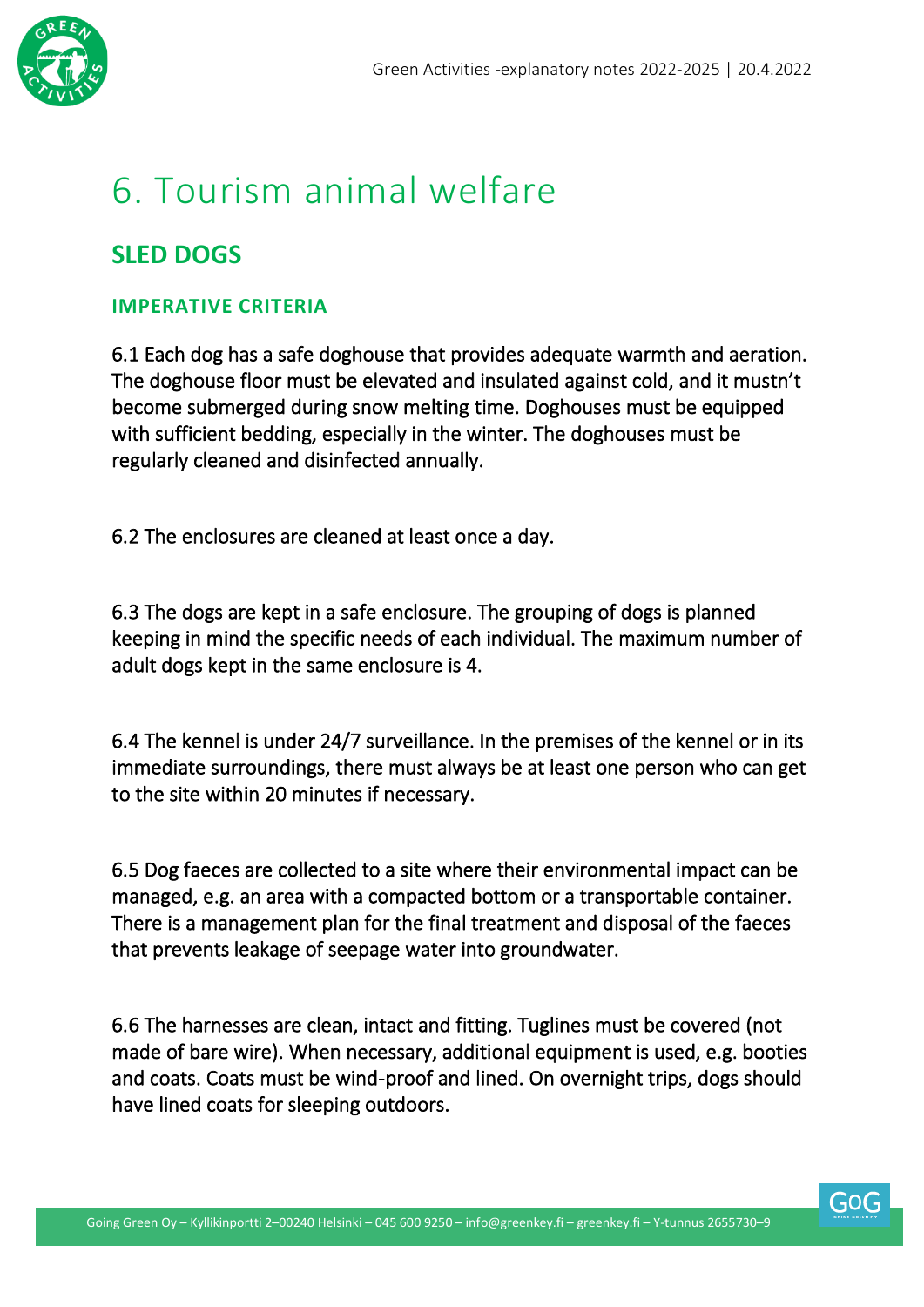

6.7 The equipment for transporting dogs must be in good shape, safe and undergo regular check-ups.

6.8 The staff has written instructions for feeding the dogs. High-quality feed is used (minimum fat content 15 %, minimum protein content 30 %). In the winter season, the dogs must receive food at least 2 x day, one of these may be in liquid form.

6.9 The staff has written instructions for watering the dogs. In the winter, this must take place at least twice a day, during non-frost months water must be available at all times. Dogs must be given liquids, eating snow does not replace watering. During warm weather, water in bowls must be replaced minimum twice a day.

6.10 Dogs receive regular exercise throughout the year, weather conditions permitting. Outside of sledding season, the dogs are given exercise at least 16 times a month, minimum 45 min at a time. Exercise may be in the form of pulling, walking on leash or in a walker or moving freely in a run that is at least 500m2. The maximum temperature for pulling exercises is +15/ +20 C° depending on breed. Exceptions may be granted if it doesn't risk the wellbeing of the dogs. On short-coated breeds, coats must be used when the temperature, including wind chill factor, falls below -25 C°.

6.11 The dogs are exercised and used for work bearing in mind each individual's physical condition and eagerness to work. A log is kept on exercise, work and rest days. During the season, the dogs must have at least 8 rest days/month.

6.12 The establishment has formulated and described in writing guidelines for how each dog's eagerness to work is monitored. Dogs may not be forced to work in any way.

6.13 Lead dogs are never fastened solely by the collar/ neckline in order to keep the team straight.

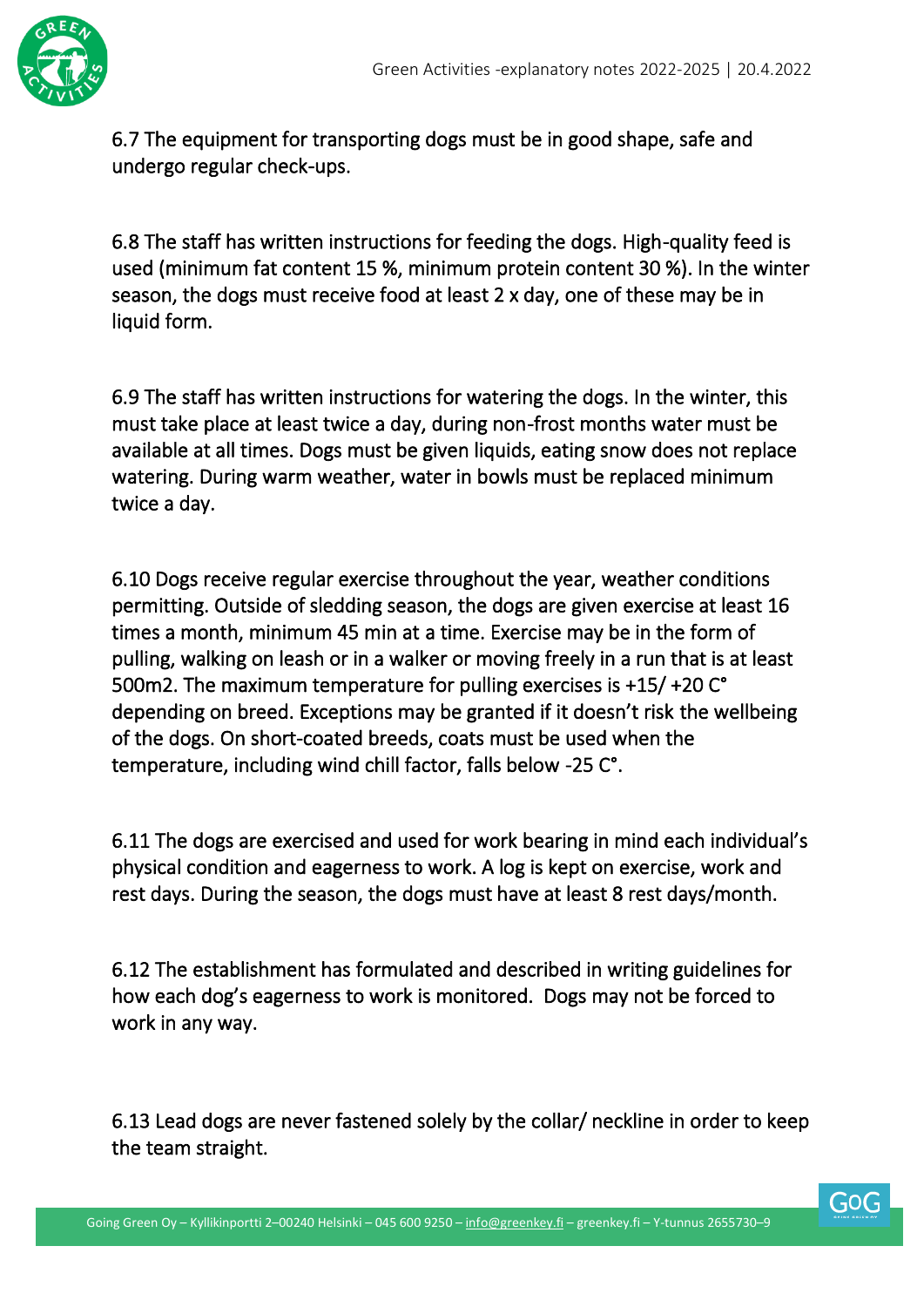

6.14 A dog must be at least 1 year old before it starts to work.

6.15 Training is started at least 3 months before carrying out full-length tours.

6.16 The kennel has a plan for the retirement/re-homing of dogs for when they no longer can work / if they aren't suitable for sledding.

6.17 For each dog, at least the following information is logged: pedigree, health details, medication, vaccinations and de-worming, training, behaviour, breeding, retirement, euthanasia.

6.18 Each dog must be fitted with a microchip (dogs that were born/acquired after September 2021), vaccinated and dewormed, and its health must be regularly monitored. Nails must be regularly trimmed also during the off-season months.

6.19 The establishment has an emergency plan in case of dogs getting injured. The plan must include:

- Rescue plan to evacuate dogs from the kennel (in case of fire etc)
- Written instructions on taking care of the dogs in case of regular personnel getting injured/ill ( e.g. recognising individual dogs etc)
- Contact information for the nearest/regular veterinarians must be easily available to all staff members
- Plan on how an injured dog can be transported to a veterinary clinic

6.20 The kennel must be equipped with a first aid kit for dogs and the possibility of placing sick/injured dogs indoors (e.g. at home or in a convalescence pen with 24/7 surveillance).



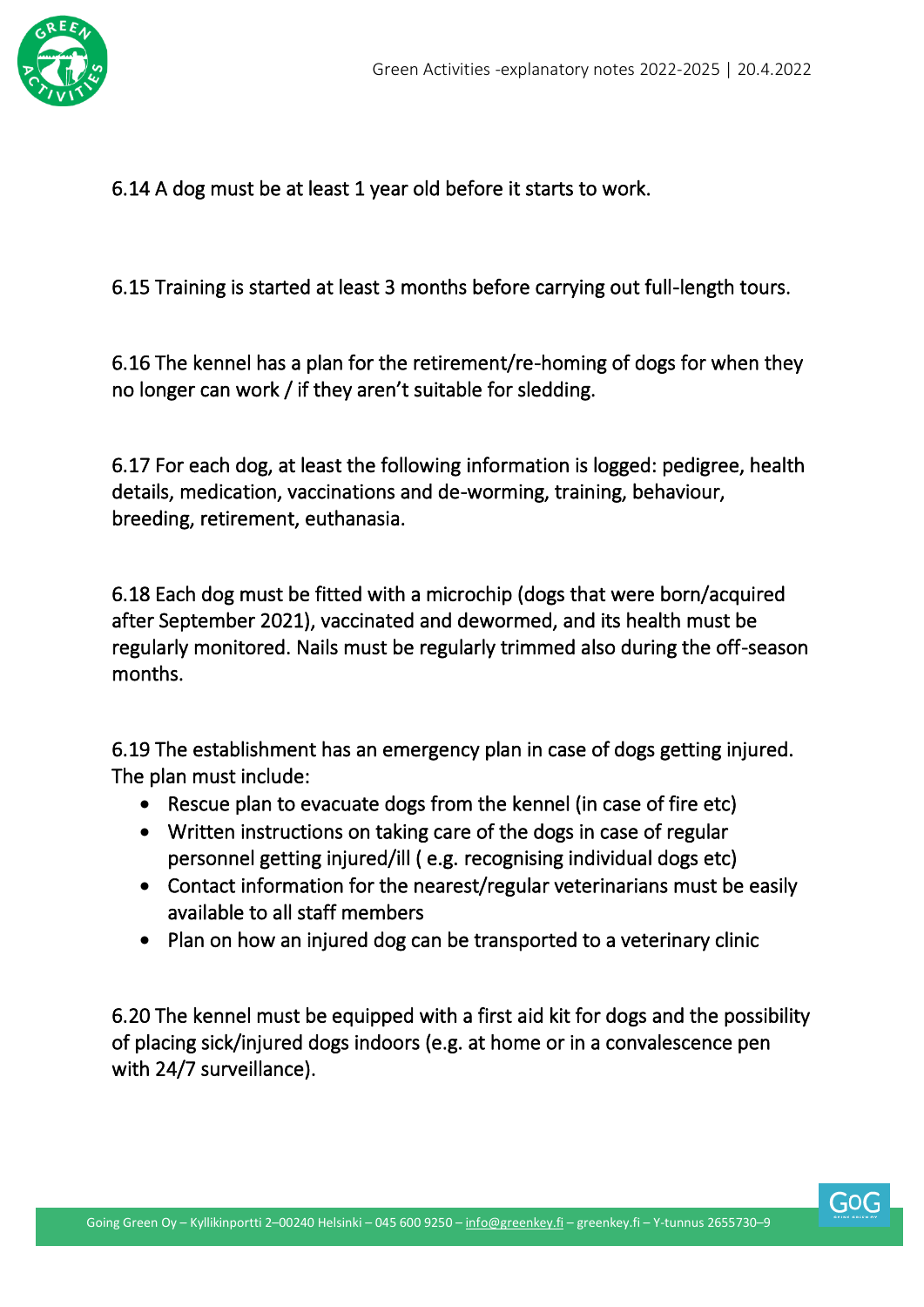

6.21 The establishment has a written policy for putting down dogs. The policy must include the acceptable grounds for euthanasia as well as a procedure for disposal of the remains. It is recommended that euthanasia is only performed by a veterinarian. Healthy and fit litters born accidentally may not be put down. Instead, efforts must be made to find them a home.

6.22 A log must be kept of all dogs that have died/been put down in the kennel, including the cause of death/euthanasia. In case of suspected infectious disease, an autopsy must be performed. If a dog is shot it mustn't be done in front of other dogs.

6.23 The breeding of dogs is planned and logged. Accidentally produced litters are avoided by all possible means. Healthy and fit to live accidental litters are not put down. Instead, efforts are made to find them a home.

6.24 There must be an indoor whelping area that provides a stress-free, dry, and warm place for the bitch and the pups apart from other dogs.

6.25 Pups and young dogs must be socialised and taught to interact with people and other dogs. During the audit, the establishment explains how socialisation is taken care of and monitored. By careful teaching and socialising of young dogs many kinds of problem behaviour can be avoided or minimised.

6.26 The staff consists of animal tourism professionals who have either a degree from a vocational training institute or several years of working experience. In case trainees are used, they must never be solely in charge for looking after the dogs or carrying out activities.

6.27 The establishment ensures that all its employees, trainees and volunteers are covered by insurance against injury.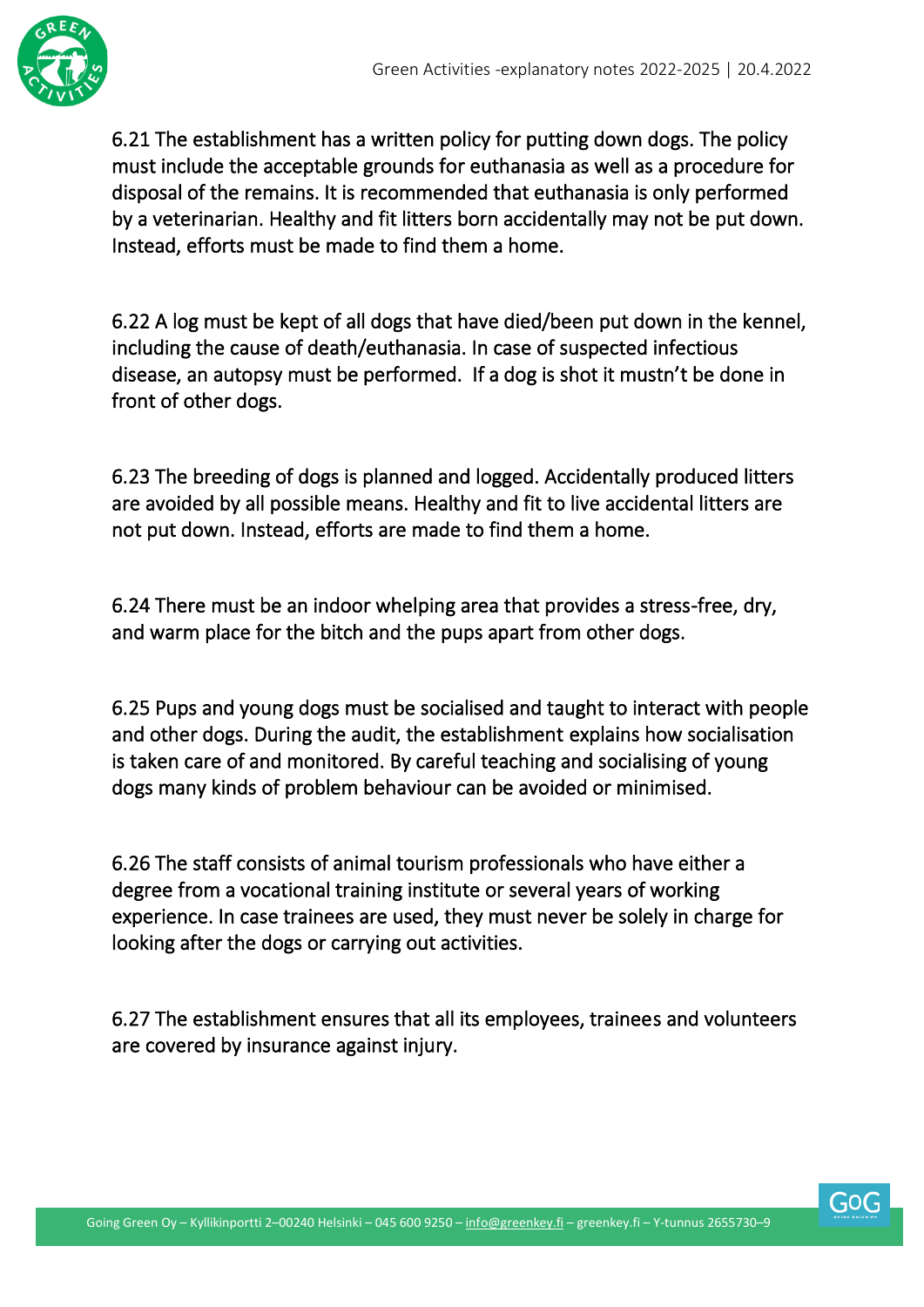

6.28 The establishment has a training plan that ensures that all personnel working with animals are aware of animal welfare related issues.

6.29 The establishment has a plan in case of injury/death of owners/kennel manager. The plan must indicate who will take responsibility for the operations in case the owners cannot do it.

6.30 The establishment communicates to its customers regarding animal welfare and has a plan for this communication.

6.31 Commitment to animal welfare is mentioned in the establishment's responsibility policy (Green Activities criterium 1.3.).

#### <span id="page-41-0"></span>**GUIDELINE CRITERIA**

6.32 The dog run/exercise area includes a cooling pool or sprinkler.

6.33 The kennel has a run of at least 1000 m2 or am automatic walker.

6.34 No dogs are kept in chains.

6.35 The dog enclosures are at least 1,5 times the minimum size dictated by law.

6.36 Dogs are provided with stimuli (elevated platforms/climbing structures, searching for treats, fetching ball, learning tricks or similar) in the enclosures or dog run.

6.37 On overnight safaris, all dogs have an insulated, sheltered sleeping place (doghouse or similar).

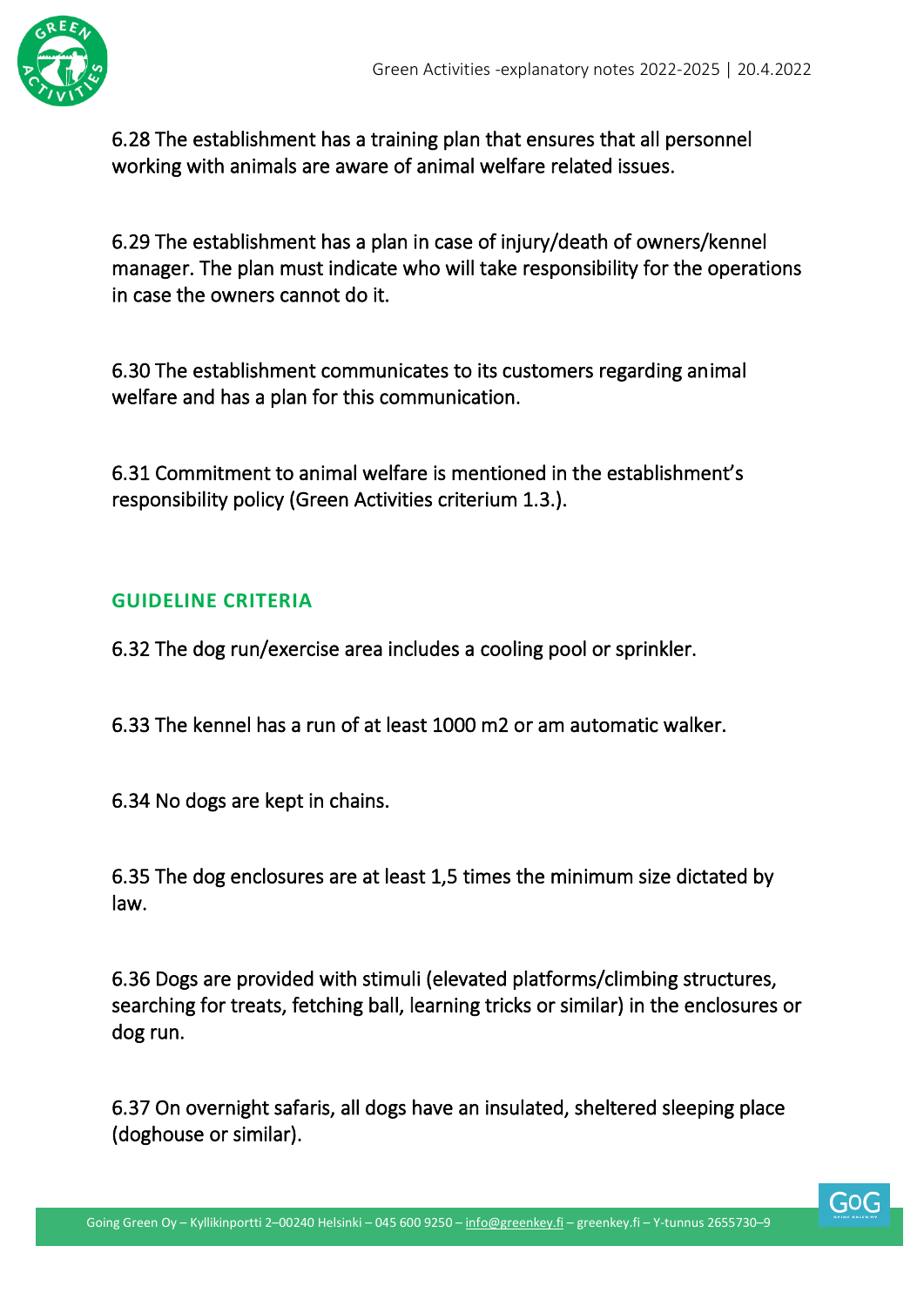

6.38 During off-season, dogs have the possibility to exercise/ run free every day (weather conditions allowing).

6.39 Training is started at least 3 months before the start of the season.

6.40 Retired, healthy dogs remain in the kennel, or the establishment has an adoption or sponsoring programme so that guests can commit to taking care of the expenses of retired dogs. If the establishment has an adoption programme, it must include rehabilitation to indoor living as well as instructing and minimum 6 months of monitoring of adoptive homes. If the adoptive home cannot keep the dog, the kennel must be committed to either taking it back to the kennel or finding it a new home.

6.41 All dogs that retired within the past 12 months have either been placed in the kennel, given to adoption or a sponsor paying for their expenses has been found.

6.42 Dog faeces are composted in a centralised manner or delivered to a biogas factory if there is one in the area.

6.43 Staff are permanently living within the premises or in the immediate vicinity of the kennel.

6.44 During safaris, one guide is responsible for maximum 6 teams.

6.45 All staff taking care of dogs have a professional degree from animal husbandry, wilderness guiding or other relevant field.

6.46 All staff participating in safaris are employed by the establishment (no unpaid volunteers or trainees are used in carrying out safaris).